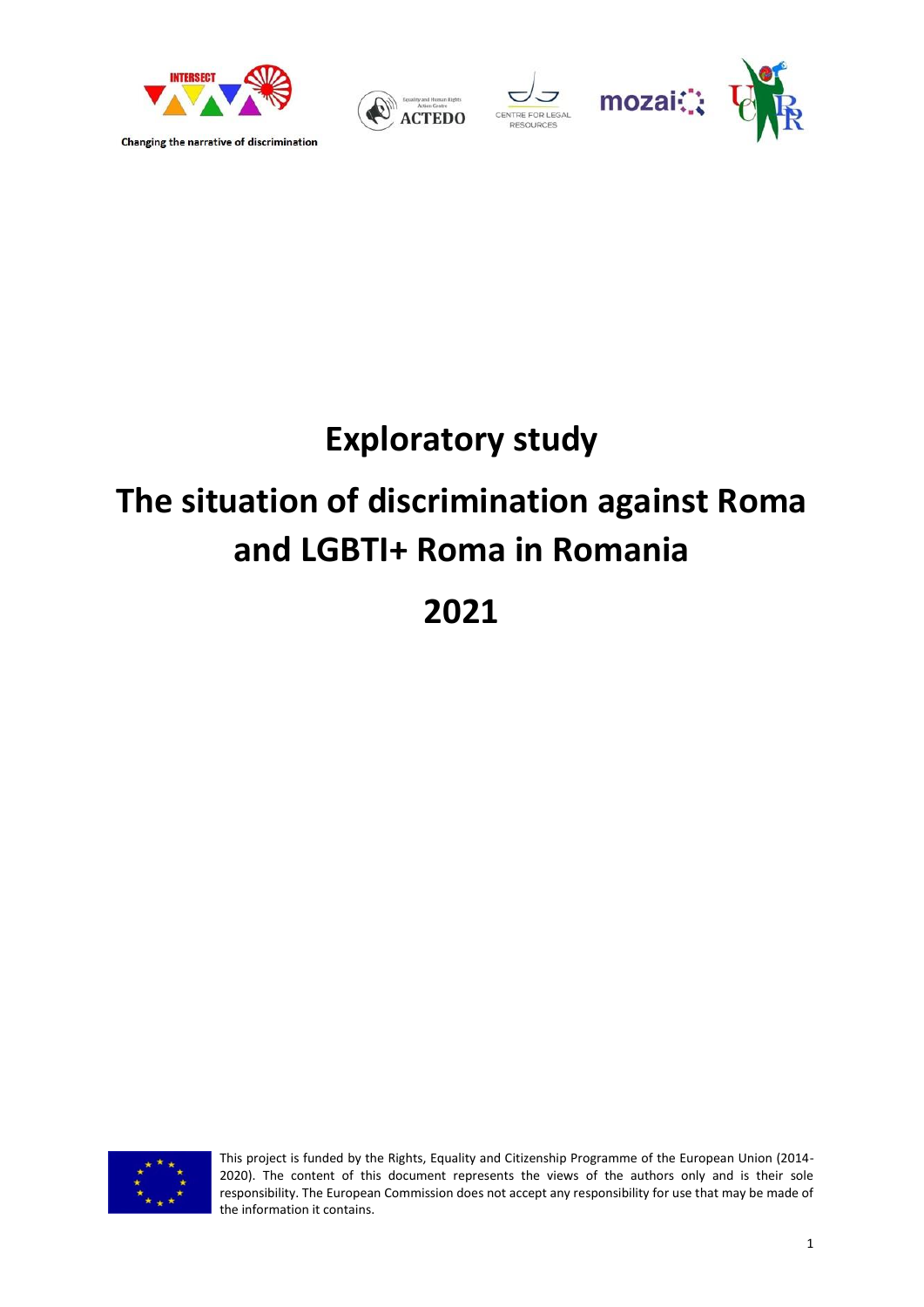







### **Contents**

| Chapter I. On discrimination, multiple discrimination and intersectional discrimination. Brief |  |
|------------------------------------------------------------------------------------------------|--|
|                                                                                                |  |
|                                                                                                |  |
|                                                                                                |  |
|                                                                                                |  |
|                                                                                                |  |
|                                                                                                |  |
|                                                                                                |  |
| II.4. State authorities and legislation to prevent and combat discrimination  18               |  |
|                                                                                                |  |
|                                                                                                |  |
|                                                                                                |  |
|                                                                                                |  |
|                                                                                                |  |
|                                                                                                |  |
|                                                                                                |  |
|                                                                                                |  |
|                                                                                                |  |
|                                                                                                |  |



This project is funded by the Rights, Equality and Citizenship Programme of the European Union (2014- 2020). The content of this document represents the views of the authors only and is their sole responsibility. The European Commission does not accept any responsibility for use that may be made of the information it contains.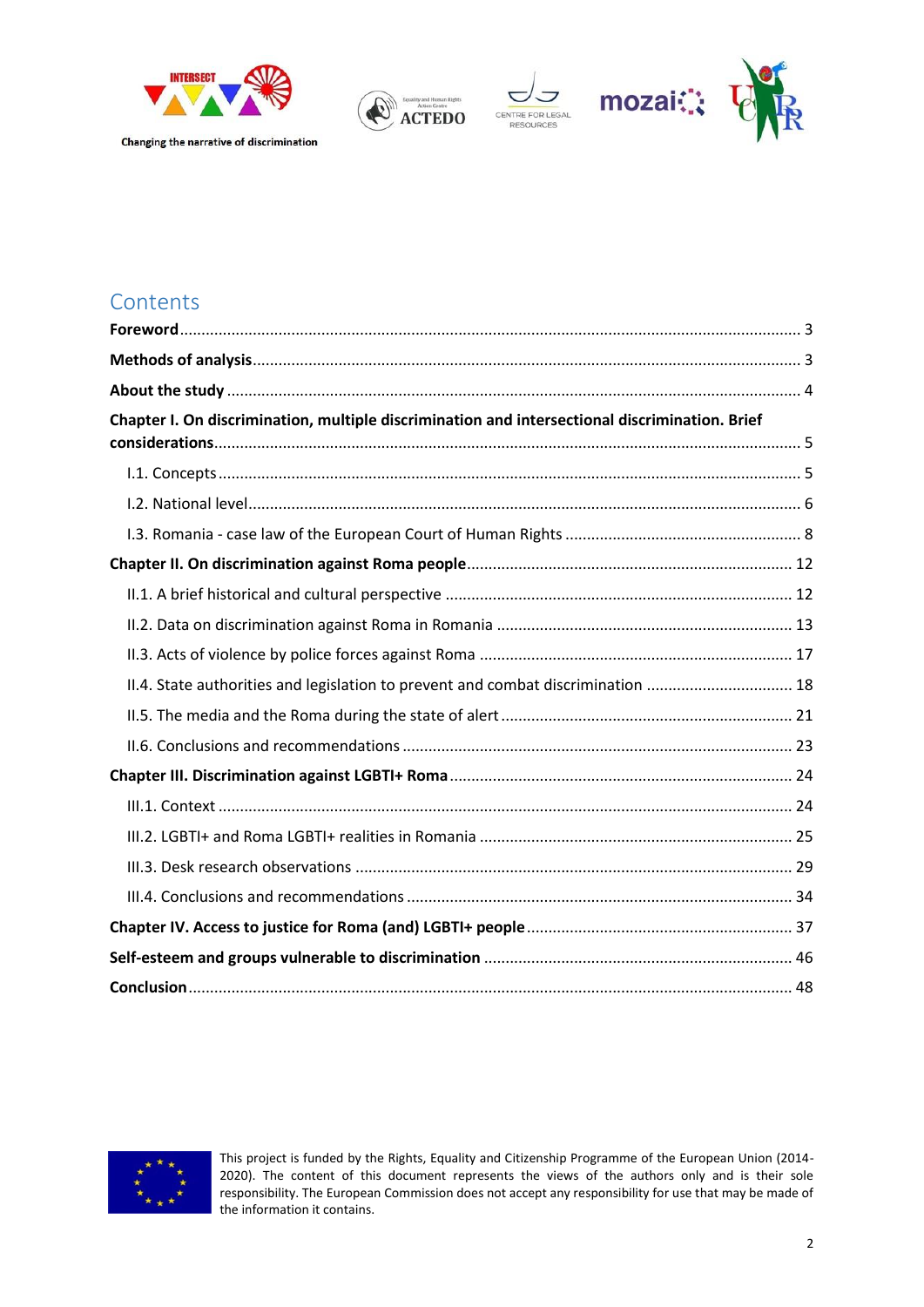



### <span id="page-2-0"></span>Foreword

This study was written in the project "INTERSECT – Changing the narrative of discrimination"<sup>1</sup>, which aims to put intersectionality and multiple discrimination on the public agenda from the perspective of LGBTI+ Roma people. Being a two-year project (2019-2021), it aimed at bringing people together and strengthen Roma (and) LGBTI+ groups through a series of activities (community meetings to identify the needs of Roma LGBTI+ people, trainings, mentoring/leadership programme, local awareness campaigns in 5 cities developed and implemented by community members, provision of counselling and legal assistance in over 20 cases), but also to draw national attention to the intersectionality of ethnicity, sexual orientation and gender identity through workshops with students, authorities, non-discrimination campaigns and research and policy development.

The project was funded by the Rights, Equality and Citizenship Programme of the European Union (2014-2020) and coordinated by the **CLR** - Centre for Legal Resources, and implemented in partnership with **UCTRR** – Civic Union of Young Roma from Romania, **MozaiQ LGBT Association** and **ACTEDO** – Equality and Human Rights Action Centre.

In the absence of information about intersectional discrimination against Roma LGBTI+ people, not only in Romania, but also at European level, in the context of the extremely small number of initiatives<sup>2</sup> and projects regarding them, and the fact that the INTERSECT – Changing the narrative of discrimination project has not been carried out at national level, we consider this approach to be an exploratory study, which informs and attempts to lay the foundations for a structured and informed discussion about intersectional discrimination and high vulnerability to discrimination for people who are, simultaneously, among the most exposed to discrimination and human rights violations communities in Romania.

At the same time, the project collected a lot of information about the direct life experiences and discrimination of Roma (and) LGBTI+ people, directly involving over 120 beneficiaries and collecting a significant number of testimonials.

We hope that this approach, a first study on Roma LGBTI+ discrimination in Romania, will be the beginning of similar approaches and concrete actions for a fair access to the right to nondiscrimination, as well as to all other human rights, for Roma, LGBTI+ and Roma LGBTI+ people.

### <span id="page-2-1"></span>Methods of analysis

The report is based on the following method of analysis: documentary analysis on discrimination and hate speech regarding the Roma minority, the LGBTI+ community and ethnicity-sexual orientationgender identity intersectionality in Romania, for the period 2019-2020. To this end, requests for public information have also been sent to the authorities holding such data relating to the two years and the replies received were analysed, namely the National Council for Combating Discrimination

<sup>2</sup> See Deszo Mate, *The First Sparks of Romani LGBTQ*, Universiy of Sussex – School of Education and Social Work, 2017, available at https://www.academia.edu/34781289/The\_First\_Sparks\_of\_Romani\_LGBTQ.



<sup>&</sup>lt;sup>1</sup> More information about the project is available at <https://www.crj.ro/en/intersect-altfel-despre-discriminare/>

This project is funded by the Rights, Equality and Citizenship Programme of the European Union (2014- 2020). The content of this document represents the views of the authors only and is their sole responsibility. The European Commission does not accept any responsibility for use that may be made of the information it contains.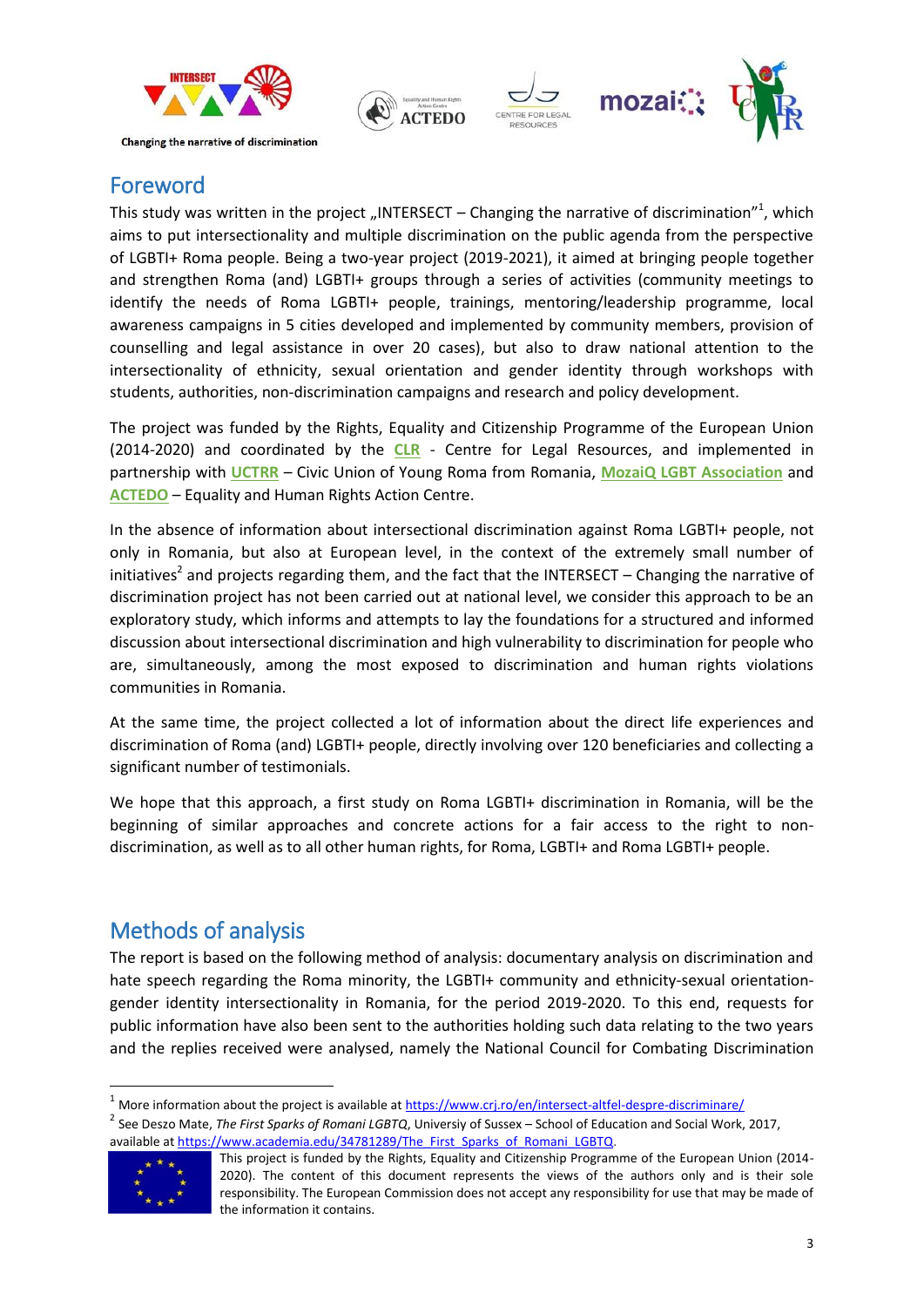



(NCCD), the National Audiovisual Council (NAC), the Ministry of the Interior, the Ministry of National Education, the Ministry of Justice, the Ministry of Health, the National Agency for Roma. For the community needs analysis, information obtained through the implementation of project activities was processed (including cases of human rights violations that we documented and where legal advice or assistance was provided, as well as public policy documents developed), testimonies of participants - LGBTI+ Roma life stories, as well as through an online survey of Roma (and) LGBT people to which 215 people responded. A final tool was to conduct 22 semi-structured interviews in 2021 with practitioners and activists in the field as well as community members<sup>3</sup>. We note that the responses of practitioners and activists served as examples to reinforce or make explicit conclusions that emerged from the analysis of other data and information, the interviews were not the basis for generalising conclusions.

### <span id="page-3-0"></span>About the study

The study has four chapters. The first one presents concepts and general information about discrimination, multiple and intersectional discrimination, including an analysis of the NCCD's decisions on discrimination according to art. 2 para. 6 of OG 137/2000 - multiple discrimination, from 2012-2020 and a presentation of selected cases from the European Court of Human Rights jurisprudence on Romania. The next two chapters deal with discrimination against Roma and discrimination against LGBTI+ Roma, both including an overview of the situation of discrimination against these two minorities, as it results from the documentary analysis (online sources and responses to public enquiries) and from the experience of the INTERSECT project (identification of needs, implementation of activities and testimonies), as well as specific conclusions and recommendations. The fourth chapter discusses access to justice for Roma LGBTI+ people, presenting other relevant data that emerged from the application of the methodology and finishes with a short conclusion section.

Writing this study was a team effort on the part of all four implementing organisations, each of them signing, as main author, a chapter, namely: Chapter I, CLR: Oana Dodu, Cezara Băceanu; Chapter II, UCTRR: Corina G.Păun, Vasile Gîlbea and Norbert Iuonaș; Chapter III, MozaiQ Association: Roxana Marin; Chapter IV, ACTEDO: Alexandra Columban. Study coordination, CLR: Cezara David.

 $\frac{1}{3}$  Interviews with Raluca Baciu, Vice-President of Pride Romania; lawyer from Cluj Bar Association who wished to remain anonymous; lawyer Anca Vătășoiu, Bucharest Bar Association; lawyer Iustina Ionescu, Bucharest Bar Association and lawyer of ACCEPT Association; Vasile Hotea-Fernezan, journalist TVR Cluj; representatives of Roma civil society: Costel Bercuș, President ACEDO Association, Marian Mandache, former Executive Director Romani CRISS, Dan Doghi, former Senior Adviser on Roma and Sinti Issues OSCE-ODIHR, Robert Vaszi, President Roma Antidiscrimination Network RAN, Nicu Ion, human rights activist, Eugen Ghiță, President Roma Just Association, Aurel Pandelea, Roma activist; Andrei Popoviciu, journalist at Are We Europe, I. Pînzariu, social worker, Andrei Șerban, Roma actor and activist, Roma teacher who wished to remain anonymous, Margareta Matache, Director of the Roma Studies Program at Harvard FXB and Harvard instructor, 5 Roma people, including four LGBTI+ Roma who wished to remain anonymous.



This project is funded by the Rights, Equality and Citizenship Programme of the European Union (2014- 2020). The content of this document represents the views of the authors only and is their sole responsibility. The European Commission does not accept any responsibility for use that may be made of the information it contains.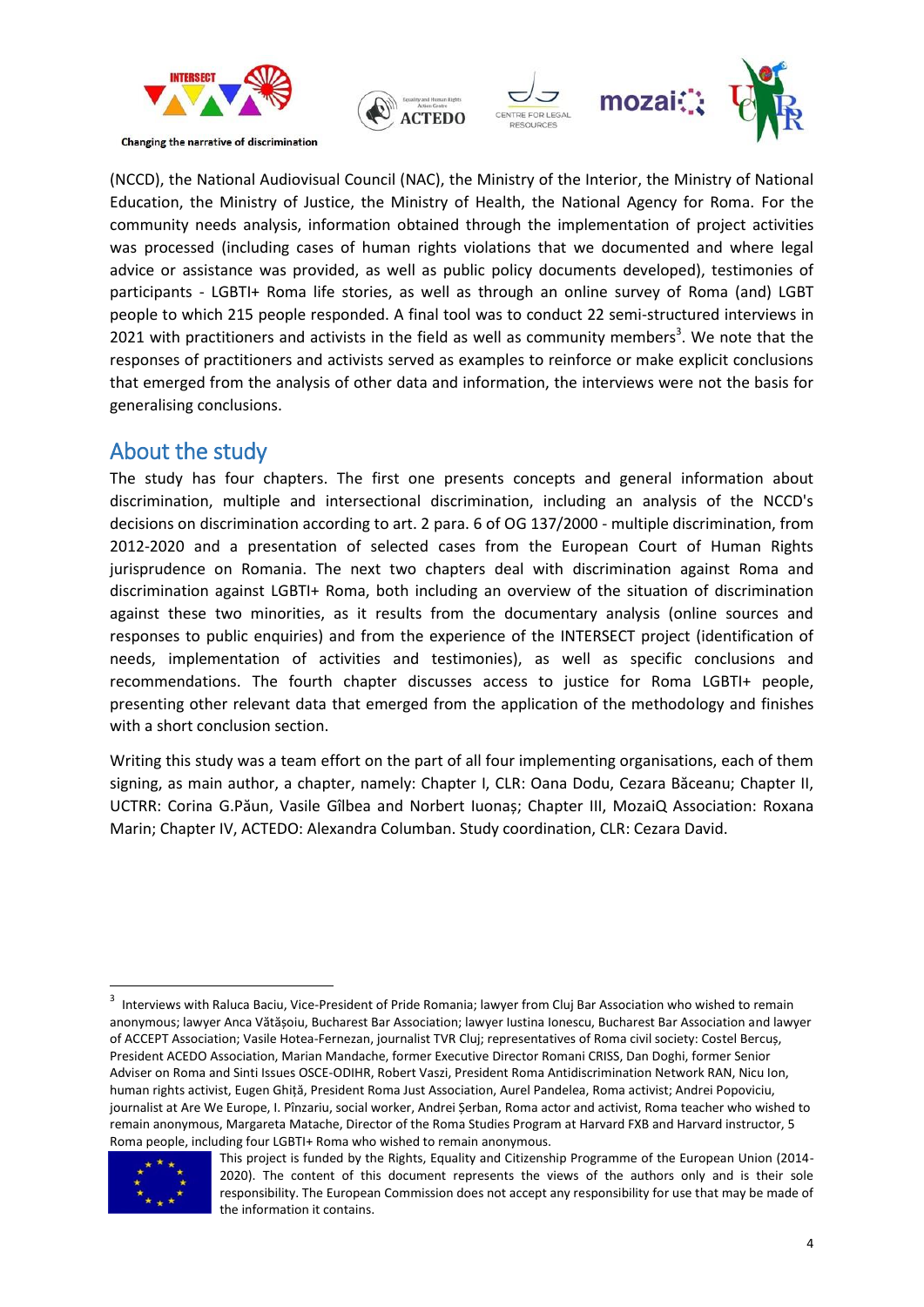



# <span id="page-4-0"></span>Chapter I. On discrimination, multiple discrimination and intersectional discrimination. Brief considerations

### <span id="page-4-1"></span>I.1. Concepts

Discrimination is one of the most common violations of human rights and is prohibited by international standards for the protection and promotion of human rights. The principles of equal rights, dignity and the right to non-discrimination are set out in the first two articles<sup>4</sup> of the Universal Declaration of Human Rights.

At European level, protection against discrimination is provided for both by European Union law and by the Council of Europe's conventional system, in particular by the case law and work of the European Court of Human Rights. In this respect, Article 14 of the Convention stipulates that the rights and freedoms protected by the Convention must "be secured without discrimination on any ground such as sex, race, colour, language, religion, political or other opinion, national or social origin, association with a national minority, property, birth or other status."

Discrimination occurs when a person is treated less favourably than other persons in a comparable situation on the grounds that he or she belongs or is regarded as belonging to a particular group or category of persons and there is no reasonable and objective justification for such treatment. When discrimination is based on more than one characteristic of a person's identity, the concept of multiple discrimination operates; so far, no unified terminology for this concept has been developed in legislative systems or in literature. However, two conceptualisations<sup>5</sup> of discrimination on more than one criterion are relevant to the study: additive multiple discrimination and **intersectional discrimination**.

Additive multiple discrimination is when a person experiences discrimination on the same occasion but for two reasons - for example, a lesbian woman is harassed because she is a woman (gender) and because she is a lesbian (sexual orientation). This type of discrimination is said to be 'additive' because each of the grounds can be identified independently. Respectively, multiple discrimination occurs when two or more separate criteria operate separately to disadvantage a person.

Intersectional discrimination occurs when a person is discriminated against for two or more reasons that act simultaneously and interact in an inseparable way, producing distinct and specific forms of discrimination<sup>6</sup>. The example in literature is that of a young Roma woman who is discriminated

 $^6$  The author offers the following explanation: 'In particular circumstances, the combination of these factors creates a negative synergy, so that discrimination cannot be fully understood as simply adding criteria. Considered inexperienced and incompetent, women share certain experiences of discrimination with young people; being expected to fit into a traditional role, they share their experiences with other women; and being seen as dangerous, they share their experiences with all Roma, including men. However, for this person, her situation is at the intersection of all these factors."



 $^4$  Art. 1 All human beings are born free and equal in dignity and rights; Art. 2 Everyone is entitled to all the rights and freedoms set forth in this Declaration, without distinction of any kind, such as race, colour, sex, language, religion, political or other opinion, national or social origin, property, birth or other status.

<sup>&</sup>lt;sup>5</sup> Sandra Fredman, Intersectional Discrimination in EU gender equality and non-discrimination role, Directorate Justice and Consumers, May 2016

This project is funded by the Rights, Equality and Citizenship Programme of the European Union (2014- 2020). The content of this document represents the views of the authors only and is their sole responsibility. The European Commission does not accept any responsibility for use that may be made of the information it contains.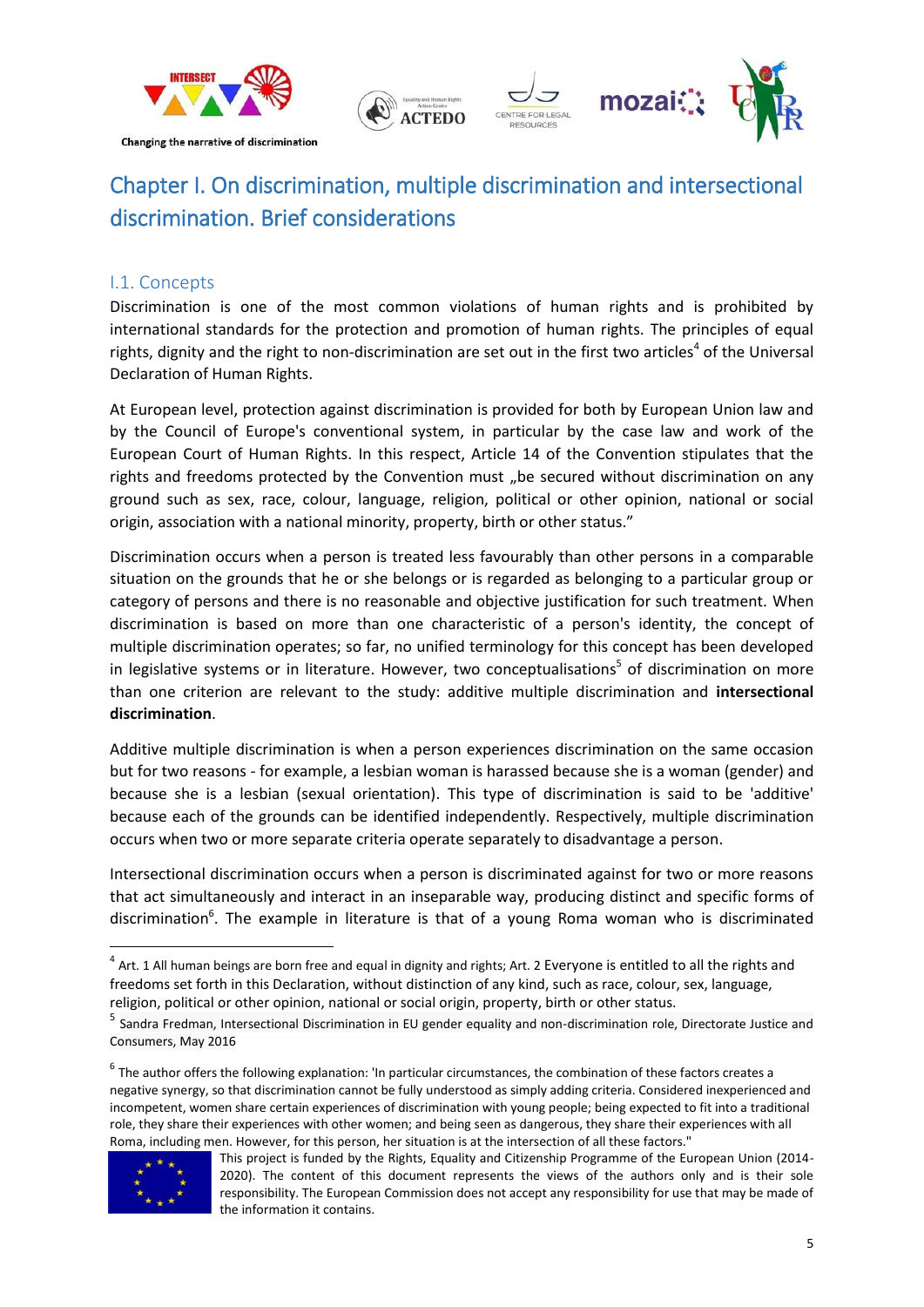



against in the labour market because she belongs to one ethnic group while being perceived as "dangerous", because she is a woman and therefore "will have children soon" (and will not work for some time) and because she is young and therefore inexperienced.

### <span id="page-5-0"></span>I.2. National level

In Romania, the main legal act in the field of combating discrimination is **Government Ordinance no. 137/2000** for the prevention and sanctioning of all forms of discrimination (OG 137/2000), republished. This Ordinance transposes into Romanian law mainly two European Union Directives: **Council Directive 2000/78/EC** of 27<sup>th</sup> November 2000 establishing a general framework for equal treatment in employment and occupation<sup>7</sup> and **Council Directive 2000/43/EC** of 29<sup>th</sup> June 2000 implementing the principle of equal treatment between persons irrespective of racial or ethnic origin<sup>8</sup>.

According to OG 137/2000 $^9$ , Article 2 paragraph 1 establishes the definition of DISCRIMINATION as "any distinction, exclusion, restriction or preference based on race, nationality, ethnicity, language, religion, social status, belief, sex, sexual orientation, age, handicap $^{10}$ , non-contagious chronic disease, HIV infection, membership of a disadvantaged group and any other criteria which has the purpose or the effect of restriction, elimination of recognition, use or exercise of fundamental human rights and freedoms or of rights recognized by the law in the political, economic, social or cultural field or in any other field of public life."

In Article 2 paragraph 6, OG 137/2000 provides for **DISCRIMINATION ON MORE THAN ONE CRITERIA** as an aggravating circumstance: "Any distinction, exclusion, restriction or preference based on two or more of the criteria set out in paragraph 1 shall constitute an **aggravating circumstance** in determining the liability for an offence if one or more of its components is not covered by criminal law."

The institution responsible for sanctioning discrimination is the **National Council for Combating Discrimination** (NCCD)<sup>11</sup>. The NCCD has issued 25 decisions<sup>12</sup> on discrimination offences according

<sup>12</sup> The decisions included in this analysis are exclusively those indicated by the NCCD as decisions issued during the last 10 years (2011-2020) in which a discriminatory act was found to have been committed on two or more criteria, by address no. 1336/10.03.2021 in response to request for information no. 60/18.02.2021, respectively return for clarifications and additions no. 97/17.03.2021 submitted by the Centre for Legal Resources. One of the 26 decisions indicated does not indicate a sanction according to art.2 para.6 of OG 137/2000, therefore 25 decisions were analysed. Also, the decision no. 465/06.07.2016 indicated is in fact decision no. 463/06.07.2016.



This project is funded by the Rights, Equality and Citizenship Programme of the European Union (2014- 2020). The content of this document represents the views of the authors only and is their sole responsibility. The European Commission does not accept any responsibility for use that may be made of the information it contains.

 $\overline{a}$ <sup>7</sup> Available at<https://eur-lex.europa.eu/legal-content/RO/TXT/?uri=celex%3A32000L0078>

<sup>&</sup>lt;sup>8</sup> Available at <u>https://eur-lex.europa.eu/legal-content/RO/TXT/?qid=1437665236213&uri=CELEX:32000L0043</u>

 $9$  The use of bold font in the rendering of the articles of the Ordinance is strictly related to the editing of the document by the author, in order to highlight certain elements of the legal text.

 $10$  The law, adopted in 2000, still uses the term "handicap" and not the one that came into use later (nationally and internationally), in particular through the Convention on the Rights of Persons with Disabilities adopted by the United Nations General Assembly in and ratified by Romania in 2010 through Law 221/2010. Also, the central Romanian authority designated to implement the obligations set out in the Convention on the Rights of Persons with Disabilities is the National Authority for Persons with Disabilities.

 $11$  More about the NCCD and its powers (which include investigating, finding and sanctioning acts of discrimination) at <https://www.cncd.ro/despre-cncd-prezentare-generala/>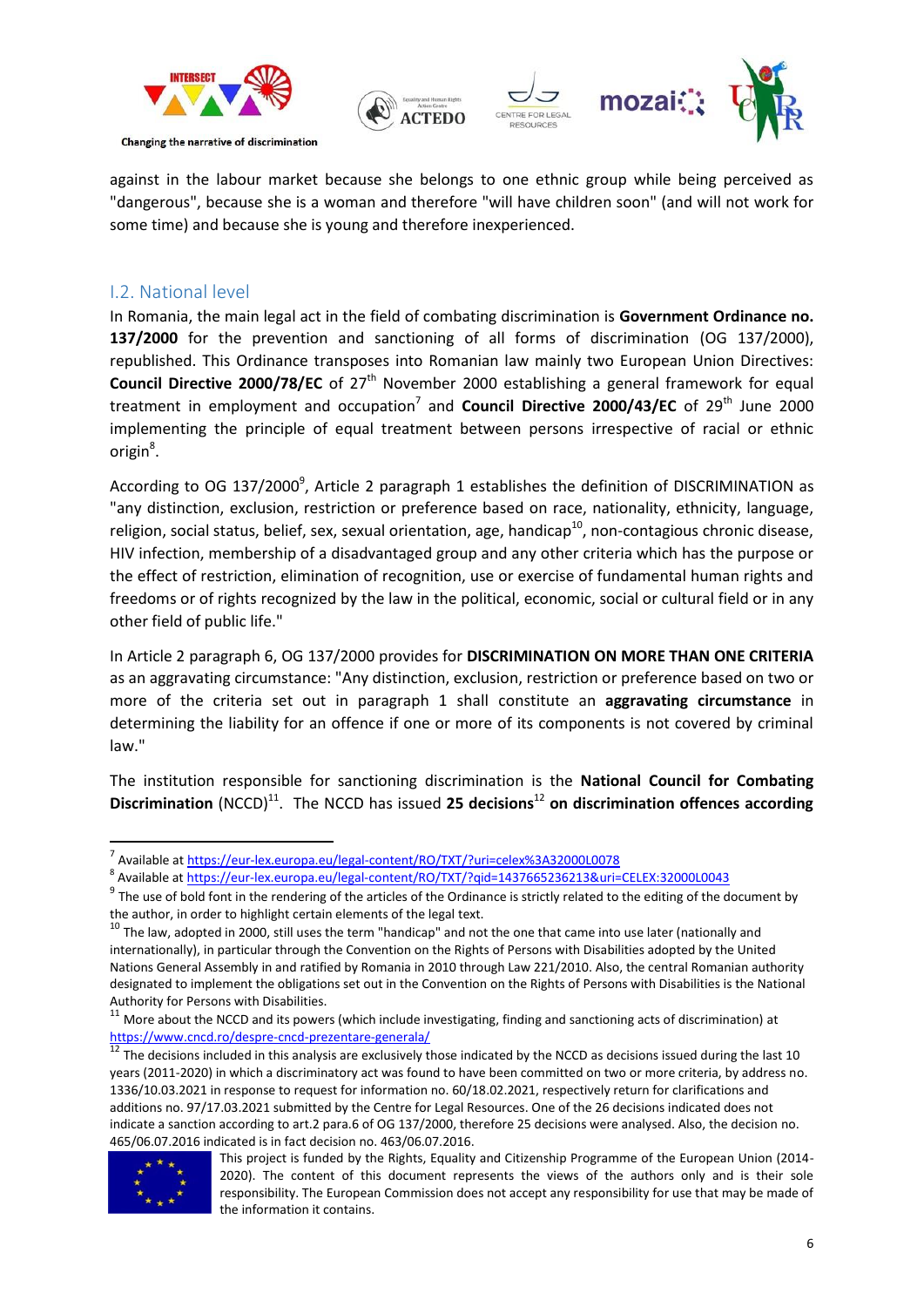



**to art. 2 para. 6 of OG 137/2000 - multiple discrimination, in the period 2012-2020**. Seven (7) of these, i.e. more than a quarter, were self-referrals. In the 25 cases of multiple discrimination, the sanctions consisted of 8 warnings and 17 cases of fines (i.e. 19 fines) ranging from 1,000 to 5,000 RON. We note a significant number of warnings for cases of multiple discrimination, which is an aggravating circumstance in the determination of the contravention liability, as well as the fact that the average amount of a fine is about **2,080 RON<sup>13</sup>**, which is **very low** in relation to the possible amount provided for in OG 137/2000 and the typology of cases.

As regards to the areas in which discrimination has occurred, the main area of discrimination in the decisions analysed is the labour field (10 decisions), most of which concern **employment**. The other significant percentage (9 cases, i.e. 1 out of 3 decisions) finds violation of the right to personal dignity, associated with (elements of) hate speech - most of them on the basis of Roma ethnicity. Three (3) of these decisions also find violations of Article 2.5, i.e. harassment.

**The criteria most often invoked are ethnicity** (predominantly Roma - in 8 decisions, but also Hungarian ethnicity - in 3 decisions), followed by age (in 5 decisions), disability (in 4 decisions), religion and physical appearance (in 3 decisions each). No trends or statistics can be identified, mainly due to the small number of decisions over a long period of time, i.e. 8 years. We can only indicate a number of cases with regard to the criteria of ethnicity and sexual orientation: 2 decisions in which the criteria of Roma ethnicity and religion (other than Orthodox) were found, both of which found a violation of Article 15 of OG 137/2000 (right to personal dignity)<sup>14</sup>, and one of which also found a violation of Article 2(5) (harassment)<sup>15</sup>; 1 decision on the criteria of Roma ethnicity and gender, on public discourse violating the right to dignity<sup>16</sup>, 2 decisions on the criteria of Roma ethnicity and disability (one concerning the right to dignity<sup>17</sup>, and the other with a combination of criteria, being the selection criteria in the allocation of social housing in Decision no. 162/3.10.2016 of the Local Council of District 2 Bucharest)<sup>18</sup>, 1 decision that notes the ethnic criterion, but does not mention anything about sexual orientation, although the sanctioned speech includes reference to sexual orientation<sup>19</sup> and a decision on a situation of harassment on the basis of physical appearance, sexual orientation assigned and name<sup>20</sup>.

### **At least two decisions are unclear on the second criterion of discrimination, as it is not actually specified.**

- <sup>19</sup> NCCD Decision no. 482/2019
- <sup>20</sup> NCCD Decision no. 428/2019



1

 $13$  By Emergency Ordinance No. 19/2013, the provisions on the amount of fines were amended and this amount is in force at the time of writing (September 2021). Thus, the content of the previous provisions was amended as follows: "Art. 26 (1) The offences referred to in Art. 2 para. (2), (4), (5) and (7), Art. 5-8, Art. 10, Art. 11 para. (1), (3) and (6), art. 12, 13, 14 and 15 shall be punished by a fine of 1,000 lei to 30,000 lei, if the discrimination concerns an individual, or by a fine of 2,000 lei to 100,000 lei, if the discrimination concerns a group of persons or a community." All the NCCD decisions analysed that include a fine are from the period 2013-2020.

<sup>14</sup> NCCD Decision no. 872/2019

<sup>15</sup> NCCD Decision no. 690/2020

<sup>&</sup>lt;sup>16</sup> NCCD Decision no. 484/2017

<sup>&</sup>lt;sup>17</sup> NCCD Decision no. 531/2015

<sup>18</sup> NCCD Decision no. 119/2020

This project is funded by the Rights, Equality and Citizenship Programme of the European Union (2014- 2020). The content of this document represents the views of the authors only and is their sole responsibility. The European Commission does not accept any responsibility for use that may be made of the information it contains.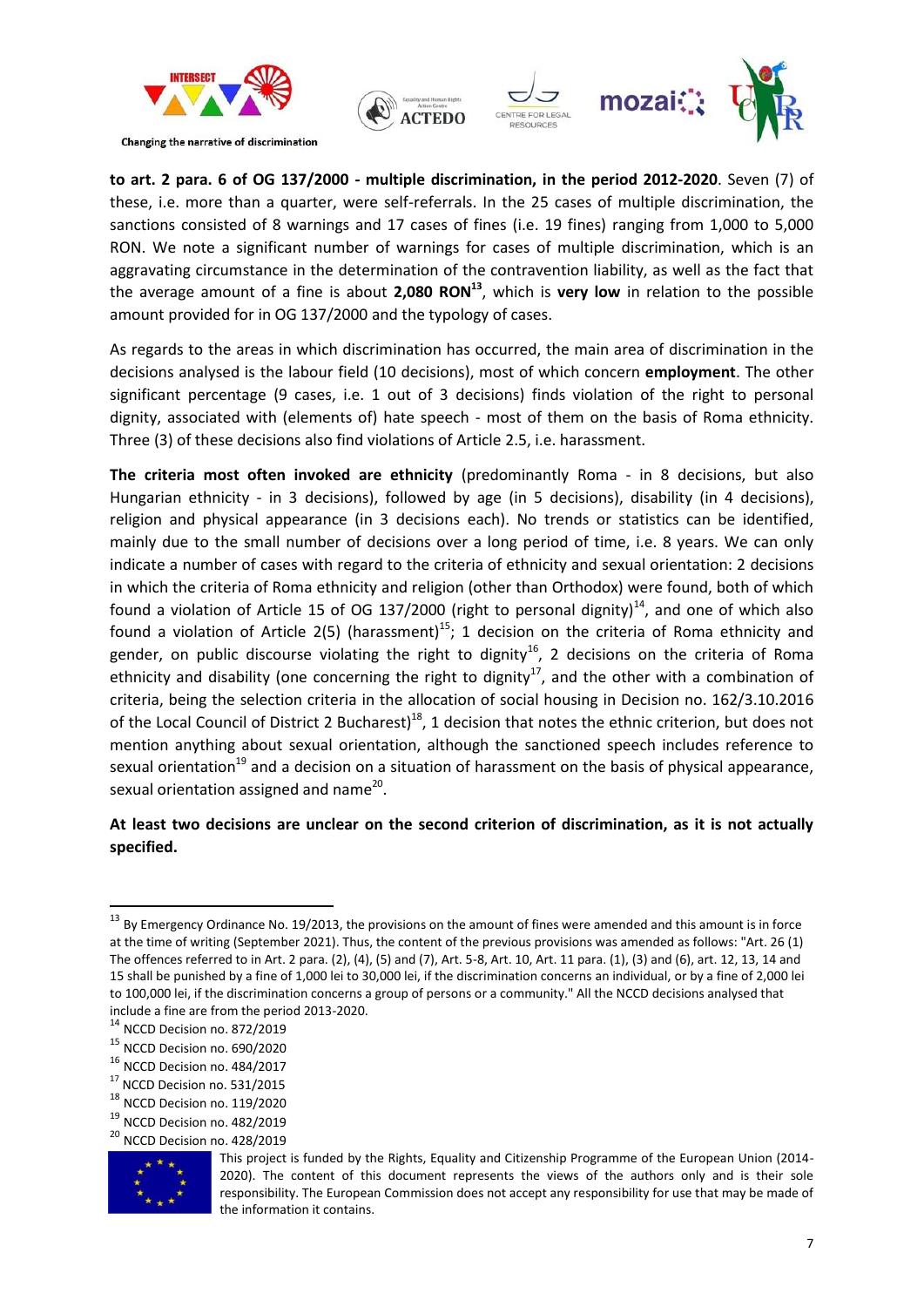



Another worrying aspect is that **a number of institutions and institutional representatives have been sanctioned for multiple discrimination**, having discriminatory practices or rules, discriminatory legislation, such as the Local Council of District 2, the Superior Council of Magistracy, the Ministry of Labour, Family and Equal Opportunities and the Ministry of Health, a mayor, a teacher.

From the information provided by the NCCD, only one decision (Decision No. 690/2020) out of the 25 has been challenged and is currently before the Bucharest Tribunal.

- *In Decision No. 484/2017, ethnicity and gender are linked to undesirable behaviour, unacceptable in a modern society. The complainant's statements create a distinction on the basis of ethnicity and gender which has the effect of restricting the equal exercise of the right to dignity. The Board finds that the act specifically targets the dignity of Roma women, thus the distinction is based on two criteria, amounting to multiple discrimination.*
- *In Decision No. 103/2012, by the criteria of ethnicity and socio-professional status, a Roma student suffers multiple discrimination. The Board points out that any natural or legal person is obliged to respect the principles of non-discrimination (Art. 1 para. (4) of O.G. no. 137/2000, republished). Consequently, any service, good or facility must be offered on a non-discriminatory basis.*
- *In Decision No 399/2016, the Board finds that the criteria element consists of age, disability and chronic noncontagious disease. Limiting a child's entitlement to disability on the basis of age constitutes discrimination. Therefore, the lack of individual assessment of children aged 0-18 has discriminatory effects in terms of social service and the right to health.*

### **Studies on intersectionality show that<sup>21</sup>:**

- The use of discrimination criteria independently of each other can lead to the invisibility of a minority within a minority group - both in the public sphere and for that minority group, as they are at risk of discrimination even from the minority group;
- Victims of intersectional discrimination may experience more discrimination than is visible by approaching discrimination criteria independently of each other;
- Victims of intersectional discrimination can suffer from severe forms of discrimination that make them more vulnerable;
- Victims of intersectional discrimination are more exposed to structural inequalities in society, at risk of poverty, social exclusion and marginalisation.

### <span id="page-7-0"></span>I.3. Romania - case law of the European Court of Human Rights

Multiple discrimination, including intersectional discrimination, is a relatively recent concept which, although widely known nowadays, has not yet been fully introduced into law and legal practices of

<sup>21</sup> <sup>21</sup> <https://www.coe.int/en/web/gender-matters/intersectionality-and-multiple-discrimination> , cited *in Anti-discrimination Brochure: Ethnicity, sexual orientation and gender identity from an intersectional perspective*, CLR, 2020, available at [https://www.crj.ro/wp-content/uploads/2021/09/Brosura-INTERSECT-Miniabecedar.pdf.](https://www.crj.ro/wp-content/uploads/2021/09/Brosura-INTERSECT-Miniabecedar.pdf) 



This project is funded by the Rights, Equality and Citizenship Programme of the European Union (2014- 2020). The content of this document represents the views of the authors only and is their sole responsibility. The European Commission does not accept any responsibility for use that may be made of the information it contains.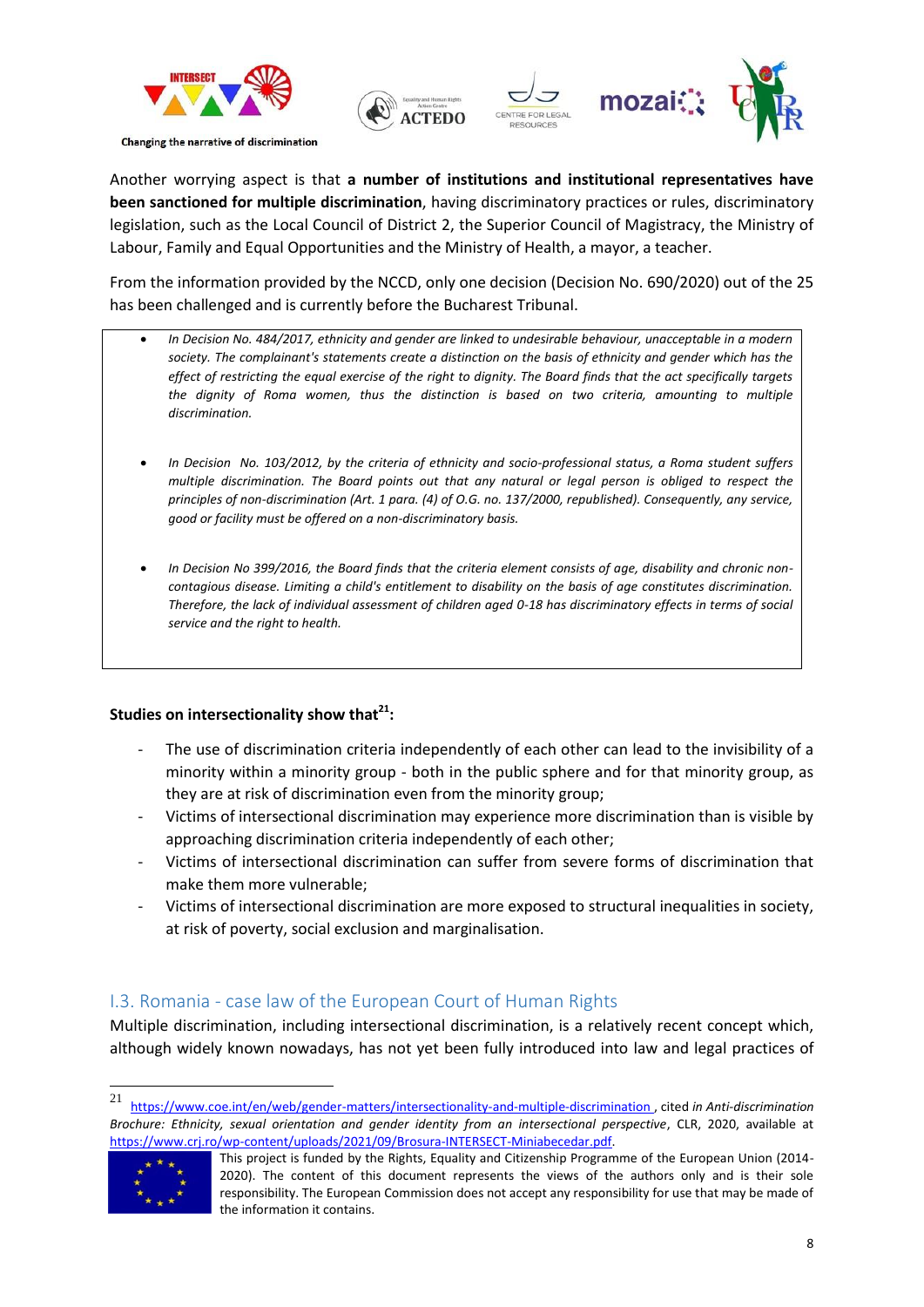



the Member States. Anti-discrimination legislation and related practice have traditionally taken a one-way perspective by identifying and dealing in an isolated manner with cases of discrimination.

The studies highlighted the lack of data and adequate legal mechanisms to address intersectional discrimination at European level. Research in some areas (such as on women living in disadvantaged communities) has shown that there are indeed many cases of intersectionality in discrimination, and that public policy and practice should take into account all the issues involved.

In analysing the case law database of the European Court of Human Rights, we did not find explicit references to cases of intersectional discrimination. However, there are a few instances where the Court has ruled that the rights of complainants have been violated, which we consider to be cases of intersectional discrimination. By way of example, we cite the case of *N.B v. Slovakia*, where the Court ruled that the forced sterilisation of a Roma woman violated Articles 3 (prohibition of torture) and 8 (right to respect for private and family life). It should be noted, however, that the term does not appear as such in the Court's judgments, which do not recognise this concept.

So far, the case law concerning Romania on the LGBTI+ criterion is rather brief compared to the European progress in this field. However, it is interesting to analyse what these decisions have been and how they affect or impact the field Roma ethnicity-sexual orientation-gender identity intersectionality.

With regard to gender identity, **decision X. and Y v. Romania**<sup>22</sup> of 19<sup>th</sup> January 2021 is relevant as it establishes that there was a violation of Article 8 (right to respect for private life) of the two applicants. In fact, two transgender persons complained about the unreasonableness of the rejection of applications for recognition of their gender identity and for administrative corrections to be made on their birth certificates, on the grounds that, in order to be able to justify this claim, the applicants would have had to provide evidence of gender reassignment surgery. The Strasbourg Court held that the refusal of the national authorities to legally recognise the applicants' gender reassignment, in the absence of evidence of surgery, unduly infringed the applicants' right to respect for their private life. The Court noted that the national courts had placed the applicants, who did not wish to undergo gender reassignment surgery, in an impossible dilemma: either to undergo that surgery against their will - and waive the full exercise of their right to respect for their physical integrity - or to waive recognition of their sexual gender identity, which also falls within the right to respect for private life. The Court held that there had been a disturbance of the fair balance which Party States must maintain between the public interest and the interests of private individuals.

In the matter of sexual orientation, we note that, because of its accessory nature, a violation based on Article 14 can never be assessed in isolation but in conjunction with the other articles of the Convention. As far as Romania is concerned, such violations concerned Articles 2 - Right to life and 3 - Prohibition of torture. We will now analyse some relevant cases.

 $22$ Applications No. 2145/16 and 20607/16. Decision available in French at [https://hudoc.echr.coe.int/eng#{%22itemid%22:\[%22001-207364%22\]}](https://hudoc.echr.coe.int/eng#{%22itemid%22:[%22001-207364%22]})



This project is funded by the Rights, Equality and Citizenship Programme of the European Union (2014- 2020). The content of this document represents the views of the authors only and is their sole responsibility. The European Commission does not accept any responsibility for use that may be made of the information it contains.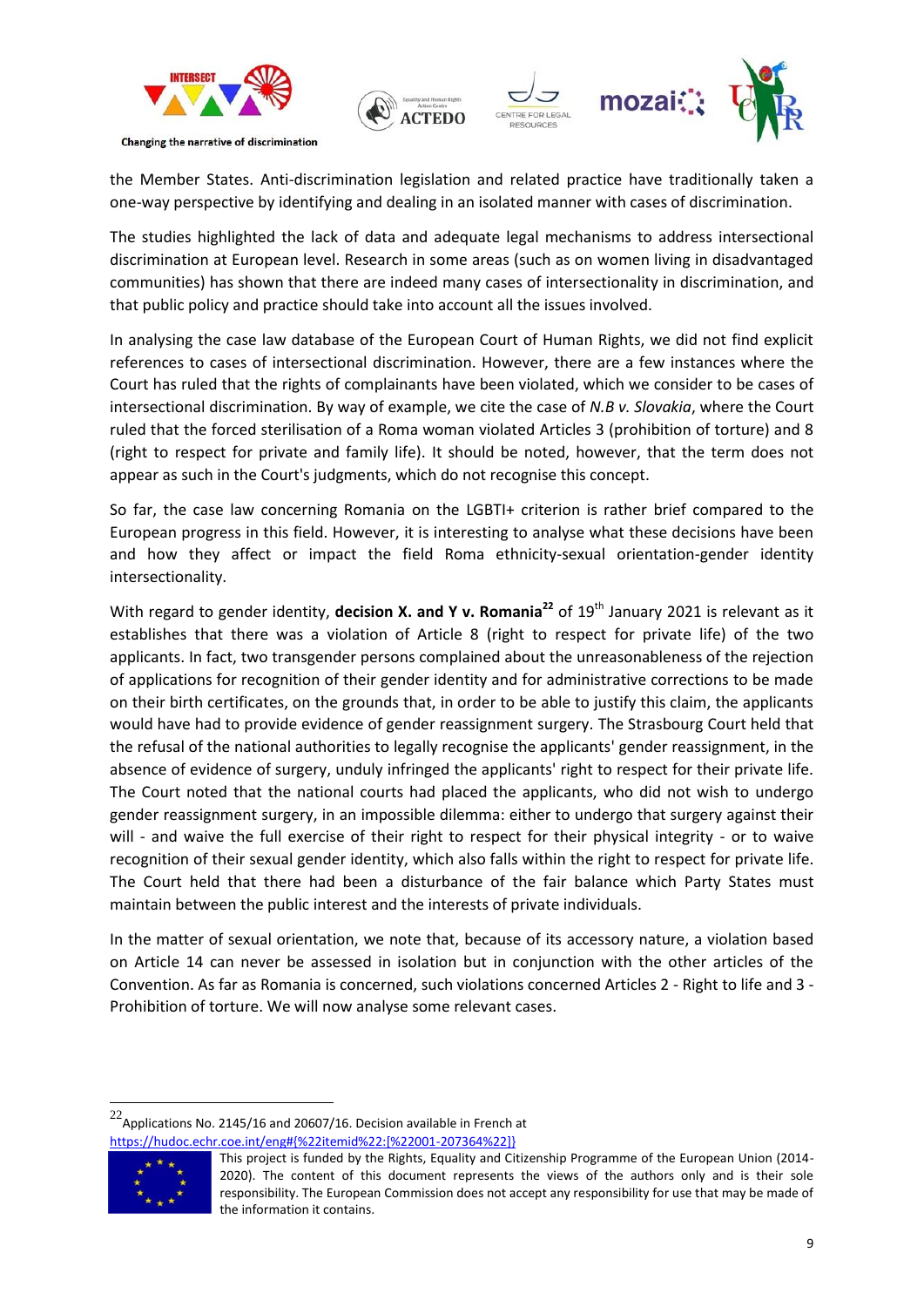



**ACCEPT Association and others v. Romania<sup>23</sup>** Case. The events in the case relate to the disruption of a screening of a film about LGBT rights by a group making homophobic slurs. On  $1<sup>st</sup>$  June 2021, the Court unanimously found a violation of Article 14 (prohibition of discrimination) in conjunction with Article 11 (right to freedom of assembly and association), and by 5 votes in favour/2 against - a violation of Article 14 (prohibition of discrimination) in conjunction with Article 8 (right to respect for private and family life). The Court's considerations state that although the police protected the cinema, it was nevertheless invaded by demonstrators, who allegedly carried signs suggesting membership of far-right groups and verbally abused the audience. Complaints filed by the Association and the other 5 applicants with the public prosecutor's office did not result in any charges. It was later determined in court that there was insufficient evidence to support beyond reasonable doubt that fascist symbols were displayed to the public. The Court finds that police failed to prevent homophobic attacks and to ensure that the event could take place, despite the large numbers of police present at the time. It also considers that reasonable steps were not taken to investigate the homophobic accusations and insults against the applicants. Thus, the applicants' right to privacy was violated by the lack of adequate protection of their dignity, and the lack of an effective investigation led to direct discrimination against the participants in the film screening on the basis of their sexual orientation. The decision is all the more important as it establishes an interference with the right of the complainants to participate in a peaceful assembly, and the authorities must do their utmost to ensure that in the future - and especially during this period known as Pride Month - such events are prevented or suppressed without incident.

The first decision analysed, **M.C. and A.C. v. Romania<sup>24</sup>** of 12th April 2016, refers to the events of June 2006, when the applicants participated in the annual LGBTI+ march in Bucharest. On the subway, while walking home, they were attacked by a group of six young men and a woman. The complainants felt that the investigation into their assault was inadequate, claiming that the authorities failed to take into account that the crimes committed against them were motivated by hatred against LGBTI+ people. The Court found a violation of Article 3 (prohibition of torture) in conjunction with Article 14 (prohibition of discrimination) of the Convention, considering that the investigation carried out was not carried out in an effective manner, was of excessive length, was marked by serious shortcomings on the part of the authorities and failed to take account of possible grounds for discrimination.

Also of interest is the forthcoming decision in the case of **Duță v. Romania<sup>25</sup>**, in which **the applicant, detained in Jilava prison, accuses the national authorities of refusing to authorise conjugal visits by his same-sex partner.** The case alleged violation of his right to privacy (Article 8 of the Convention) and discrimination (Article 14) as opposed to heterosexual prisoners who benefit, without restrictions, from these conjugal visits, according to the national provisions contained in Law  $254/2013^{26}$ .

<sup>26</sup> "Art. 69: Right to private visits

<sup>(2)</sup>A convicted person who is married may be granted private visits only with his or her spouse.



This project is funded by the Rights, Equality and Citizenship Programme of the European Union (2014- 2020). The content of this document represents the views of the authors only and is their sole responsibility. The European Commission does not accept any responsibility for use that may be made of the information it contains.

<sup>1</sup> <sup>23</sup> n° 19237/16

<sup>&</sup>lt;sup>24</sup> no. 12060/12

<sup>25</sup> n° 8783/15

<sup>(1)</sup>Convicted persons who meet all the following conditions are entitled to private visits:[...]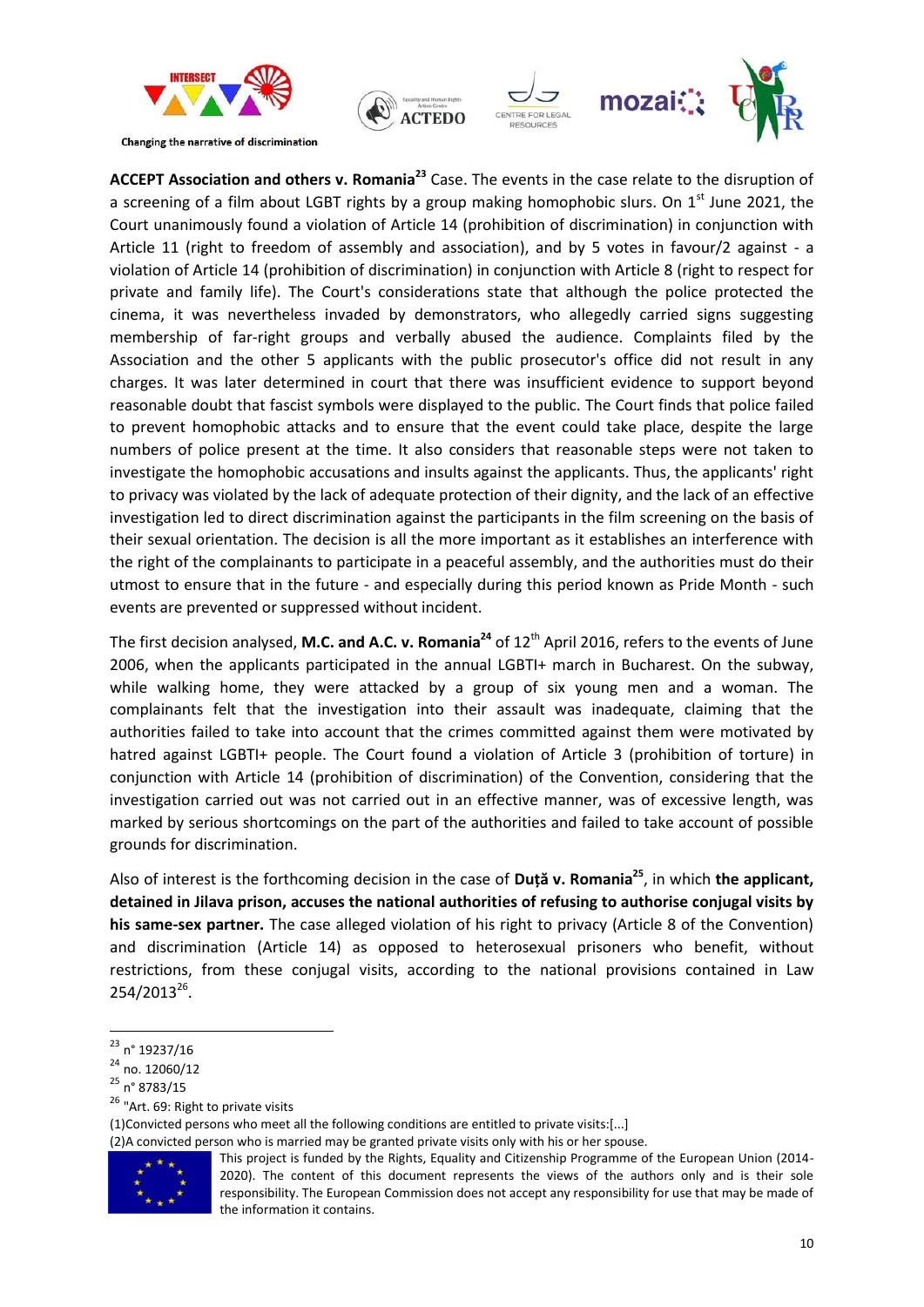



We note that in none of the cases cited above was the ground of discrimination based on the existence of the grounds of belonging to a national ethnic group (Roma) and on the grounds of gender identity or sexual orientation (LGBTI+).

In order to ensure the exercise of the rights and freedoms recognized by the Convention without any discrimination, Article 14 lists a number of criteria, such as "sex, race, colour, language, religion, political or other opinion, national or social origin, association with a national minority, property, birth", but also specifies "or any other situation". Thus, in future, cases of intersectional or multiple discrimination will be able to be analysed on the basis of this phrase, in conjunction also with the provisions of Protocol No. 12 to the ECHR, which provides general protection against discrimination, as long as the right affected is protected under national law - protection operates even if the "status" violated is not mentioned in the provisions of the Convention.

Finally, it will be interesting to see how the cases concerning Romania that have been brought to the attention of the Court in Strasbourg and the legislation in this field will evolve in order to adapt to cases of discrimination, which take various forms. Emphasis will have to be placed on groups which are affected by multiple and intersectional discrimination. Recognising the importance of analysing the concept of intersectionality is essential, and this will lead to refining and broadening the understanding of discrimination and protecting as many people and communities as possible.

(3)To be granted intimate visits, the partners must have had a relationship similar to the relationship established between spouses prior to the date of admission to the prison.''



This project is funded by the Rights, Equality and Citizenship Programme of the European Union (2014- 2020). The content of this document represents the views of the authors only and is their sole responsibility. The European Commission does not accept any responsibility for use that may be made of the information it contains.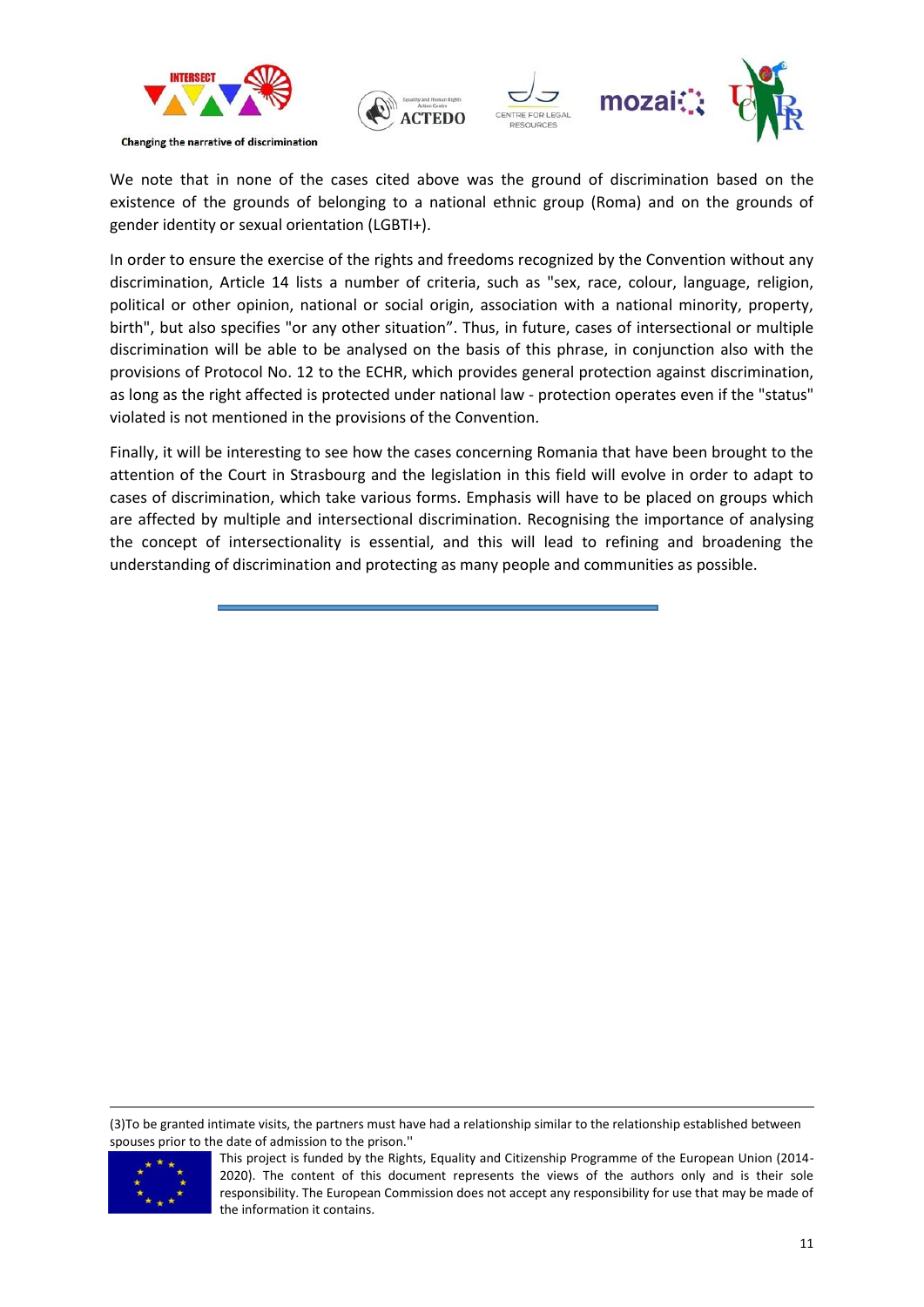

### <span id="page-11-0"></span>Chapter II. On discrimination against Roma people

The project highlighted an extremely high level of lack of information about Roma, the history of Roma in Romania and the level of discrimination, abuse and violence to which Romanian Roma continue to be subjected to. Moreover, the history of Roma in Romania is a controversial subject for Romanian society.

### <span id="page-11-1"></span>II.1. A brief historical and cultural perspective

The history of the Roma in Romania remains unknown and unstudied in society. The project activities showed the acute need of different categories of participants (local authorities, general public), for information about terminology, Roma slavery, Roma Holocaust, Roma history in the communist and post-december period.

Many people living in Romania do not know that the term "gypsy" is a pejorative word and comes from the ancient Greek language, which means "untouchable". The correct self-identification term is "Roma", which in Romani means "man". In the Romanian countries, as long as the Roma were documented as slaves (14<sup>th</sup>-19<sup>th</sup> centuries, for almost 500 years), the status of "gypsy" accompanied that of "Ruman", i.e. peasant serf. These two social groups represented the lowest level of the feudal social hierarchy. Unlike the serf peasants, who were tied to the land, the gipsy slaves were tied to their masters as their property or chattels. Gypsies were donated to churches, given as dowries, sold.

**Case study: "Ioana Rudăreasa and the disrobing process against the House of Brailoiu"<sup>27</sup>**

This case is relevant because the disenfranchisement of the Roma was a complex process that began in Wallachia in 1843 with the liberation of state slaves. The ruler Gheorghe Bibescu approved the Law for the Abolition of Gypsy State Slavery. After the promulgation of this law, many local judges began to receive applications for disenfranchisement from slaves. For example, Ioana Rudăreasa asked for her release from Casa Brăiloiu. Although she did not have a printed bill of disrobement, she asked for help to be represented in court against the aristocratic family she had belonged to for generations, who did not want to respect her and her family's proclaimed right to freedom. The trial lasted ten years, during which time Ioana Rudăreasa did not give up her right to fight for freedom. She succeeded in winning her freedom in court, which is why this Roma woman is an example of a person who has regained her citizenship rights through a continuous struggle.

The impact of the five centuries of Roma enslavement on the cultural identity developed in Romania was colossal. The effects can be seen in today's Roma self-talk. The identifying elements of ancient

<sup>27</sup> <sup>27</sup> More information on the case documented by Adrian-Nicolae Furtună, available at [https://ikultura.ro/filme-culturale](https://ikultura.ro/filme-culturale-educationale/ioana-rudareasa/)[educationale/ioana-rudareasa/.](https://ikultura.ro/filme-culturale-educationale/ioana-rudareasa/)



This project is funded by the Rights, Equality and Citizenship Programme of the European Union (2014- 2020). The content of this document represents the views of the authors only and is their sole responsibility. The European Commission does not accept any responsibility for use that may be made of the information it contains.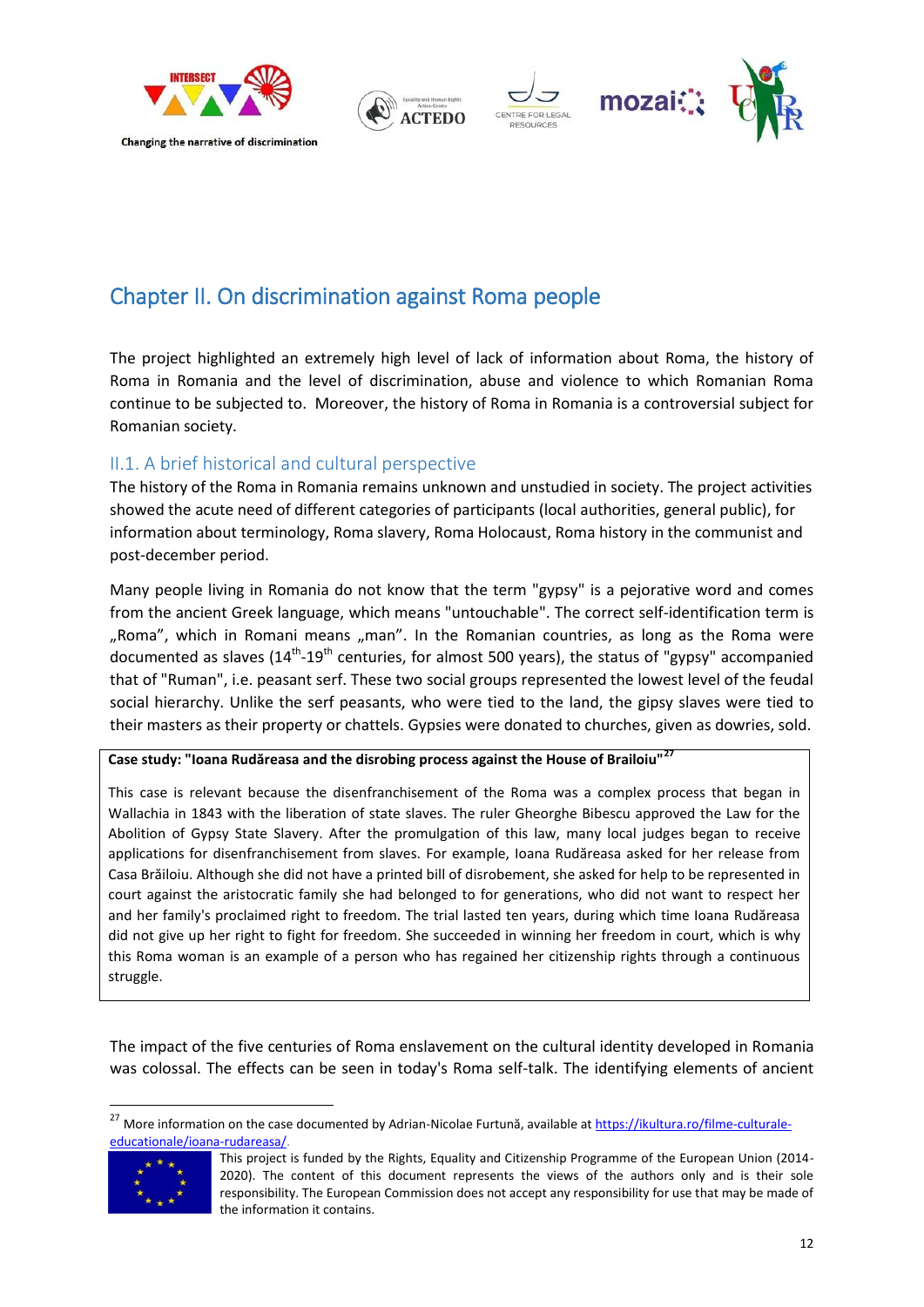



Roma culture are no longer known. Culturally and socially, the Roma were considered a parasitic "subculture", an excluded social group, not an ethnic identity, with cultural rights corresponding to a fully recognised and respected national minority. The Roma enslavement, the Roma Holocaust in Romania, communism and democracy were difficult times for the Roma. Policies of identity denial, assimilation and inferiorisation have left deep traces of pain, as testified by survivors.<sup>28</sup>

It is necessary to recover traditional elements and combine them with what modern Roma culture means. Roma public and private institutions are basic pillars of the development of a Romanian Roma citizen who knows his rights, but also his social and cultural responsibilities. The recovery of the historical past, the recognition of the contribution of Roma to the development of the Romanian state today, Roma literature, classical and modern Roma music, the Roma visual arts, Roma research in various fields of science, Roma technique and technology that adapts traditional Roma crafts and develops new products, Roma public policies are the most important steps towards an inclusive society, where elements of ethnic discrimination are eliminated.

### <span id="page-12-0"></span>II.2. Data on discrimination against Roma in Romania

This chapter aims to make a brief insight of what has happened in Romania regarding discrimination, but also acts of violence against Roma in the period 2019-2020 and, in particular, during the emergency or state of alert caused by the COVID-19 pandemic. It also seeks to present the work of public authorities, as well as an analysis of the resolution of petitions to the NCCD in which acts of discrimination based on ethnicity were complained.

During the period under review, an opinion poll on public perception of Roma in Romania<sup>29</sup> was identified. Without aligning ourselves with the conclusions and formulations used in the study, we will refer to some of the data collected through it, such as: "1 in 3 Romanians is tolerant towards Roma". For 20-30% of respondents, Roma are "dangerous", they have too many rights; they believe that the state can use violence against Roma and that discrimination and hate speech against Roma should not be punished. Roma rights are seen as enough or too many by more than 3 out of 4 Romanians. Nearly 2 out of 3 Romanians confirm the negative impact of the Roma on Romania's image, the dangerous nature of this ethnic group and the justification for the police to intervene forcefully. However, a negative perception of the Roma, a low level of trust, does not exclude the recognition of their discrimination. There is probably also a poor understanding of the term. Even the Roma themselves perceive their discrimination as a problem in only 50% of cases.

<sup>&</sup>lt;sup>29</sup> Perceptions of Roma during the COVID 19 pandemic, Opinion Survey, Community Development Agency Foundation ,,Together" and Romanian Institute for Evaluation and Strategy, June 2020, Available at





<sup>&</sup>lt;sup>28</sup> We offer, as a source, a non-exhaustive list of testimonies, available on the website of the National Centre for Roma Culture-Romano Kher, such as "Roma Slavery The Long Road to Freedom", the first docudrama on Roma Slavery in the Romanian Countries, available at [https://ikultura.ro/filme-culturale-educationale/sclavia-romilor-lungul-drum-catre](https://ikultura.ro/filme-culturale-educationale/sclavia-romilor-lungul-drum-catre-libertate/)[libertate/](https://ikultura.ro/filme-culturale-educationale/sclavia-romilor-lungul-drum-catre-libertate/), the documentary film "In the name of the state. The Roma Holocaust", available a[t https://ikultura.ro/filme](https://ikultura.ro/filme-culturale-educationale/film-documentar-in-numele-statului-holocaustul-romilor/)[culturale-educationale/film-documentar-in-numele-statului-holocaustul-romilor/.](https://ikultura.ro/filme-culturale-educationale/film-documentar-in-numele-statului-holocaustul-romilor/) Also, a testimonial with 2 Roma Holocaust survivors by CLR, available at https://www.youtube.com/watch?v=3Opqi3bSqlI&t=58s.

This project is funded by the Rights, Equality and Citizenship Programme of the European Union (2014- 2020). The content of this document represents the views of the authors only and is their sole responsibility. The European Commission does not accept any responsibility for use that may be made of the information it contains.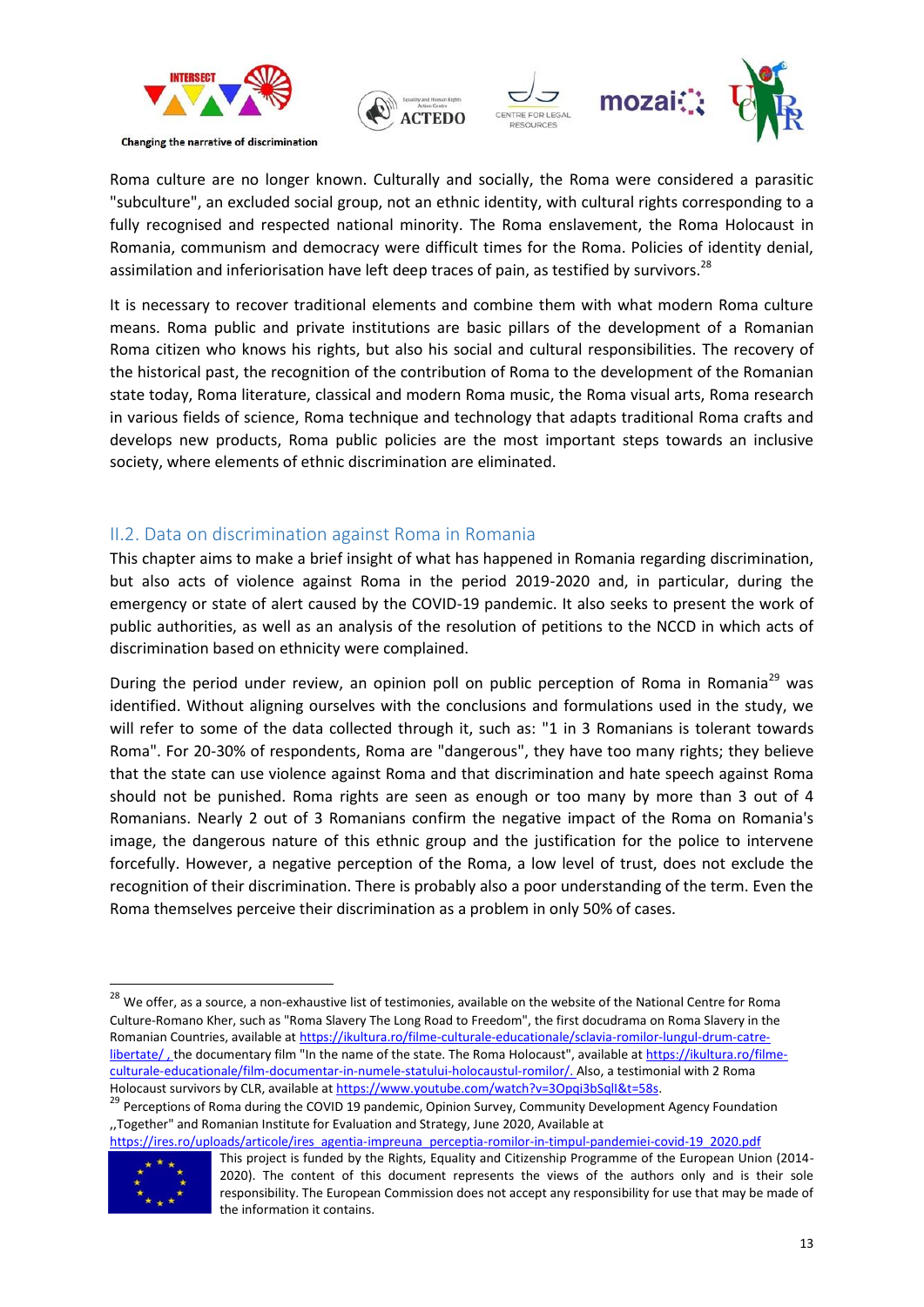



According to another survey, specifically for young people, the data is equally worrying, at the level of 2020 $^{30}$ : Lack of trust in the respect of human rights in Romania increases compared to 2018; less than half of the young people surveyed believe that universal rights are respected to some extent, while more than one in three young people believe they are respected to a small extent. Roma remain among the most rejected communities, and verbal violence, at school or in the workplace, mainly on the grounds of ethnicity/nationality, illness or disability is the most frequently reported by young people. One of the findings of the survey is that discrimination is an issue that affects the socialisation of young people. As well as young people feeling discriminated against themselves, there are also elements of a culture of rejecting diversity - primarily ethnic diversity and sexual diversity.

### **NCCD activity in relation to reported cases of discrimination based on ethnicity in the period 2019 - 2020**

### *"When acts of discrimination are committed by influential and financially powerful people, these fines mean nothing to them and do not deter them from committing further acts of discrimination in the future".<sup>31</sup>*

In terms of complaints to the NCCD regarding discrimination, it is interesting to note that in 2019 and 2020, of the **43<sup>32</sup> Council decisions** sanctioning acts of discrimination against Roma, 38 decisions concerned situations containing elements of hate speech - **discriminatory and offensive speech**. It is possible that the other 5 situations also contained such elements, but they were not included in the referrals to the NCCD or retained by the Council. Given that the NCCD decisions reflect the petitions submitted (often by individuals), we cannot draw general, quantitative conclusions about hate speech and its relationship to other forms of discrimination. However, we can observe that the perpetrators of discrimination in these 38 decisions are more than a third private actors (e.g. security guard, shop owner), but also in a similar percentage representatives of public institutions (mayors, councillors and members of political parties). Last but not least, it is important to note that 5 of the NCCD decisions finding discrimination refer to journalists and non-political public figures.

There is an increase in tensions in Romanian society in 2020, compared to the previous year, in terms of hate speech and discrimination, which has also intensified amidst dissatisfaction with the restrictions and living conditions caused by the COVID-19 pandemic.

An important trend over the period studied is the increasing use of social media platforms as a means of expressing and disseminating hate speech, more than 10 of the decisions involved content published on Facebook. Often, these posts triggered a wave of hatred and even incitement to

 $32$  The decisions included in this analysis are exclusively those indicated by the NCCD as the decisions issued in the period 2019-2020, which found discrimination on the basis of ethnicity, by address no. 2174/22.03.2021 in response to the request for information no. 60/18.02.2021, respectively the return for clarifications and additions no. 97/17.03.2021 submitted by the Centre for Legal Resources.



<sup>&</sup>lt;sup>30</sup> According to the Ministry of Youth and Sport, Outlook 2020 - Youth Situation and Expectations, Benchmarking 20182020, Final Report, available at [http://mts.ro/wp-content/uploads/2020/12/IRES\\_DIAGNOZA-2020-\\_raport-final-MTS.pdf](http://mts.ro/wp-content/uploads/2020/12/IRES_DIAGNOZA-2020-_raport-final-MTS.pdf)  $31$  Interview with Dan Doghi - former Senior Adviser of Roma and Sinti Issues - OSCE, conducted in May this year for this

study.

This project is funded by the Rights, Equality and Citizenship Programme of the European Union (2014- 2020). The content of this document represents the views of the authors only and is their sole responsibility. The European Commission does not accept any responsibility for use that may be made of the information it contains.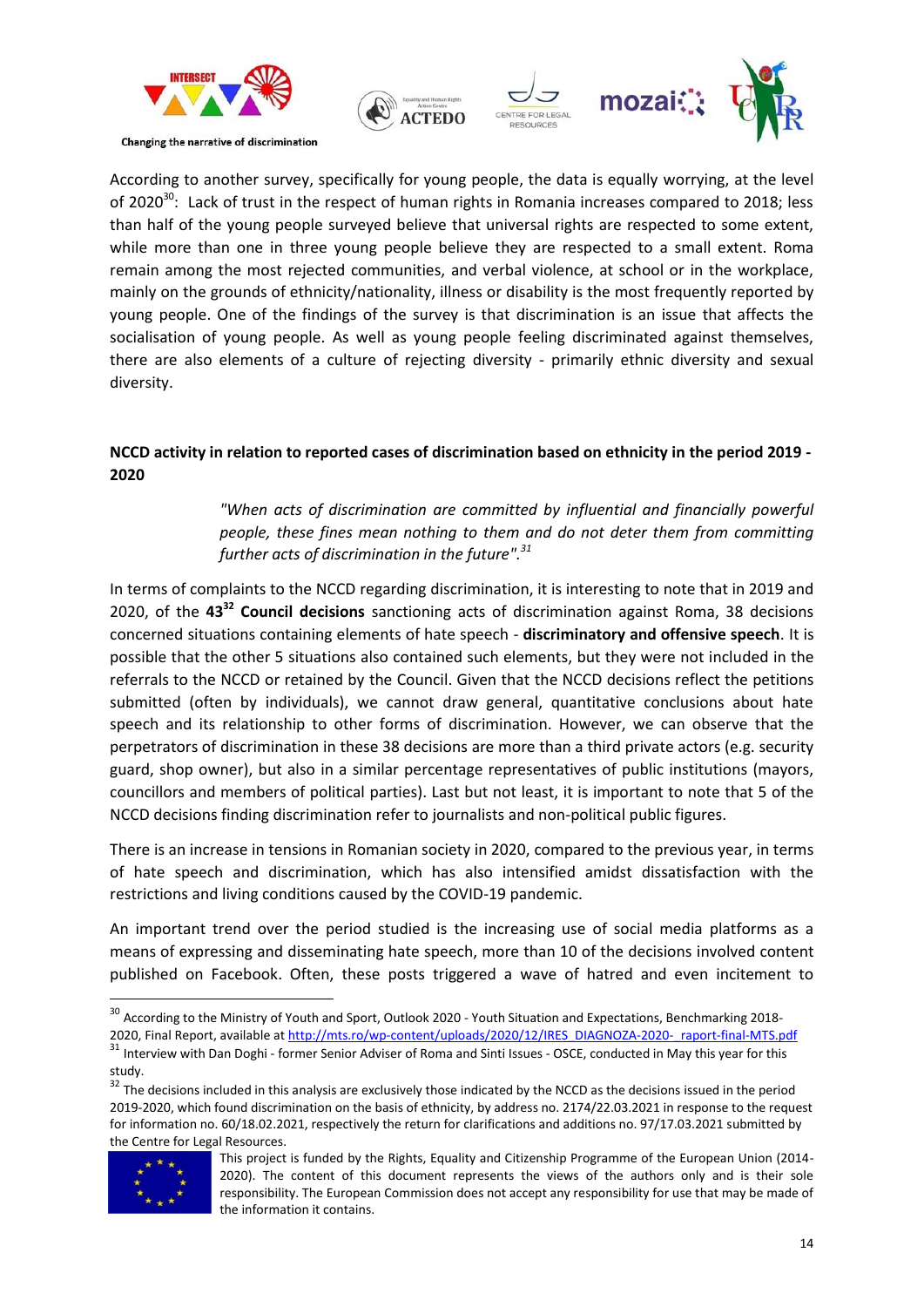



violence against Roma by third parties. Out of all the decisions based on Roma ethnicity, 21 of them referred to the limits of freedom of expression.

*In Decision No. 61/2020, in which the party complained against is a representative of a public institution, the Governing Board finds that the statements made by the party complained against are not such as to contribute to a constructive public debate leading to progress but spread, incite, promote or justify hatred, discrimination or hostility towards a particular group. From the perspective of analysing the limits of freedom of expression, the role, the position of the author of the statement under scrutiny is decisive. The party complained of is a public person, local elected official, mayor, politician. As a result of this quality, the party complained against is an opinion-former and through his behaviour influences the attitude of the community he is responsible for. A public person must show good faith in dealing with matters of public interest.*

In 7 of the decisions (16%) **the discriminatory behaviour was directed against children**, and in 5 of these judgments the discriminatory acts took place in **a school context**, manifested by **a teacher in 4 cases** or by the school institution in one case (school segregation). All these situations where children are victims of discrimination are extremely serious, given the high vulnerability of a child. It is also extremely serious when discrimination takes place in the school environment, which is an environment that should protect and ensure a child's development.

*Decision No. 748/2019 concerning discriminatory behaviour against a student by a teacher. Thus, given that the party complained against is a teacher with duties in training and education, in the supreme interest of the child, as well as in the formation of the generations of a society, such offensive, humiliating and dignitydamaging conduct is particularly serious.*

*In Decision No. 536/2019, the Governing Board considers it unacceptable to appear before primary school pupils as a teacher and express your own preconceived ideas about a category of people.*

There were also 2 decisions related to sports clubs, one related to harassment of a Roma woman by colleagues at work and one related to denying Roma access to a private playground in a shopping mall by posting a notice on the social networking site Facebook.

*Decision No. 11/2019: posting a press release with discriminatory and instigating character against a group of tenants of a building; the respondent in his capacity as mayor published a press release on 21.02.2018, with the aim of instigating hatred and discrimination against a group of tenants of Focșani.*

*Decision No. 148/2019: body check on the complainant's children at the exit of the shop, based on the criterion of belonging to the Roma ethnic group.*

*Decision No. 429/2019: repeated chanting of "gypsies, gypsies" at the C.S. Dinamo București - A.H.C. Dobrogea Sud football match on 13.12.2018, failure to take any action following the incident; as a result, repeated chants "gypsies, gypsies" constitute discrimination and violate the right to dignity, being a discriminatory behaviour based on the criterion of ethnicity which aimed to create an intimidating, hostile, humiliating environment.*

*Decision No. 618/2019: racist and irreverent statements against students; the party complained against teacher states " (...) I believe that a teacher (anyone) in the world is allowed to hate G\*\*\*\*\*s or/and other* 



This project is funded by the Rights, Equality and Citizenship Programme of the European Union (2014- 2020). The content of this document represents the views of the authors only and is their sole responsibility. The European Commission does not accept any responsibility for use that may be made of the information it contains.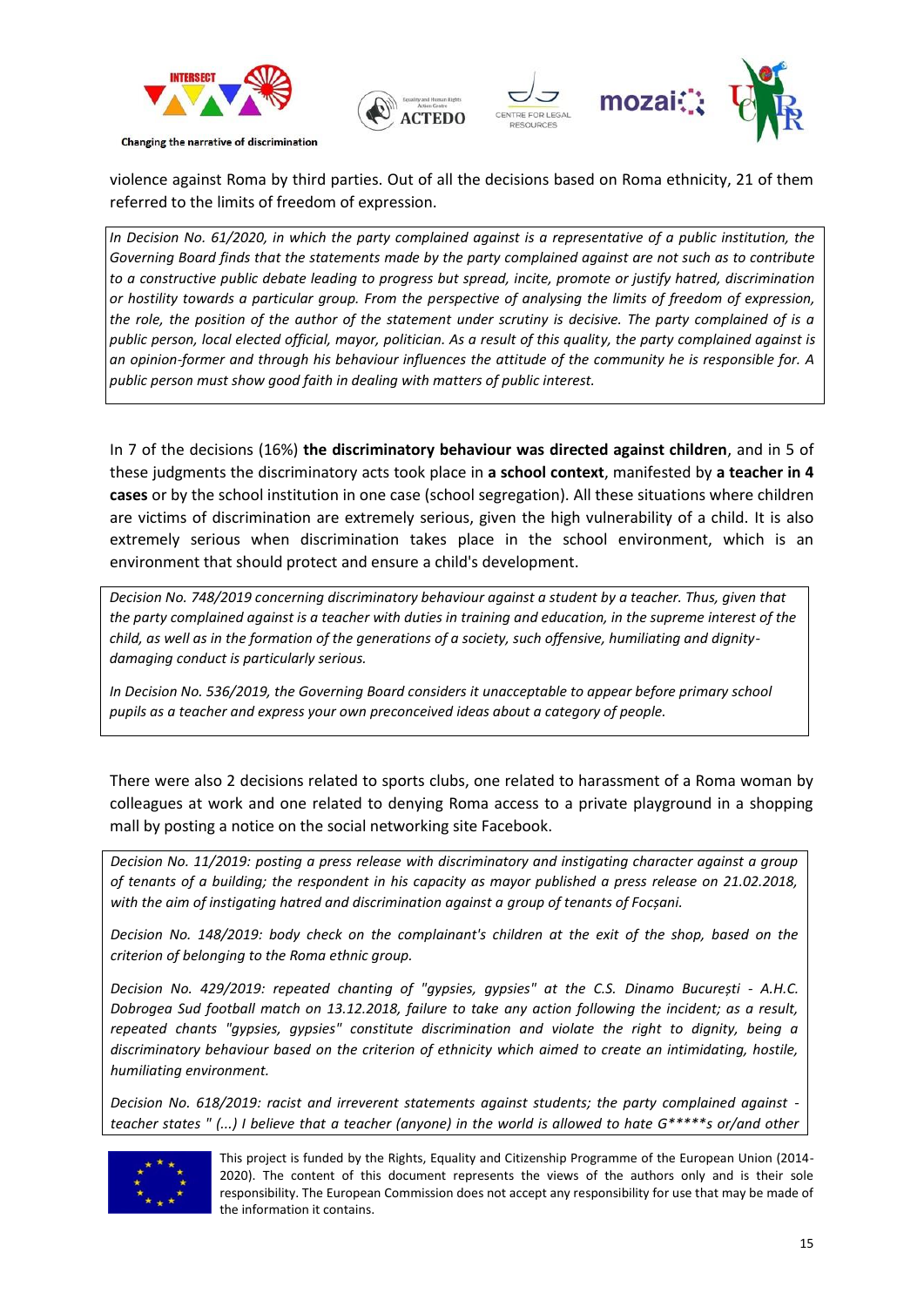





*minorities not to put up with them and not to work with them."*

*Decision No. 89/2020: segregation of Roma citizens by the dividing wall built in 2011 in Baia Mare municipality, a situation that started with the raising of the dividing wall on Horea Street and continues to this day.* 

*Decision No. 129/2020: xenophobic-nationalist chants by CSA Steaua București supporters on the occasion of the football match on 14.04.2018; on which occasion the banner "Free from slavery, you moved next to the regie" was displayed.*

*Decision No. 504/2020: segregation of Roma pupils at Dăgâța School; at 5th grade level.* 

*Decision No. 690/2020: discrimination against a pupil during the school year by using threats and the names "heathen", "g\*\*\*y" by the teacher of the college.*

#### **Sanctions**

As regards sanctions, for 2019, in 6 of the 19 cases (1 case out of 3) where discrimination was found, the sanction of a warning was applied. The situation of the others is: 10 cases where the sanction of a fine was applied and 3 mixed, warning with fine/fines. The 13 fines ranged from 1,000 to 5,000 RON.

For 2020 and the 24 related decisions, in 12 cases the sanction of a warning was applied (50% of cases), and in the other 12 the sanction of a fine (in two of them two fines were applied). The 14 fines range from 1,000 to 10,000 RON. There is a significant increase in the amount of fines in 2020 compared to 2019. The highest fine levied during this period in the case of NCCD decisions finding discrimination on the grounds of Roma ethnicity was 10,000 RON and was imposed in two cases. The first was awarded to the mayor of a locality who claimed that Roma families had children in order to receive social benefits, denigrated the Roma community for teenage pregnancies and suggested abusive measures such as a mandatory public inquiry of all couples intending to conceive<sup>33</sup>. The second was against the vice-president of a political party who published a Facebook post claiming that the old city centre should be 'cleansed' of Roma residents<sup>34</sup>.

For both years, however, **the amount of the fines is small** and cannot be seen as a deterrent for discriminators to continue committing such acts. Also, the fact that very many decisions of the NCCD's Board of Directors, in which victims of discrimination were Roma - in this case **42%** for the period 2019-2020, have only resulted in **warnings**, may lead other Roma who have suffered from acts of discrimination to stop complaining to the NCCD.

In only 5 of the 43 cases did the NCCD have self-referrals, one in 2019 and four in 2020 - including the two above, with a fine of 10,000 RON. We believe that it would have been and is necessary for the NCCD to self-investigate in more cases, given the high rates of discrimination in Romania.

With regard to **the period** from the date of filing a complaint to the date of issuing the decision, i.e. the date of drafting the decision, it is noted that it is **very long**, reaching up to the longest, 2 years

<sup>&</sup>lt;sup>34</sup> NCCD Decision No. 90/2020



<sup>&</sup>lt;sup>33</sup> NCCD Decision No. 61/2020

This project is funded by the Rights, Equality and Citizenship Programme of the European Union (2014- 2020). The content of this document represents the views of the authors only and is their sole responsibility. The European Commission does not accept any responsibility for use that may be made of the information it contains.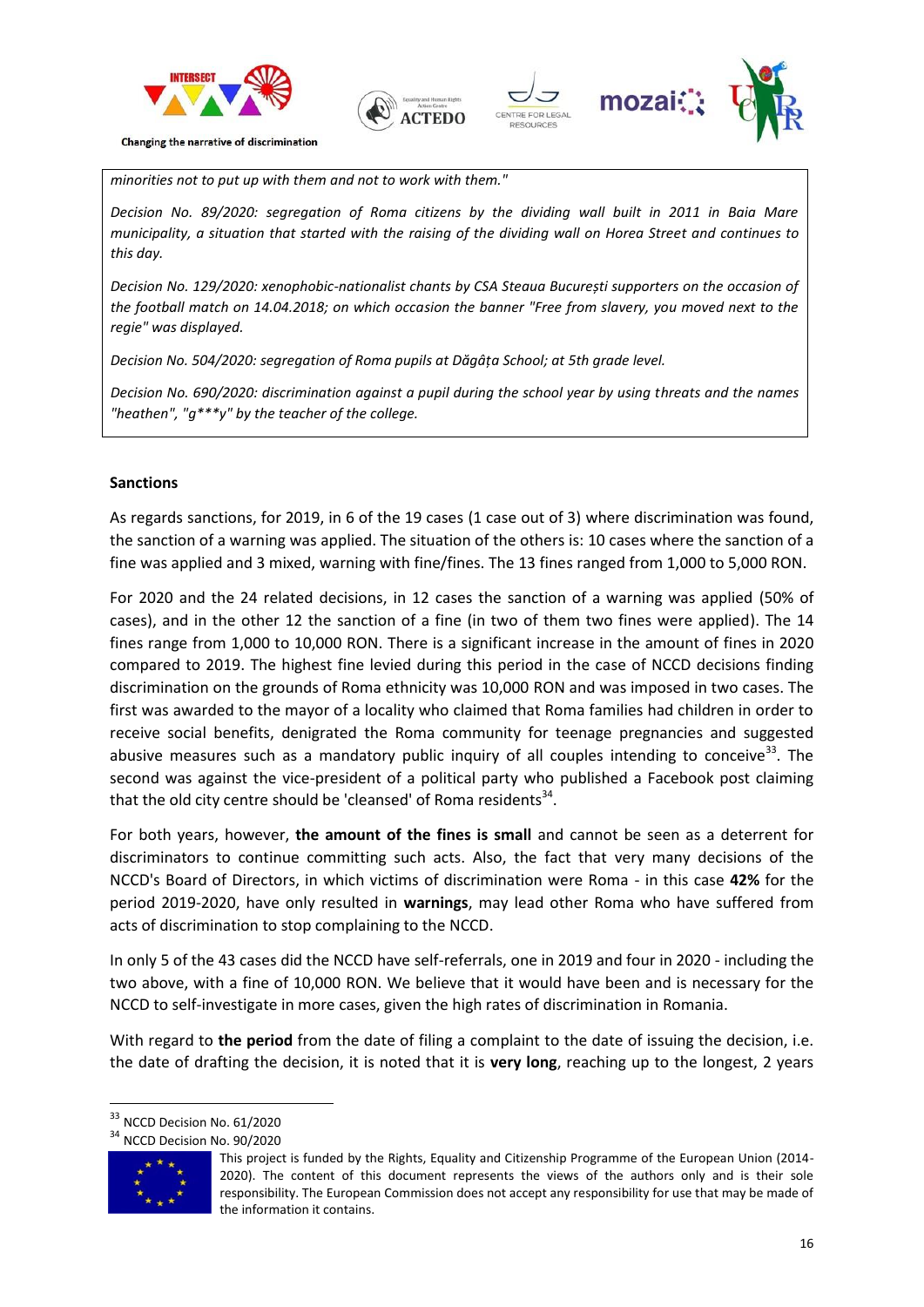

and 2 months (petition no. 3110 of 09.06.2017 for which Decision no. 482 of 12.08.2019 was issued).This duration can only be a deterrent for Roma who might file petitions on discrimination.

For the period under review there was also an increase in the number of petitions based on ethnicity submitted to the Council during 2020, from 48 in 2019 to 92 petitions, but this is still a small number in the context of the data on the extremely high level of discrimination against Roma in Romania<sup>35</sup>.

Regarding the approach to appeals to the decisions of the NCCD, there were a significant number of 16 appeals (9 to the 2019 decisions and 7 to the 2020 decisions), i.e. **37% of the 43 decisions on the criterion of Roma ethnicity were appealed**. According to the data provided by the NCCD, in May 2021, for 7 appeals the action was rejected at the first instance court; 2 of them are pending before the High Court of Cassation and Justice, and 1 is a final judgment by not filing a second appeal; 2 appeals are pending before the Bucharest Court of Appeal; in 5 appeals the action was admitted at the first instance court; 4 of them are pending before the High Court of Cassation and Justice; in 2 appeals the action was partially admitted; 1 of them is a final judgment by not filing a second appeal.

### <span id="page-16-0"></span>II.3. Acts of violence by police forces against Roma

In many European countries, Roma have been subject to profiling and criminalisation on ethnic/racial grounds. "Ethnic profiling" is defined as the use by police officers, during search and control, surveillance or investigation operations, of characteristics of race, ethnicity, religion or national origin, without any objective and reasonable justification, instead of actual behaviour, as a basis for making decisions about who has been or might be involved in criminal activity.<sup>36</sup>

Roma are not only subject to disproportionate use of stop and search procedures, they are also subject to excessive use of force during these procedures. $37$ 

During the state of emergency, several abuses committed by police bodies against Roma people were observed in several localities in the country. The pretext was, most of the times, the noncompliance with the rules established by the Government Emergency Ordinance no. 34/26.03.2020 for the modification and completion of the Government Emergency Ordinance no. 1/1999 on the regime of the state of siege and the regime of the state of emergency, namely the rules concerning the application and observance of social distancing and the wearing of the protective mask.

In the documentation carried out by the Civic Union of Youth Roma from Romania (UCTRR), it could be observed that the intervention of the forces of law and order was always disproportionate both in terms of the number of police/gendarmerie workers who intervened, but especially in terms of the violence of the intervention.

<sup>37</sup> According to OSCE High Commissioner on National Minorities, *Report on the Situation of Roma and Sinti in the OSCE Area* [OSCE High Commissioner on National Minorities, *Report on the Situation of Roma and Sinti in the OSCE Area*] (op. cit. note 8), <https://www.osce.org/files/f/documents/7/f/32350.pdf> p. 44.



1

<sup>&</sup>lt;sup>35</sup> See NCCD annual activity reports at **https://www.cncd.ro/rapoarte/** 

<sup>&</sup>lt;sup>36</sup> See Institute for an Open Society, Police approach to ethnic profiling. Report on the Effective Police Stop and Search Strategies Project, New York 2009, p. 9 cited in OSCE Handbook "Police, Roma and Sinti: Good Practices in Building Trust and Understanding", available a[t https://www.osce.org/files/f/documents/e/5/80790.pdf](https://www.osce.org/files/f/documents/e/5/80790.pdf) p. 24

This project is funded by the Rights, Equality and Citizenship Programme of the European Union (2014- 2020). The content of this document represents the views of the authors only and is their sole responsibility. The European Commission does not accept any responsibility for use that may be made of the information it contains.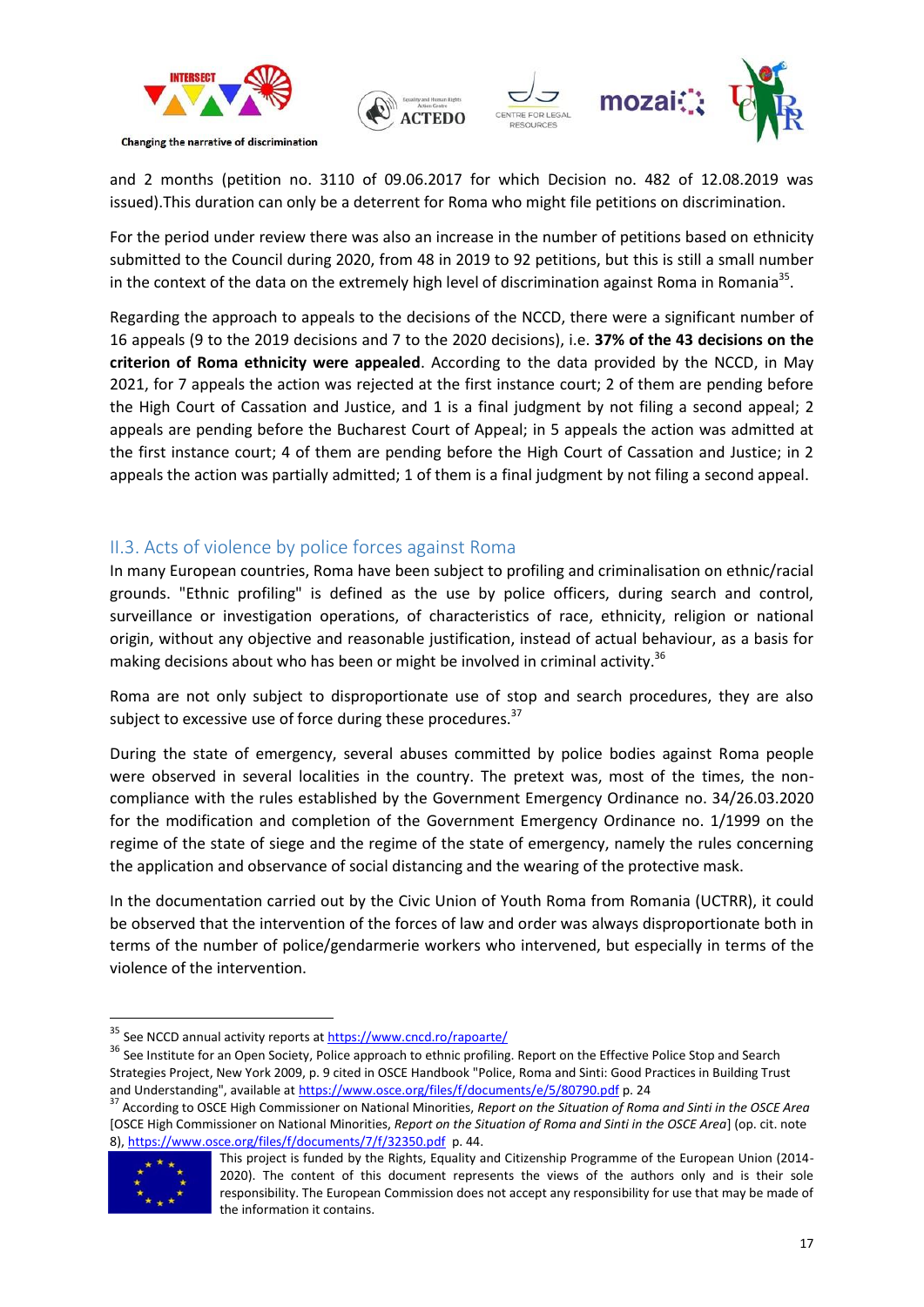







#### **Selection of cases documented in the project**

#### **Police intervention in Osiris Street, Rahova neighbourhood, Bucharest**

Under the pretext of wanting to identify some people who had made a "scandal" in the neighbourhood, several police and gendarmerie teams entered T.V.'s home, where several people, including women and children, were staying, without warning or prevention. During the intervention of the MAI representatives, 3 people were beaten and hit, and as a result of the blows, T.V. suffered a broken hand.

### **The "Spartacus" case**

On  $19<sup>th</sup>$  April 2020, the police intervened at a building in the Rahova neighbourhood of Bucharest, where an Easter party for Orthodox believers was taking place. The intervention was a forceful one, with a large number of police and gendarmes participating in the action and using tear gas. These primarily affected the children in the courtyard, which led to a conflict between those present and the police. As a result, 37 people, including children<sup>38</sup>, were detained, 5 of whom were subsequently arrested. Mrs I.M. was one of those detained, together with her minor son. She reported that she and others were beaten, sworn at and humiliated when she arrived at the  $19<sup>th</sup>$ Police Station<sup>39</sup>. Intimidation continued in the following days with the use of an impressive number of police patrolling the neighbourhood, including a helicopter belonging to the MAI.

#### **Police intervention in the Roma community in Bolintin Vale, Giurgiu county**

On 18.04.2020, in a neighbourhood where Roma citizens live, in the town of Bolintin Vale, Giurgiu county, there was an intervention of the police forces made up of police officers and gendarmes from the special troops. They entered several buildings in the neighbourhood, using physical violence against several Roma people, who had no intention of attacking the police. In a video broadcast in the media, a man who was handcuffed and lying face down on the ground was beaten with a baton by the Bolintin Vale police chief.<sup>40</sup>

### <span id="page-17-0"></span>II.4. State authorities and legislation to prevent and combat discrimination

Having contacted some central public authorities in Romania on the basis of Law no. 544/2001 on free access to information of public interest, regarding initiatives and/or ongoing programs or actions specifically related to the respect, promotion and affirmation of the rights of Roma people, it is observed that within the institutions there are specific programs and actions in general and specialized training on how to deal with cases of racist and homo/transphobic violence, an analysis of professional practices, legislation and operational procedures in order to form professional attitudes and behaviors in dealing with citizens when training police officers, so that rights and interests are

1

<sup>40</sup> [https://www.digi24.ro/stiri/actualitate/evenimente/video-barbat-culcat-la-pamant-batut-crunt-de-seful-politiei-din](https://www.digi24.ro/stiri/actualitate/evenimente/video-barbat-culcat-la-pamant-batut-crunt-de-seful-politiei-din-bolintin-vale-a-fost-deschis-dosar-penal-1296657)[bolintin-vale-a-fost-deschis-dosar-penal-1296657](https://www.digi24.ro/stiri/actualitate/evenimente/video-barbat-culcat-la-pamant-batut-crunt-de-seful-politiei-din-bolintin-vale-a-fost-deschis-dosar-penal-1296657)



This project is funded by the Rights, Equality and Citizenship Programme of the European Union (2014- 2020). The content of this document represents the views of the authors only and is their sole responsibility. The European Commission does not accept any responsibility for use that may be made of the information it contains.

<sup>38</sup> <https://www.scena9.ro/article/scandal-rahova-spartacus-abuzuri-politie->

<sup>&</sup>lt;sup>39</sup> Ibidem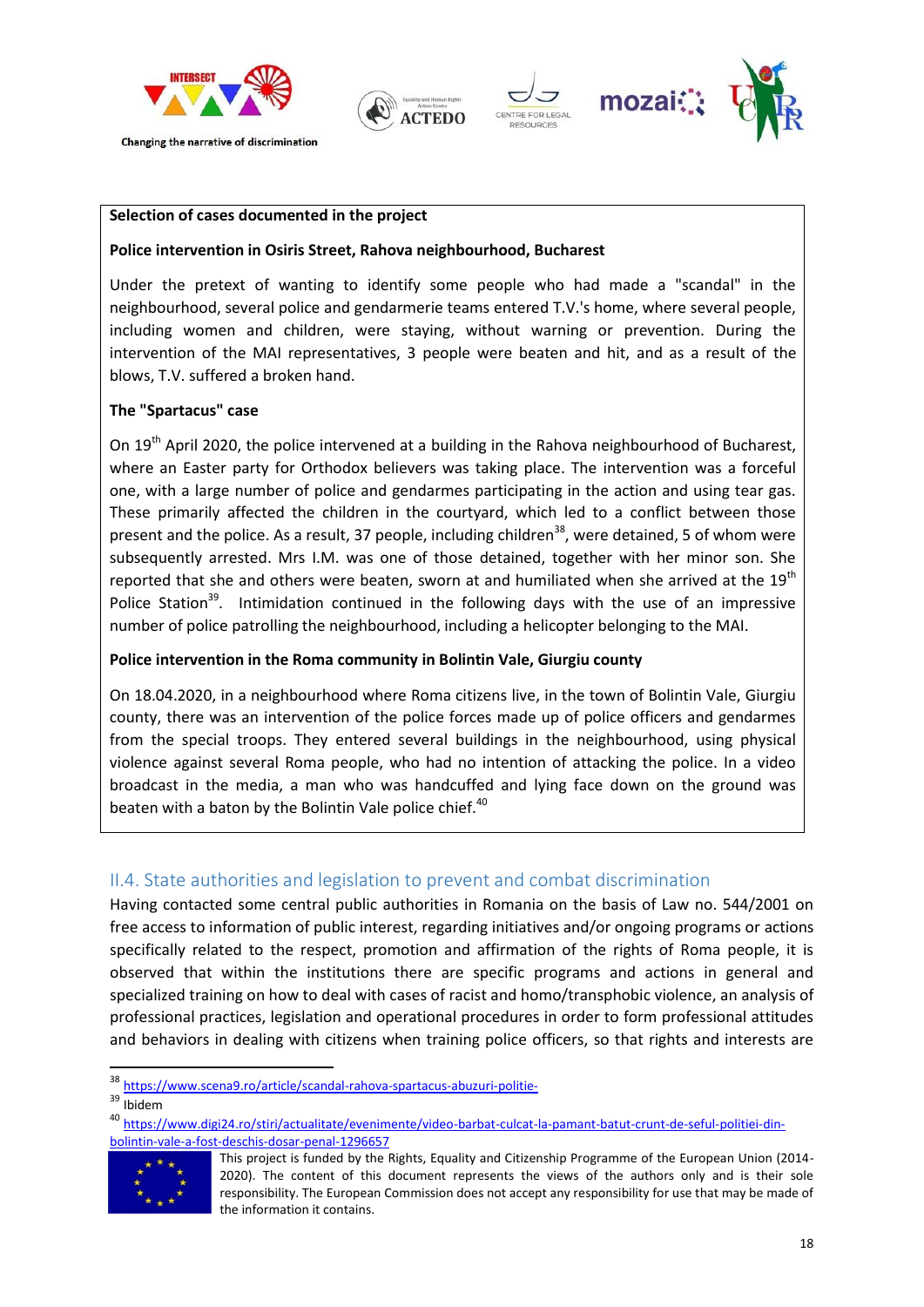

respected and promoted according to legal norms in the staff of the Ministry of Internal Affairs. The following topics are also included in the training of police officers and sub-officers: the ethnical and confessional structure of Romania; cultural specificity, causes of internal or intercultural conflicts, discriminatory attitudes and behaviours motivated by hatred. $41$ 

As far as the interviewees are concerned, the authorities tell us that Romania has the most advanced legislation in Europe in terms of combating discrimination (if we refer to the OG no. 137/2000) with some notable exceptions regarding certain legal provisions such as the Penal Code.

*"At the same time, we must point out that during the pandemic, the Romanian Government, especially the Ministry of the Interior and the Romanian Police, were the main abusers of the Roma, whom they beat, tortured, terrorised and fined abusively." 42*

Costel Bercuș also points out that the phenomenon of anti-discrimination must be kept under control in terms of legislative instruments. They must be tougher and firmer.<sup>43</sup>

The law says that sanctions must be proportionate to the seriousness of the acts committed, and discrimination is a serious violation of human rights that produces serious effects on the person or group.<sup>44</sup>

### **Law no. 2 of January 4th, 2021 on certain measures to prevent and combat antigypsyism**

On 4th January 2021, the Romanian Parliament adopted **Law no. 2/2021 on some measures to prevent and combat antigypsyism**, by which is meant both the perception of Roma expressed as hatred against them and verbal or physical manifestations motivated by hatred against Roma, against institutions/NGOs, but also against Roma community leaders.

*"The term antigypsyism is a deeply pejorative one in itself, and the fact that it is used to combat racism in no way changes its character. Legislation to combat anti-Roma racism has not been adequately debated and has significant gaps."<sup>45</sup>*

Considering the response of the interviewees, who did not agree with the use of the term "antigypsyism", but with the change of the term to "anti-Roma" or "romophobia", it can be seen from reading this law that the term that Roma civil society representatives and activists do not agree with is used several times, also reflecting the lack of consultation with them in the drafting of the law. Thus, Roma activists say that it is a necessary law, but that it cannot be enforceable. Hatred towards Roma is on the rise, both nationally and internationally, and this can be seen in the rise to power of extremist parties that gain political capital with anti-Roma discourse (in Romania, Hungary, Austria), but more recently, this hate speech and discrimination is also reaching alarming levels among other groups, such as immigrants<sup>46</sup>. Also, the president of the Civic Union of Young Roma

<sup>46</sup> Interview Costel Bercus - President of the Centre for Education and Human Rights Association



 $41$  According to the reply of the Ministry of Internal Affairs - Information and Public Relations Directorate no.

<sup>1731122/24.06.2021,</sup> following the request of the CLR with exit no. 188/11.06.2021.

<sup>42</sup> Interview Marian Mandache - former Executive Director Romani CRISS

<sup>&</sup>lt;sup>43</sup> Interview Costel Bercus - president of the Centre for Education and Human Rights Association

<sup>44</sup> Interview Dan Pavel Doghi - former Senior Adviser for Roma and Sinti Issues - OSCE/ODIHR

<sup>45</sup> Interview Marian Mandache - former Executive Director Romani CRISS

This project is funded by the Rights, Equality and Citizenship Programme of the European Union (2014- 2020). The content of this document represents the views of the authors only and is their sole responsibility. The European Commission does not accept any responsibility for use that may be made of the information it contains.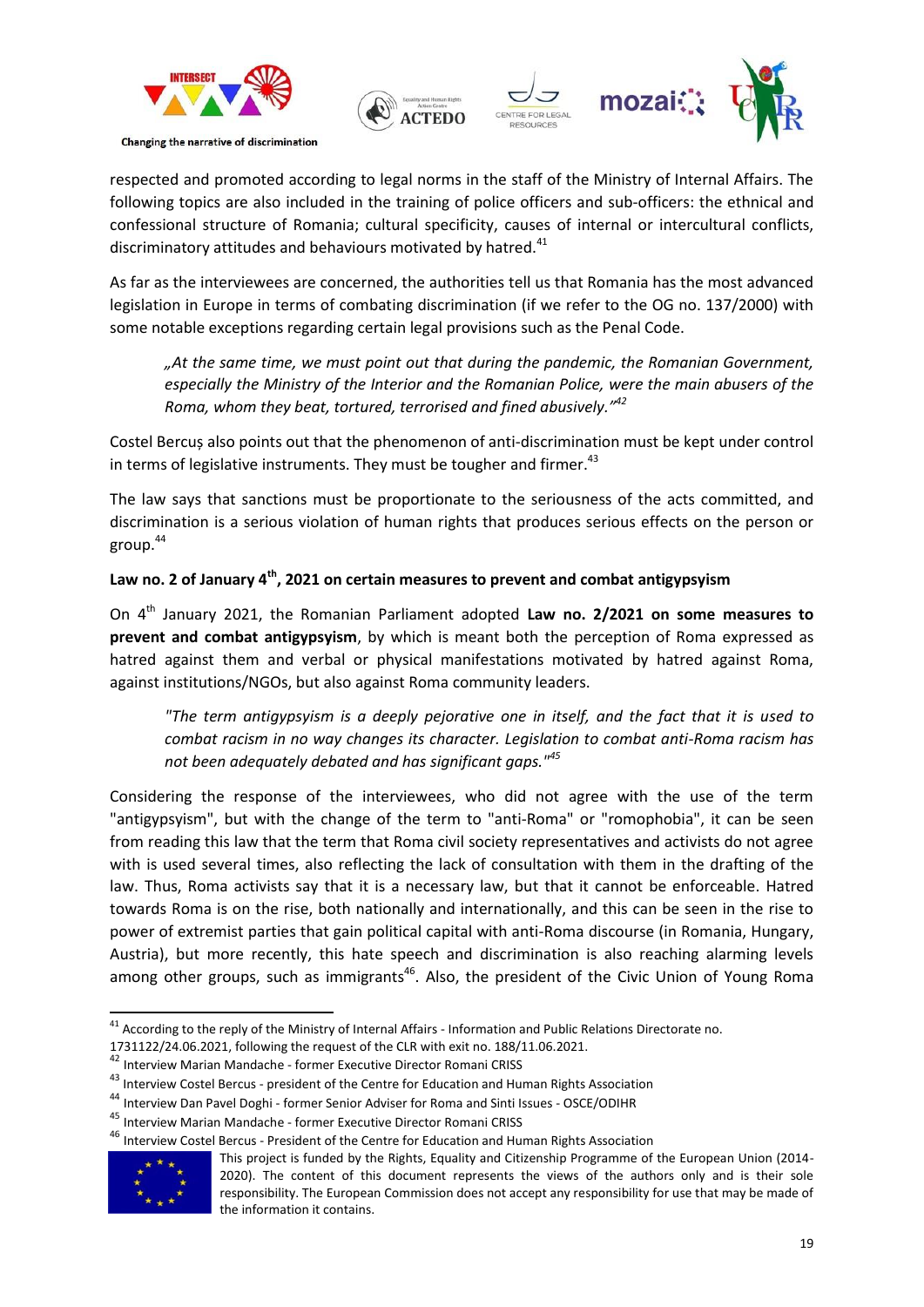



from Romania, Norbert Iuonaș, mentions the lack of debate on the law and the use of the incorrect term in the text of the law.

*"... Roma civil society was not consulted on the content of the law. Of course, it is a necessary*  law for the Roma community, but it needs to be amended and improved so that it truly *reflects a law to combat racism and discrimination against Roma in Romania...*

*The use of the term 'antigypsyism' is deeply flawed, as it legitimises the use of the term 'gypsy' and nullifies the decades-long struggle of Roma activists."<sup>47</sup>*

### **National strategy for preventing and combating anti-Semitism, xenophobia, radicalisation and hate speech**

On 13<sup>th</sup> May 2021, the action plan of the National Strategy for Preventing and Combating Anti-*Semitism, Xenophobia, Radicalisation and Hate Speech for the period 2021-2023<sup>48</sup>* was approved and published in the Official Gazette with no. 517/19.05.2021.

Under this plan, the National Agency for Roma will develop a uniform methodology for identifying and reporting incidents associated with xenophobia, anti-Roma racism, radicalisation and hate speech targeting the Roma community in Romania, based on the reports received from the public, media and civil society, including a breakdown of these incidents by county and locality.<sup>49</sup>

In the last decade, for the realisation of Roma strategies and plans, but also reports made to the European Commission show insufficient communication between Roma civil society and local and central public institutions which hinders actions against hate speech and anti-Semitism.<sup>50</sup>

Given the current situation, state and European institutions should have stronger mechanisms to monitor and implement national and international anti-discrimination legislation against asylum seekers, foreigners, Muslims, etc. Although there are these European institutions that monitor respect for human rights at European level (FRA, ECRI), they have limited mandates as observers.<sup>51</sup>

<sup>51</sup> Interview Costel Bercus - President of the Centre for Education and Human Rights Association



This project is funded by the Rights, Equality and Citizenship Programme of the European Union (2014- 2020). The content of this document represents the views of the authors only and is their sole responsibility. The European Commission does not accept any responsibility for use that may be made of the information it contains.

<sup>1</sup> <sup>47</sup> [https://stiri.litoraltv.ro/legea-antitiganism-](https://stiri.litoraltv.ro/legea-antitiganism-promulgata/?fbclid=IwAR1vZFYMVyJE2a9IlJ1D9PRGUiYYKYZ5whHiR9e0OKxdEpwfvCTuN8w9fXM)

[promulgata/?fbclid=IwAR1vZFYMVyJE2a9IlJ1D9PRGUiYYKYZ5whHiR9e0OKxdEpwfvCTuN8w9fXM](https://stiri.litoraltv.ro/legea-antitiganism-promulgata/?fbclid=IwAR1vZFYMVyJE2a9IlJ1D9PRGUiYYKYZ5whHiR9e0OKxdEpwfvCTuN8w9fXM)

<sup>&</sup>lt;sup>48</sup> DECISION No. 539 of 13<sup>th</sup> May 2021 on the approval of the National Strategy for preventing and combating anti-*Semitism, xenophobia, radicalisation and hate speech for the period 2021-2023* available at *[http://legislatie.just.ro/Public/DetaliiDocumentAfis/242371.](http://legislatie.just.ro/Public/DetaliiDocumentAfis/242371)* 

 $^{49}$  <http://legislatie.just.ro/Public/DetaliiDocumentAfis/242373>

<sup>50</sup> Interview Aurel Pandelea – Roma Activist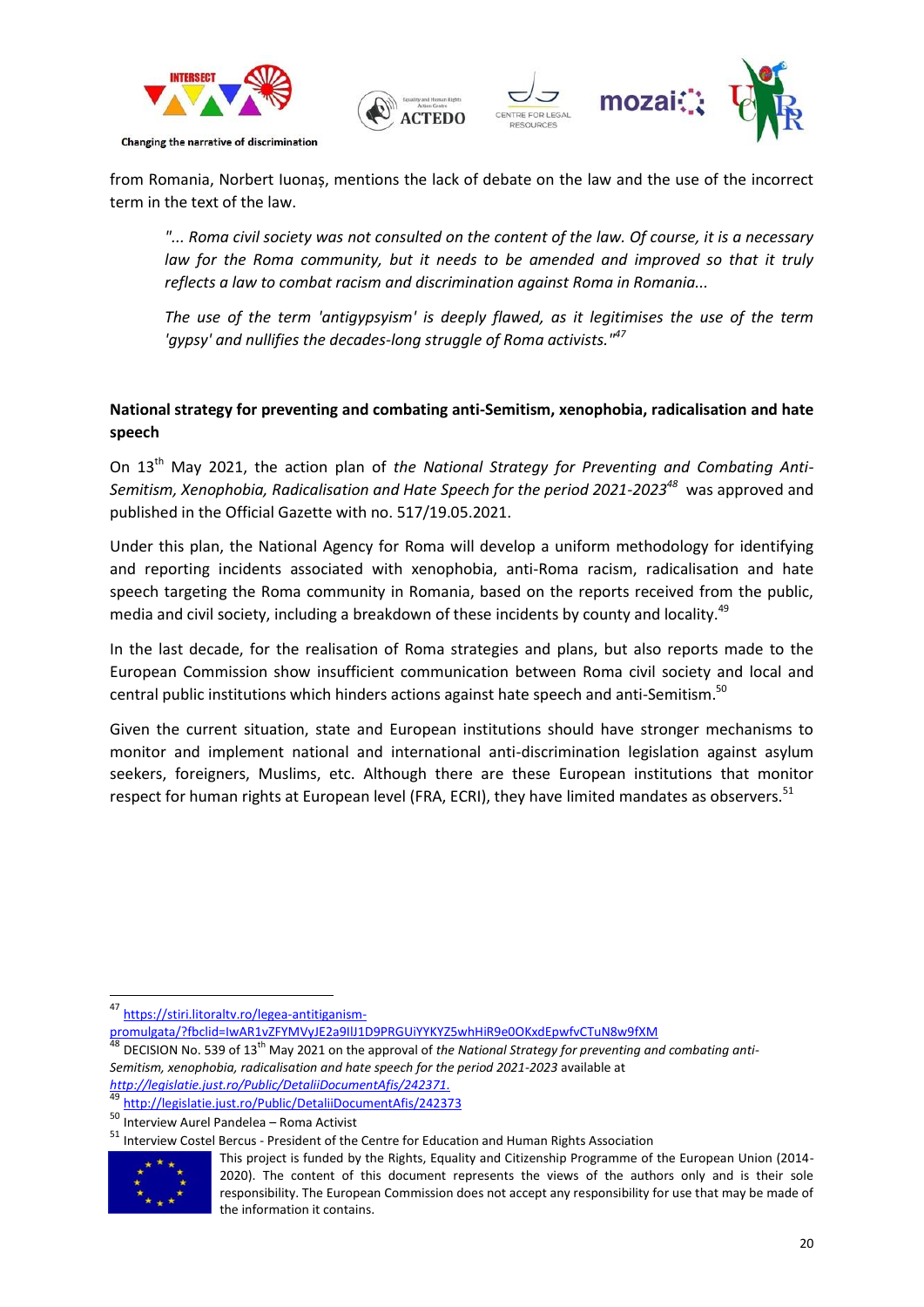

### <span id="page-20-0"></span>II.5. The media and the Roma during the state of alert

As presented above, with the outbreak of the COVID-19 pandemic, we have seen an increase in hate speech<sup>52</sup> against the Roma community: the Roma have been portrayed as the main culprits for the spread of the virus and those who do not want to follow the rules imposed by the authorities.<sup>53</sup> A number of reports, both on mainstream TV and online, were strongly racist, linking the uncontrolled spread of the virus to Roma.<sup>54</sup>

The fact that the Roma were considered the scapegoats for the spread of the COVID-19 virus created a state of hatred towards the whole community, and discriminatory reactions and racist messages towards the Roma did not cease to appear, which were promoted both by prime-time TV and by various public figures (e.g.. Former President Traian Băsescu<sup>55</sup>, MP Nicolae Bacalbașa<sup>56</sup>, political scientist Vladimir Tismăneanu<sup>57</sup>)<sup>58</sup>.

A particular situation was that of Roma families in the locality of Țăndărei, Ialomița county, the first locality in Romania to enter a total quarantine. TV news broadcasts on the scene showed the impressive deployment of special forces from both the Ministry of the Interior and the Ministry of National Defence.<sup>59</sup> Local authorities and representatives of the Prefecture Institution presented the Roma who have returned from abroad as the main cause of the spread of the virus in the community.<sup>60</sup>

[https://www.g4media.ro/focar-de-infectie-cu-coronavirus-in-tandarei-ialomita-unde-800-de-localnici-intorsi-din-vestul](https://www.g4media.ro/focar-de-infectie-cu-coronavirus-in-tandarei-ialomita-unde-800-de-localnici-intorsi-din-vestul-europei-sunt-paziti-de-armata-sa-nu-iasa-din-casa-orasul-e-celebru-pentru-clanurile-de-interlopi-care.html)[europei-sunt-paziti-de-armata-sa-nu-iasa-din-casa-orasul-e-celebru-pentru-clanurile-de-interlopi-care.html](https://www.g4media.ro/focar-de-infectie-cu-coronavirus-in-tandarei-ialomita-unde-800-de-localnici-intorsi-din-vestul-europei-sunt-paziti-de-armata-sa-nu-iasa-din-casa-orasul-e-celebru-pentru-clanurile-de-interlopi-care.html) <sup>60</sup> <https://www.europafm.ro/ialomita-prefectul-propune-carantina-totala-la-tandarei/>



<sup>&</sup>lt;sup>52</sup> Hate speech is used as an umbrella term for a wide range of hostile, demeaning and violent communication. According to the United Nations (UN), **hate speech** is**: "any kind of communication in speech, writing or behaviour, that attacks or uses pejorative or discriminatory language with reference to a person or a group on the basis of who they are, in other words, based on their religion, ethnicity, nationality, race, colour, descent, gender or other identity factor"** See UN, United Nations Strategy and Plan of Action against Hate Speech, May 2019, available in English only at:

[https://www.un.org/en/genocideprevention/documents/UN%20Strategy%20and%20Plan%20of%20Action%20on%20Hate](https://www.un.org/en/genocideprevention/documents/UN%20Strategy%20and%20Plan%20of%20Action%20on%20Hate%20Speech%2018%20June%20SYNOPSIS.pdf) [%20Speech%2018%20June%20SYNOPSIS.pdf](https://www.un.org/en/genocideprevention/documents/UN%20Strategy%20and%20Plan%20of%20Action%20on%20Hate%20Speech%2018%20June%20SYNOPSIS.pdf)

<sup>53</sup> <http://www.crj.ro/minoritatea-roma-tap-ispasitor-in-vremea-pandemiei/>

<sup>54</sup>[https://adevarul.ro/locale/pitesti/nunta-vremea-covid-19-politia-intervenit-intr-o-comunitate-romi-arges-opri](https://adevarul.ro/locale/pitesti/nunta-vremea-covid-19-politia-intervenit-intr-o-comunitate-romi-arges-opri-petrecerea-1_5e735f0d5163ec42710923c5/index.html)[petrecerea-1\\_5e735f0d5163ec42710923c5/index.html](https://adevarul.ro/locale/pitesti/nunta-vremea-covid-19-politia-intervenit-intr-o-comunitate-romi-arges-opri-petrecerea-1_5e735f0d5163ec42710923c5/index.html)

[https://stirimondene.fanatik.ro/nunta-cu-peste-trei-sute-de-invitati-in-plina-epidemie-de-coronavirus-majoritatea-se](https://stirimondene.fanatik.ro/nunta-cu-peste-trei-sute-de-invitati-in-plina-epidemie-de-coronavirus-majoritatea-se-aflau-in-izolare-sau-carantina-petrecerea-a-fost-intrerupta-de-mascati-video-18495740)[aflau-in-izolare-sau-carantina-petrecerea-a-fost-intrerupta-de-mascati-video-18495740](https://stirimondene.fanatik.ro/nunta-cu-peste-trei-sute-de-invitati-in-plina-epidemie-de-coronavirus-majoritatea-se-aflau-in-izolare-sau-carantina-petrecerea-a-fost-intrerupta-de-mascati-video-18495740)

<sup>55</sup> [https://www.mediafax.ro/justitie/traian-basescu-a-fost-amendat-de-cncd-cu-6-000-de-lei-pentru-declaratiile-sale](https://www.mediafax.ro/justitie/traian-basescu-a-fost-amendat-de-cncd-cu-6-000-de-lei-pentru-declaratiile-sale-despre-romi-19157887)[despre-romi-19157887](https://www.mediafax.ro/justitie/traian-basescu-a-fost-amendat-de-cncd-cu-6-000-de-lei-pentru-declaratiile-sale-despre-romi-19157887)

<sup>56</sup> [https://magnanews.ro/2020/04/rasism-nicolae-bacalbasa-ii-face-pe-tigani-ciori-vinovati-de-infectarea-romanilor-cu](https://magnanews.ro/2020/04/rasism-nicolae-bacalbasa-ii-face-pe-tigani-ciori-vinovati-de-infectarea-romanilor-cu-covid-19/)[covid-19/](https://magnanews.ro/2020/04/rasism-nicolae-bacalbasa-ii-face-pe-tigani-ciori-vinovati-de-infectarea-romanilor-cu-covid-19/)

<sup>57</sup> [https://www.hotnews.ro/stiri-esential-23978748-vladimir-tismaneanu-amendat-cncd-pentru-postarea-ciorile-din](https://www.hotnews.ro/stiri-esential-23978748-vladimir-tismaneanu-amendat-cncd-pentru-postarea-ciorile-din-tandarei.htm)[tandarei.htm](https://www.hotnews.ro/stiri-esential-23978748-vladimir-tismaneanu-amendat-cncd-pentru-postarea-ciorile-din-tandarei.htm)

In all three cases, the NCCD sanctioned the discriminatory acts with fines.

<sup>59</sup> [https://www.aktual24.ro/armata-intervine-si-in-tandarei-noul-focar-de-covid-19-al-romaniei-800-de-romi-sunt-tinuti-cu](https://www.aktual24.ro/armata-intervine-si-in-tandarei-noul-focar-de-covid-19-al-romaniei-800-de-romi-sunt-tinuti-cu-forta-in-case/)[forta-in-case/](https://www.aktual24.ro/armata-intervine-si-in-tandarei-noul-focar-de-covid-19-al-romaniei-800-de-romi-sunt-tinuti-cu-forta-in-case/) 

This project is funded by the Rights, Equality and Citizenship Programme of the European Union (2014- 2020). The content of this document represents the views of the authors only and is their sole responsibility. The European Commission does not accept any responsibility for use that may be made of the information it contains.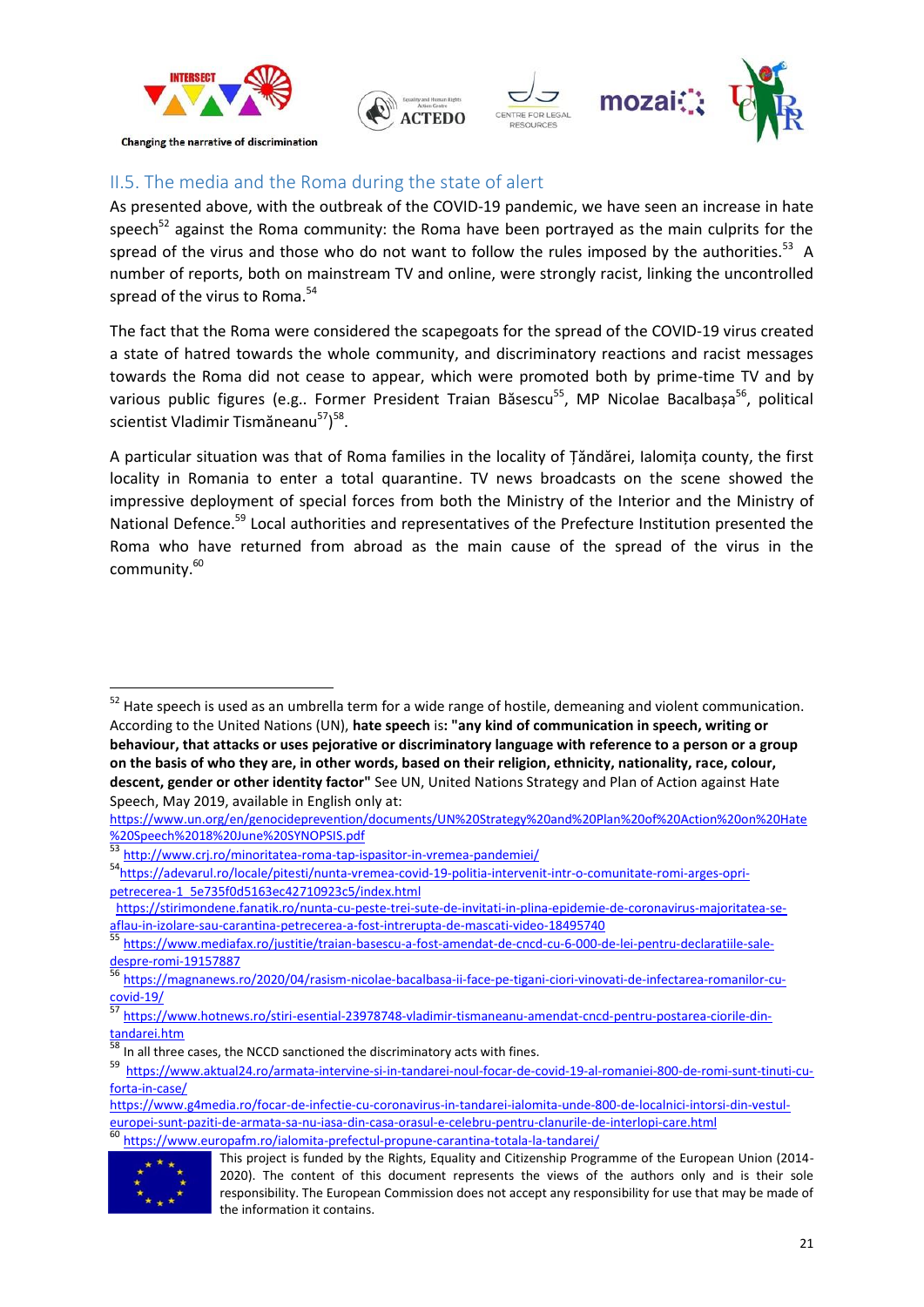



In the period 2019-2020, **the National Audiovisual Council** (NAC) imposed **18 sanctions** for violations of the provisions of the audiovisual legislation on incitement to hatred, discrimination, xenophobia and defamation. 61

NAC is an administrative body that can sanction the media for defamatory content and content that instigates xenophobic and racial hatred, in accordance with the Broadcasting Law (Law no. 504/2002) and the Broadcasting Code, adopted by Decision No. 220 of  $24<sup>th</sup>$  February 2011. Articles 47 (1), (2) and (3) of the Code prohibit the broadcasting of content inciting hatred, discrimination and crimes against humanity, racist content and content that denigrates a group or community on the basis of gender, race, sexual orientation, ethnicity, among many others.

### Following our analysis, we identified **5 NAC decisions in which media actors were sanctioned for broadcasting content that incited hatred, discrimination and/or defamation of Roma. 62**

The decisions regarding Roma covered content that denigrated the community in the context of emergency measures during the COVID-19 pandemic and spread stereotypes associating Roma with crime amid law enforcement interventions in several Roma communities.

As an example, during a broadcast on Romania TV, a topic of discussion was the testing for COVID-19 of a Roma community in the west of the country. One of the guests, a well-known political personality, Petre Roman, commented "Look... I want to express... to state what is my opinion and my conviction and that is to be aware that because of these gypsy gangs in the West there is a bad, bad image of Romania, there is a bad perception of Romania... not only because of them, but to a large extent because of these gypsy gangs who rob, steal, commit acts of violence (...) you know very well the importance of image and perception..." (see Council Decision no. 339/2020)<sup>63</sup>.

*"The media has always linked crime to people's ethnicity, showing lavish parties of Roma families creating the impression that all Roma are rich, which induces a sense of hatred from the majority."<sup>64</sup>*

It should be noted that NCCD decisions have sanctioned various TV channels (Romania TV, Realitatea Plus, Digi TV), demonstrating that this type of discourse is not limited to a single media channel. A regrettable aspect is that hate speech was not only promoted by certain guests, but sometimes actively embraced even by TV presenters.<sup>65</sup>

1



This project is funded by the Rights, Equality and Citizenship Programme of the European Union (2014- 2020). The content of this document represents the views of the authors only and is their sole responsibility. The European Commission does not accept any responsibility for use that may be made of the information it contains.

 $61$  This information was provided to us by the NAC by address no. 1809RF/ 04.03.2021, in response to information request no. 61/ 18.02.20121 from the Centre for Legal Resources.

 $62$  ACTEDO position paper and recommendations to combat hate speech against Roma and LGBT+ people in Romania; authors Iulia Pascu, Ioana Tușă, Alexandra Columban [http://actedo.org/wp-content/uploads/2021/08/Hate-Speech-against-](http://actedo.org/wp-content/uploads/2021/08/Hate-Speech-against-Roma-and-LGBT-2019-2020.-ACTEDOs-Policy-paper.pdf)[Roma-and-LGBT-2019-2020.-ACTEDOs-Policy-paper.pdf](http://actedo.org/wp-content/uploads/2021/08/Hate-Speech-against-Roma-and-LGBT-2019-2020.-ACTEDOs-Policy-paper.pdf) p. 13

[https://www.cna.ro/IMG/pdf/Dec339\\_som\\_Rom\\_TVsom-64\\_1b\\_65c\\_si\\_47-3\\_Cod.pdf](https://www.cna.ro/IMG/pdf/Dec339_som_Rom_TVsom-64_1b_65c_si_47-3_Cod.pdf) (accessed on 12<sup>th</sup> May 2021).

<sup>&</sup>lt;sup>64</sup> Interview with Aurel Pandelea - Roma activist, conducted in May 2021

 $^{65}$  Idem 16  $\,$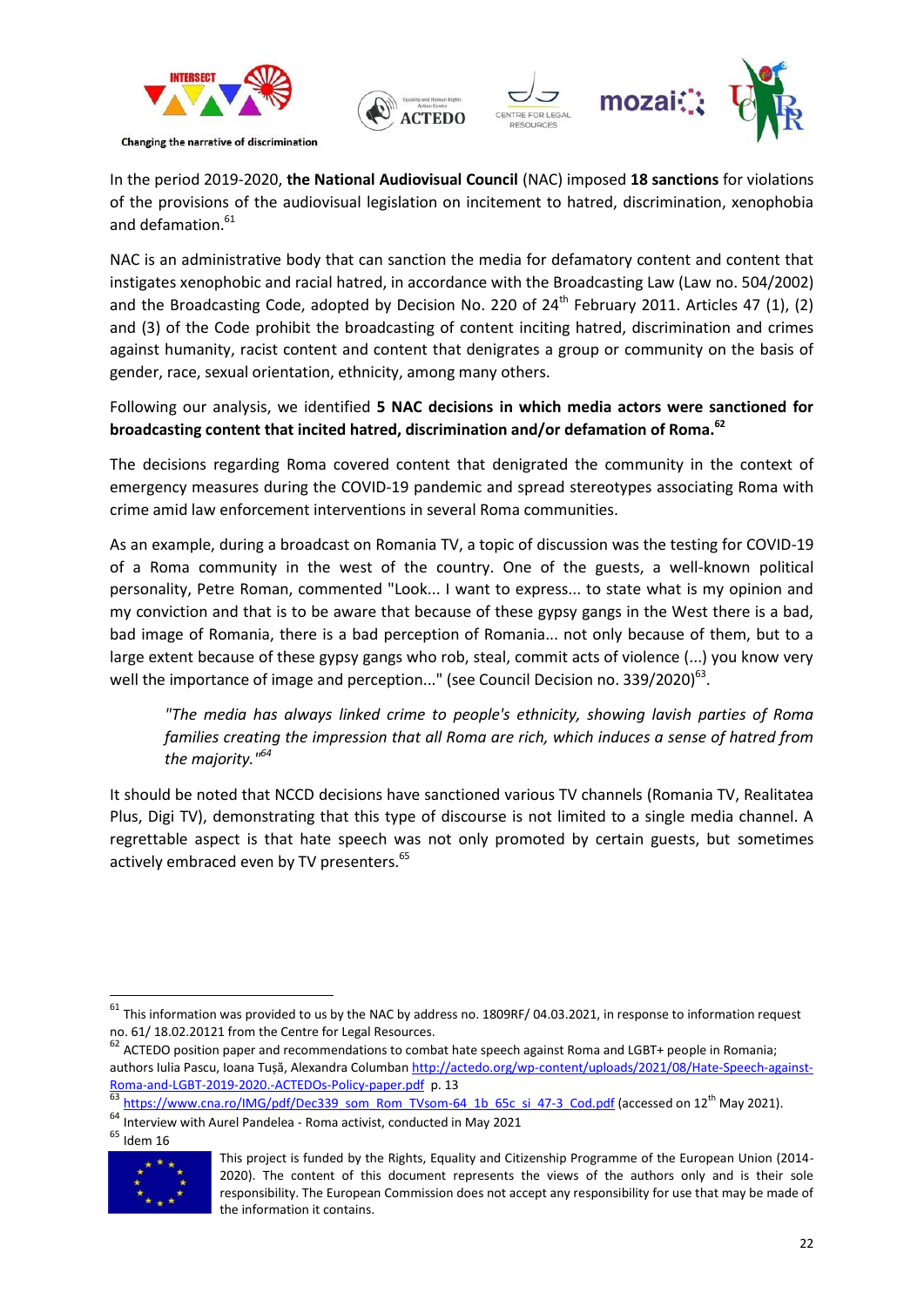



### <span id="page-22-0"></span>II.6. Conclusions and recommendations

- $\triangleright$  Institutional social exclusion is a major cause of Roma discrimination, by maintaining social gaps, and the effects are manifested at the social level through the perpetuation of stereotypes fuelled by poverty and marginalization; The lack of public policies to combat poverty in general, leads to keeping the poor population outside society, and the community most affected by poverty is the Roma community;
- $\triangleright$  As for racism and its effects in Romania, this is a non-existent topic in the public arena. One cannot talk about inclusion and poverty reduction as long as one does not talk about the existence of racism in Romania, poverty being an effect of racism;
- Anti-Roma racism is generated and perpetuated by the education that Roma children receive at home and in school, by the deeply flawed application of anti-discrimination legislation by the Romanian state authorities and by the racist approach of the media;

Some recommendations:

There is a need to change both anti-discrimination legislation with tougher sanctions and the procedures for detecting and sanctioning discrimination. There is also a need for a stronger publicity campaign in the media and on social media on cases where sanctions have been applied in cases of discrimination, as well as in cases of violation of the Broadcasting Law no. 504/2002 regarding hate speech;

Identifying social trends in discrimination and research is needed to see what these trends are;

Increase the role of the National Copuncil for Combating Discrimination and the National Audiovisual Council in preventing acts of discrimination and hate speech; the NCCD should be more active and vocal through media and online campaigns, it should also take a proactive role in educating society in the fight against discrimination; also, the appointment of members of the Board of Directors of both the National Council for Combating Discrimination and the National Audiovisual Council should be based solely on their experience and expertise, not on political criteria;

The Romanian state must provide financial support through various mechanisms to Roma organisations for access to justice for people without financial resources;

A structured dialogue between Roma organisations and state authorities is needed.

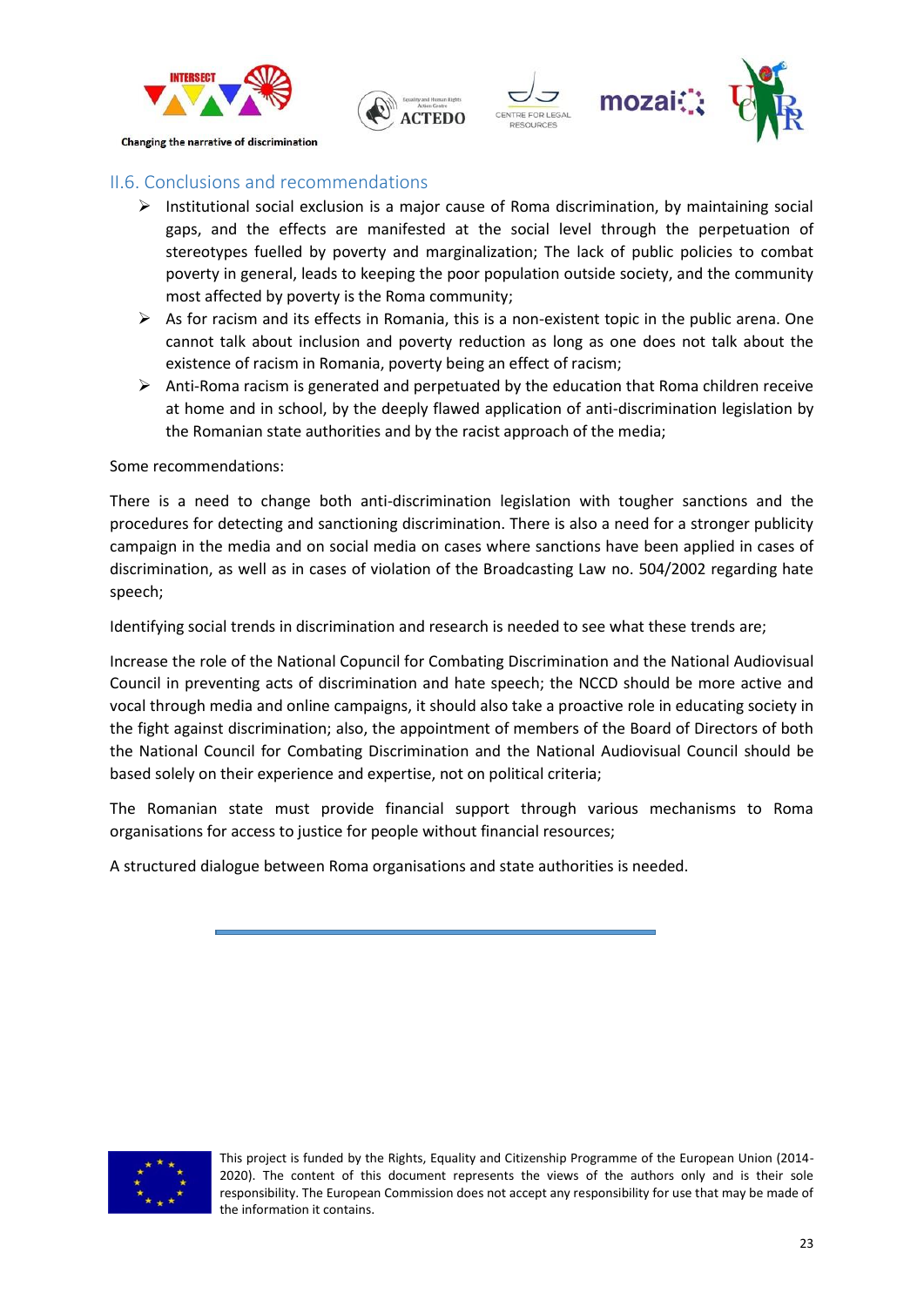



## <span id="page-23-0"></span>Chapter III. Discrimination against LGBTI+ Roma

### <span id="page-23-1"></span>III.1. Context

To date, there is no study covering the topic of Roma LGBTI+ realities. While there has been ample writing and public debate on Roma inclusion, and some on LGBTI+ persons' specific needs and vulnerabilities, Roma LGBTI+ remains largely uncharted territory. We hope this study will mark the beginning of a much needed trend in research, project design and policy making, so that the legislation and state mechanisms may begin to serve Roma LGBTI+ Romanian citizens as much as they do non-Roma cis-hetero Romanians.

In January 2020, the Advisory Committee on Equal Opportunities for Women and Men issued an "Opinion on Intersectionality in Gender Equality Laws, Policies and Practices" informing EU member states of a need for intersectional approaches to gender equality. We quote a black lesbian woman:

*"[...] developing gender equality policies with an intersectional approach is likely to lead to more targeted and efficient measures, taking into consideration the different situations and needs of marginalised disadvantaged groups in a holistic way. "There is no such thing as a single-issue struggle as we don't live single issue lives."* 

### *Audre Lorde, feminist civil rights activist.*

The lack of an intersectional approach, i.e. maintaining structural barriers, also comes at a huge economic cost to society. A study by the European Parliament estimates that the quantifiable loss in economic terms, (i.e. in terms of GDP loss and loss in tax revenue) is as high as €224–305 billion GDP and lost tax revenue of €88-110 billion in relation to ineffective national implementation of the Racial Equality and the Employment Equality Directives<sup>66</sup>.

Finally, extremely relevant in the current context is that, in January 2021, EHRC issued a decision penalizing Romania for infringing two transgender men's right to intimacy and family<sup>67</sup>. Also in December 2020, Romania's Constitutional Court declared unconstitutional a bill that had been passed by the Chamber of Deputies in summer 2020 and then caught on its way to the Senate by the Romanian President. This bill would have rendered illegal any educational or other programs, public or private, not based on a binary heteronormative approach.

These two decisions from high courts of justice, one European, one national, give us in the Roma LGBTI+ community, the hope that the Romanian authorities will finally meet all of their obligations under the European Convention on Human Rights<sup>68</sup> and the Istanbul Convention<sup>69</sup>, and finally comply with the obligation to redesign judicial, medical and educational mechanisms and practices to grant

<sup>&</sup>lt;sup>69</sup> Available at https://rm.coe.int/168008482e



This project is funded by the Rights, Equality and Citizenship Programme of the European Union (2014- 2020). The content of this document represents the views of the authors only and is their sole responsibility. The European Commission does not accept any responsibility for use that may be made of the information it contains.

 $^{66}$  See Advisory Committee on Equal Opportunities for Women and Men, Opinion on Intersectionality in Gender Equality Laws, Policies and Practices, 2020, available only in English language at

[https://ec.europa.eu/info/sites/default/files/aid\\_development\\_cooperation\\_fundamental\\_rights/opinion\\_intersectionality](https://ec.europa.eu/info/sites/default/files/aid_development_cooperation_fundamental_rights/opinion_intersectionality_2020_en_0.pdf)  $\frac{2020 \text{ en } 0. \text{pdf}}{67}$  See fectors as 27

See footnote no. 22

<sup>68</sup> Available at https://www.echr.coe.int/documents/convention\_eng.pdf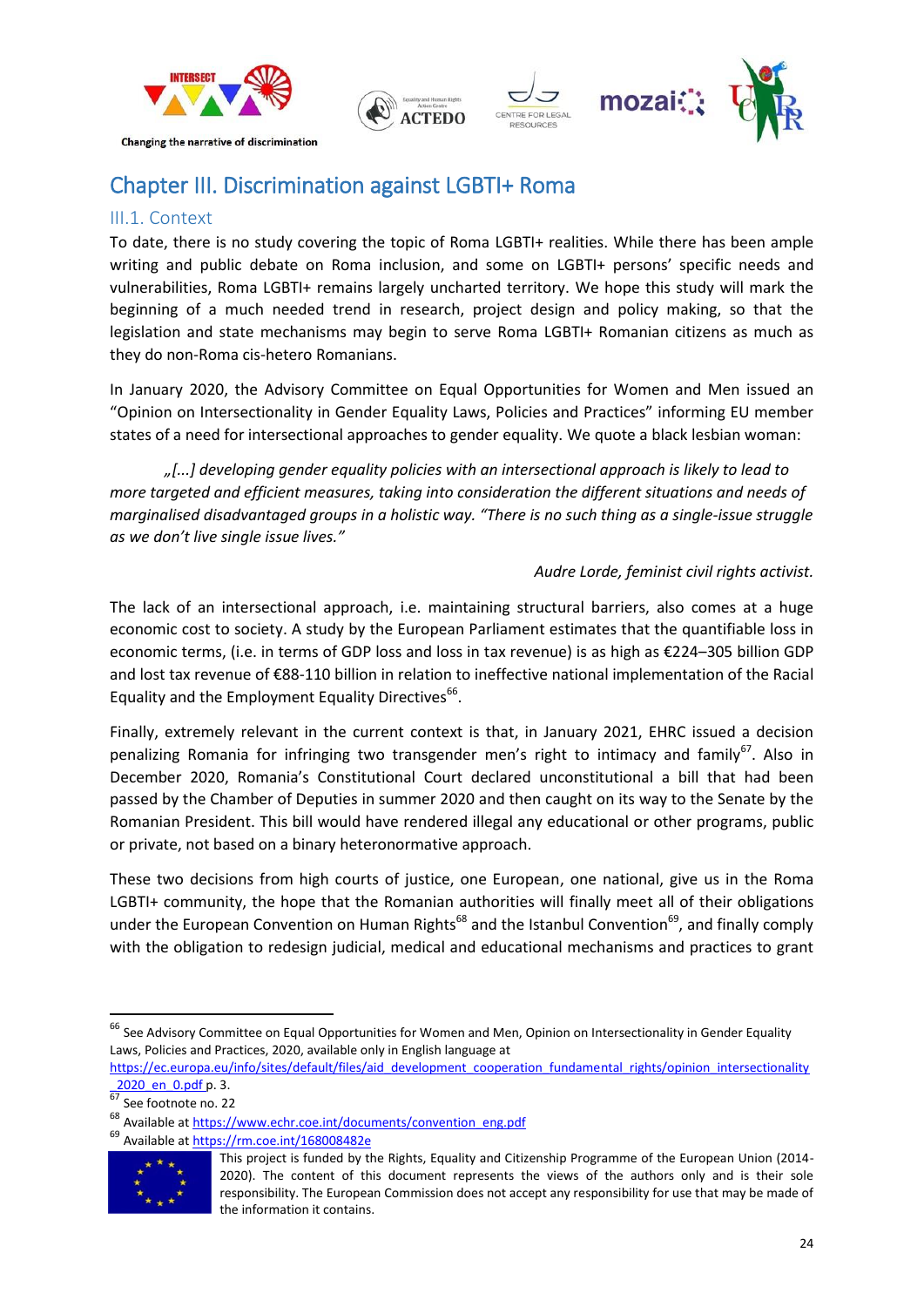



Romanian Roma and Romanian Roma LGBTI+ citizens all their rights and protections, free from discrimination, harassment and racist, homophobic and transphobic abuse.

### **This chapter deals with 3 sections:**

- $\triangleright$  LGBTI+ and Roma LGBTI+ realities
- $\triangleright$  Desk research observations
- $\triangleright$  Recommendations for public authorities and community organizations

### <span id="page-24-0"></span>III.2. LGBTI+ and Roma LGBTI+ realities in Romania

An intersectional approach to discrimination is informed by an awareness of the fact that identities are multifaceted, and these facets can simultaneously be discrimination factors. Before presenting our findings and observations, we will lay out some core concepts with which we operated during the trainings, webinars and other project activities.

*Gender:* When discussing gender equality, men and women are still the only gender identities taken into consideration by the majority of the actors involved in combating gender inequality, whether they be state institutions, the law or nonprofit organizations. This is to the detriment of all other gender identities, from transgender women, transgender men or nonbinary persons. Gender as an identity element and discrimination factor has a substantial, often very negative, impact on the lives of gender-diverse Romanians, but their experiences are simply overlooked. Gender education is essential and it is important that it starts with and by the state agencies and other stakeholders involved in combating gender inequity and discrimination.

#### **Gender equality is about all genders:**

we would like to point out that the Romanian gender equity body (ANES), as well as the overwhelming majority of equality programs, organizations, professionals and activists aiming at equal opportunities in education, employment, access to health etc., all consistently overlook that essential fact that gender equality is about people of all genders, not just cis-women and cis-men.<sup>70</sup>

We find this to be a matter of great concern, as it means that the needs and rights of Romanians with gender identities under the trans umbrella (FTM<sup>71</sup>, MTF<sup>72</sup>, nonbinary, agender<sup>73</sup> and so on) are systematically ignored and violated. Gender diversity is often mis-used as a term including men, women and sexual minorities, thus perpetuating a grave confusion of gender and sex. Gender diversity means people with different genders, not different orientations. The Romanian national equity body has, to date, initiated no programs or campaigns for the mere acknowledgement of gender diversity. As for bridging the equity gap for gender-diverse Romanians, ANES is not expected to acknowledge the elephant in the room any time soon. Any work in this regard is still with a very small number of organizations in Romania (MozaiQ, Accept, Equivox, Identity Education, Rise Out,

<sup>&</sup>lt;sup>73</sup> Nonbinary persons do not define their gender in relation to the gender binary (men-women), but outside it. Agender persons do not think of themselves as having a gender.



1

 $70$  Cisgender persons are men and women who identify with the gender they were assigned at birth, usually by the medical professionals assisting with the delivery.

 $^{71}$  Men who were assigned the feminine sex at birth, were raised as girls, and lived as 'women' in society, up to a certain time in their lives.

 $72$  Women who were assigned the masculine sex at birth, were raised as boys, and lived as 'men' in society, up to a certain time in their lives.

This project is funded by the Rights, Equality and Citizenship Programme of the European Union (2014- 2020). The content of this document represents the views of the authors only and is their sole responsibility. The European Commission does not accept any responsibility for use that may be made of the information it contains.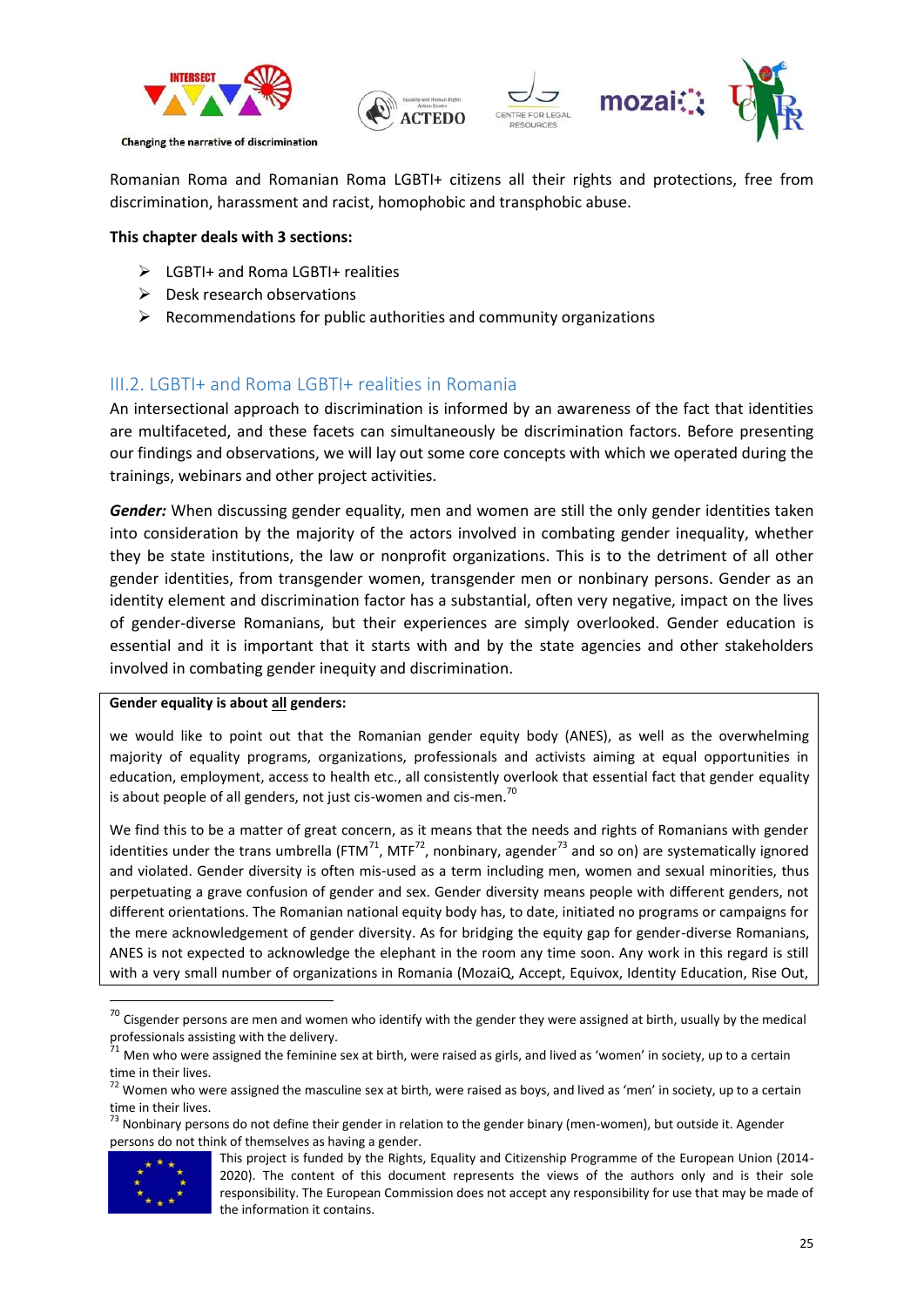



Pride Romania), none of them funded by the Romanian state or Romanian donors. Feminist organizations and initiative rarely integrate gender-diversity awareness in their programs, their discourse revolving still around patriarchy as the root cause for the oppression of women etc. While this is of course a very important matter, as long as we do not address gender equity for all genders, patriarchy will prevail.

In December 2020 the Constitutional Court of Romania ruled that the modification to Law 1/2011 (National Education Law), proposed in July of the same year and actually passed in one of the Parliament chambers, was unconstitutional. This modification would have rendered any mention of gender identity illegal in all educational institutions, from kindergartens to university. Essentially, this would have made (talking about) being transgender and claiming any transgender rights, illegal. The ruling of the highest court in Romania is an extremely positive landmark, which hopefully marks the beginning of the authorities and all gender equity organizations finally addressing gender diversity correctly and ethically.

As a co-signatory of the European Convention on Human Rights and the Istanbul Convention, to mention only two of the key frames in this discussion, Romania must finally begin to align its laws, agencies and practices with all the principles it vouched to uphold, and this means addressing all genders equally when addressing gender inequalities and inequities.

**Orientation:** There are 3 key aspects in the discussion on orientation, and only one of them is commonly cited, namely the sexual one. But besides sexual orientation, a person also has a certain romantic orientation, and from this stems also how one projects or desires to be able to have a family. Lesbian, gay, bisexual, asexual or aromantic persons in Romania do not benefit from the same safety as heterosexual Romanians in public spaces when with a partner. Also, growing up in a homophobic society, school system and even family means that they often have to camouflage their true self, which leads to school failure, less qualifications and professional opportunities, as well as alienation and health problems.

*Intersectionality:* An intersectional approach to discrimination is informed by an awareness of the fact that identities are multifaceted, and these facets can simultaneously be discrimination factors. Ethnicity, gender identity, socio-economic status, formal education, romantic and/or sexual orientation, family status (married, divorced, institutionalized minor), physical ableness, mental health, religion, residence (ID papers, migrant status) - all of these can be essential to a person's identity, or perceived identity, as well as factors leading to discrimination.

#### *'Stereotypes reside in the brain, while prejudice comes from the stomach.'*

A stereotype is a cognitive instrument, an information processing tool engraved on our cortex through repetition - not repetition of a certain experience, but rather of a certain image/idea/cliche reiterated by most people in our circle, as well as by the media, teachers, law enforcement actions etc. Though a stereotype is a generalization most often not based on direct experience, it is still something the person is willing to discuss/debate when challenged etc. In the case of prejudice, the person does not think but feels: disgust, irrational fear, anger OR ecstasy, frenetic excitement etc. The reaction is instant and completely irrational. Discussing and debating their prejudice will be perceived as an attack, and may only consolidate the bias.



This project is funded by the Rights, Equality and Citizenship Programme of the European Union (2014- 2020). The content of this document represents the views of the authors only and is their sole responsibility. The European Commission does not accept any responsibility for use that may be made of the information it contains.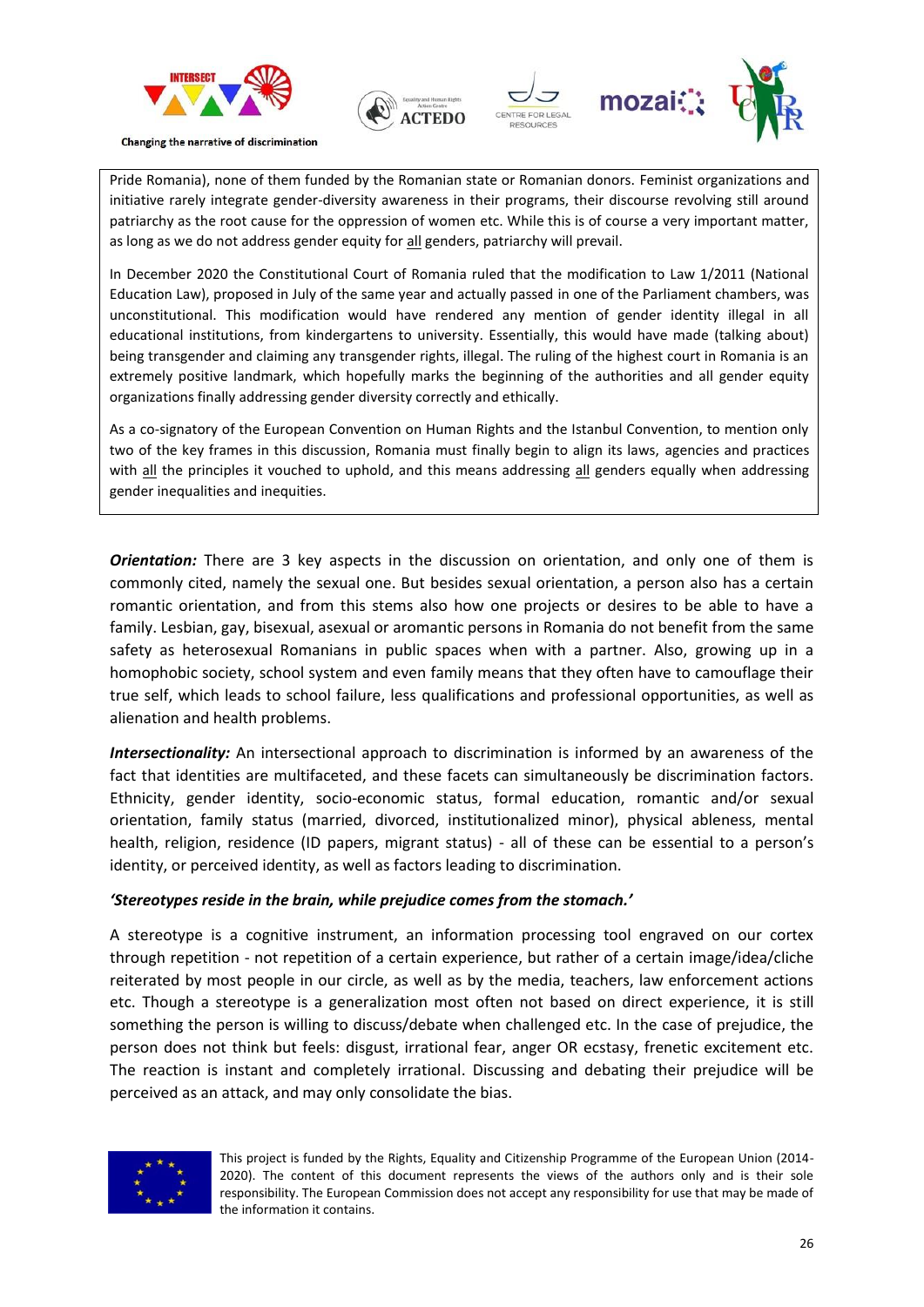



Stereotypes embraced unquestioningly can foster prejudice. Both can be positive or negative. Both can be the root cause of discrimination. Through adequate education, social norms and institutional practices, people can learn to self-examine and self-monitor responses and behaviours to people in categories generally perceived as inferior, 'dirty' OR superior, 'holy' etc.

### **Survey findings**

In March-April 2021 a survey was conducted regarding experiences of discrimination, as victims or witnesses. 215 persons responded, of whom 62% identified as LGBTI+. Importantly, 158 of the 215 respondents (**73.5%**) identified themselves as either Roma or LGBTI+ or both; a total of **14 respondents** were **LGBTI+ Roma.**

Of the total number of participants, 172 people answered "yes" to the question whether they had ever been discriminated against. Our observations below will focus mainly on the experiences of those who reported experiencing discrimination, without breaking them down by ethnicity and/or belonging to the LGBTI+ community that respondents reported. The survey was not designed for statistical evidence (it is obviously statistically unrepresentative), but to complement the needs analysis of Roma (and) LGBTI+ people beyond the direct project participants, thus completing the qualitative research.

Some findings that are extremely alarming and which impose with necessity that funding and program design integrate an awareness of these survey results:

- Fifty-one (51) of the 173 respondents who answered the question "On what basis was discrimination applied" indicated only one criterion as a reason for discrimination, namely sexual orientation (17 responses), ethnicity (15 responses), sex (6 responses), gender identity (2 responses), religion (2 responses) and other/unspecified (6 responses). The overwhelming majority of 121 responses, i.e. 70% of respondents **indicated two or more factors of discrimination**, in various associations of ethnicity, sexual orientation, skin colour, age, financial status, gender, etc., and 29 respondents also indicated that there were **"several reasons at the same time".**
- **the school/college** was indicated as **the venue of discrimination** by 63,6% of the 173 persons who answered the question on this topic. This indicates alarmingly high levels of structural homophobia, transphobia and racism in the education system. In addition, 40% of the respondents were discriminated against by their teachers.
- the second most frequent venue of discrimination is **the street and/or public transport**. This points to a high level of social acceptability of racist, homophobic and transphobic behaviours, as well as a lack of concern and effort by public order authorities.
- hate-speech and actions motivated by hate are at extremely high levels: 90% of the respondents were subjected to demeaning and insulting language, 52% to bullying and harassment, and 49% to threats or intimidation. The high incidence of these behaviours means that lgbqia+ and Roma lgbtqia+ persons are at high risk of abuse and attacks, which has a negative impact on their personal, academic and professional paths.

Journalist Andrei Popoviciu, from Are We Europe, documented Roma LGBTI+ lives in Romania for the queer issue of AreWeEurope (June, 2021) and for this he interviewed Romanian Roma LGBTI+



This project is funded by the Rights, Equality and Citizenship Programme of the European Union (2014- 2020). The content of this document represents the views of the authors only and is their sole responsibility. The European Commission does not accept any responsibility for use that may be made of the information it contains.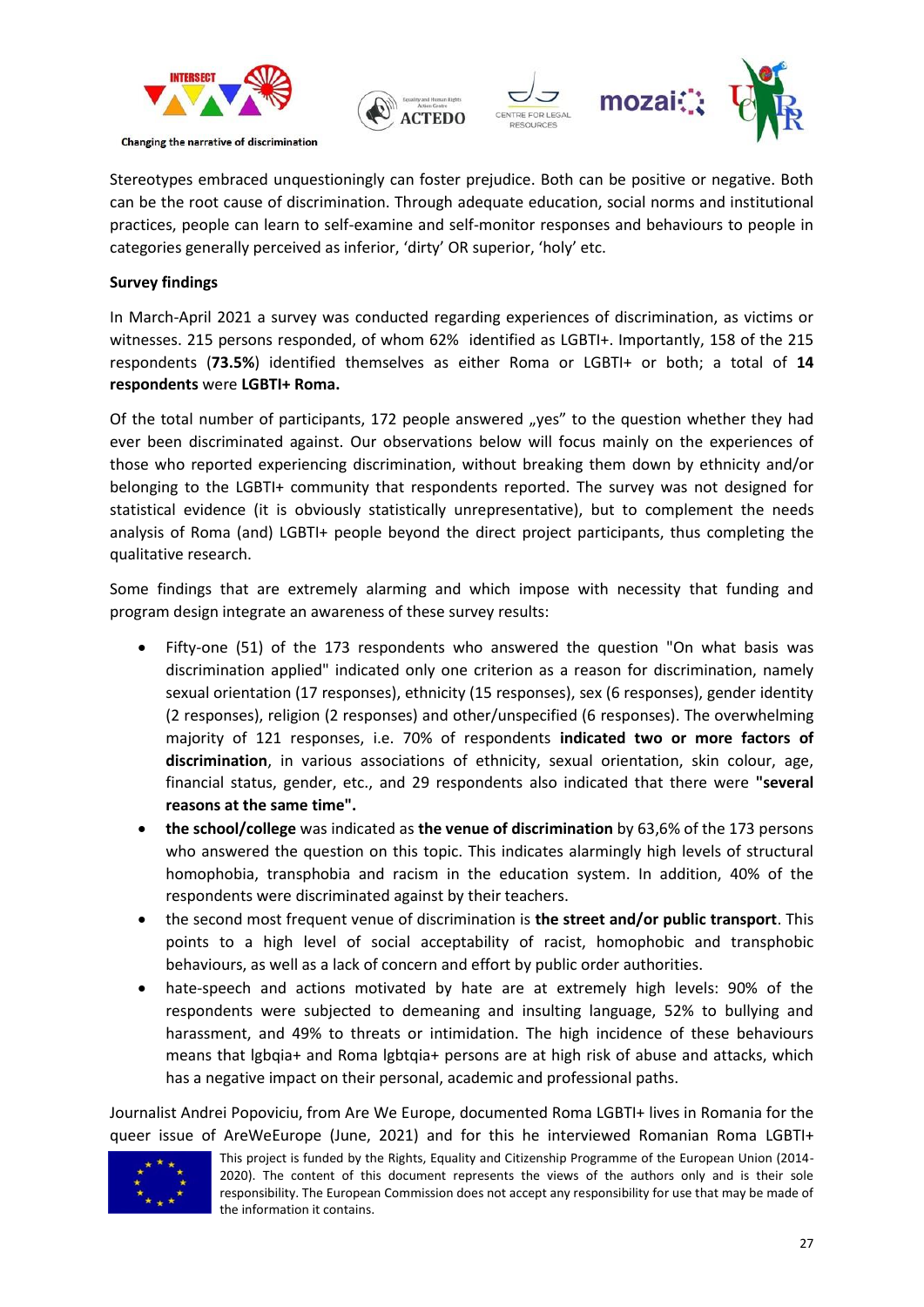![](_page_27_Picture_0.jpeg)

![](_page_27_Picture_1.jpeg)

persons from different walks of life. Recently re-located to Romania after studying and living in the UK and France for 6 years, Mr Popoviciu noted an improvement in the visibility of Roma LGBTI+ persons, as well as good steps towards Roma LGBTI+ empowerment: Doua Pupeze Negre is a project by Roma nonbinary activist and performer Bianca Iosif focusing on specific needs and strengths to being Roma and queer<sup>74</sup>.

Social worker I. Pinzariu (Zamfi), however, does not share that optimism. His perspective as a trans professional working in harm reduction as well as trans community organizing, is that the level of empowerment among Roma and queer persons remains veryy low. Precarity is the norm, rather than the exception. Access to studies and qualifications, health, employment and housing are prevalently on his to-do list with lgb+, trans and Roma queer clients. Public service employees remain largely ignorant in regards to key concepts such as gender versus sex, legal or medical transition, binary versus nonbinary or other nonconforming gender identities. Homophobia, transphobia and racism continue to inform public service employee performance and interaction with lgb+, trans and Roma citizens. Humiliation and aggression by some authorities, including the police, are still frequent occurrences.

Roma actor and activist Andrei Serban, an LGBTI+ ally, is another professional who works closely with Roma as well as queer persons. Mr Serban's plays, co-written and co-directed by his intersectional Roma-queer collective, feature key issues affecting the lives of Romanian Roma and/or gay and/or trans persons. Interviewed on the topic of intersectionality awareness and successful intersectional approaches to combatting discrimination, Mr Serban noted that intersectionality awareness remains largely a Western discussion, in Romania being restricted to feminist, radical feminist and queer circles (nongovernmental organizations, publications, artist and activist collectives). Until teachers, doctors, law enforcement professionals and public servants are trained and monitored for Roma and LGBTI+ awareness, inclusion and social equity will remain distant goals. Institutions such as NAC and NCCD have been indicated by Mr Serban as mere cosmetic devices through which the authorities are eluding their obligation to address structural racism, homophobia and transphobia.

*"The state must begin to walk the talk of inclusion and respect, Roma and lgbtqia+ Romanian citizens certainly do not enjoy the same respect, safety and opportunities for a good life that their non-Roma non-queer fellow-citizens have!"*

Finally, a Roma professor, LGBTI+ ally, interviewed for this study on how much intersectionality awareness is integrated in curriculum design or teacher training in Romania. The simple answer was that there is no inclusion yet, and that things would be different if, indeed, there was even minimal concern for understanding gender identity, Roma history and culture or the importance of sexual and romantic orientations in social and professional structures. If these things were minimally integrated in teacher training programs, this would corrode the structural racism and homo/transphobia of the education system substantially. Furthermore, this may lead to a better presence of Roma and LGBTI+ content in school curricula and textbooks.

 $^{74}$  The Doua Pupeze Negre project was supported within INTERSECT for a period of several months as part of the local antidiscrimination campaign focused on combating discrimination against Roma (and) LGBTQ+ people. More information at <https://www.mozaiqlgbt.ro/2021/02/doua-pupeze-negre/> and [https://www.facebook.com/Dou%C4%83-pupeze-negre-](https://www.facebook.com/Dou%C4%83-pupeze-negre-108335394195910)[108335394195910.](https://www.facebook.com/Dou%C4%83-pupeze-negre-108335394195910)

![](_page_27_Picture_8.jpeg)

 $\overline{\phantom{a}}$ 

This project is funded by the Rights, Equality and Citizenship Programme of the European Union (2014- 2020). The content of this document represents the views of the authors only and is their sole responsibility. The European Commission does not accept any responsibility for use that may be made of the information it contains.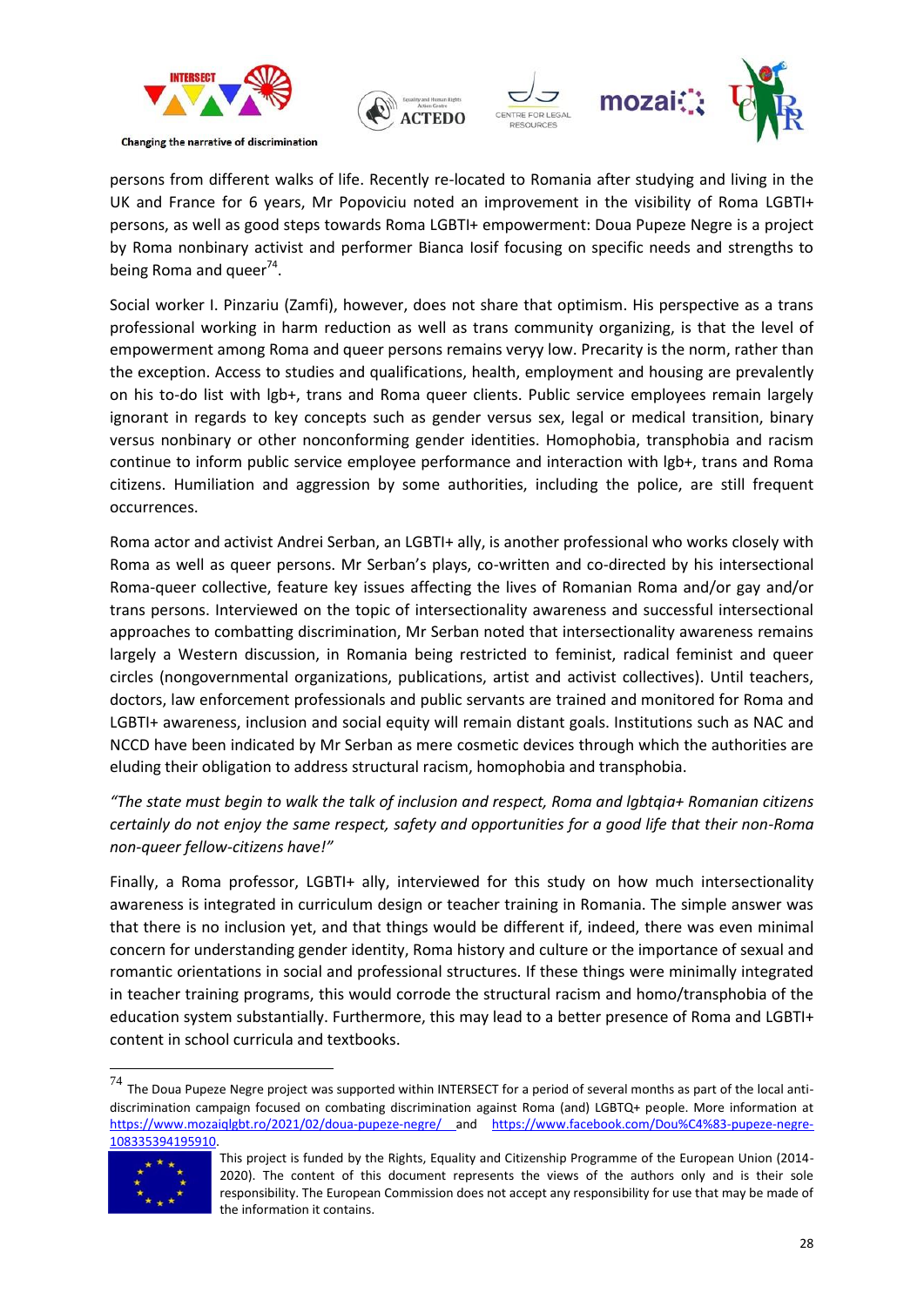![](_page_28_Picture_0.jpeg)

![](_page_28_Picture_1.jpeg)

*"The main issue is that speaking about anything related to sexuality, especially being gay or lesbian, is absolutely taboo. Also, the teacher's room is filled with racist, homophobic and transphobic jokes at breaktime, and nobody ever says they're inappropriate."*

### <span id="page-28-0"></span>III.3. Desk research observations

To date, we have found no record of surveys, academic studies or formal reports documenting Roma LGBTI+ lives in Romania. The reports and studies we have found discuss either Roma only, or LGBTI+ only experiences, issues and needs. Intersectionality is a topic that has penetrated the Romanian academic and project scene, however it is still constrained to women only (and with timid steps even in that direction). We have come upon some relevant contributions to the discussion on Roma women's experiences, but none on lesbian Roma women - and of course absolutely nothing on Roma gay men, for example.

In this section we will focus primarily on the information provided by NCCD and the National Audiovisual Council in response to INTERSECT queries based on Law no. 544/2001. MozaiQ juridical consultant, human rights and labour rights lawyer Anca Vatasoiu discusses NCCD decisions in 2019- 2020 below, with particular attention to the ones related to LGBTI+ persons being discriminated against.

### **NCCD - Types of petitions admitted**

This section includes a brief analysis of the NCCD decisions issued in the period 2019-2020, i.e. decisions finding discrimination on the grounds of sexual orientation.

For the period 2019-2020, a number of 6 (six) NCCD decisions<sup>75</sup> were identified in which it was found that misdemeanours were committed as provided for by OG no. 137/2000 in relation to persons from the LGBTI+ community. In summary, the following violations were sanctioned:

(a) acts of discrimination manifested by hate speech

In this context, the opinion of the NCCD on the limits of freedom of expression is constantly expressed. In line with ECHR case law, the NCCD holds that freedom of expression is not an absolute right and its exercise may be restricted in order to protect the dignity of the individual.

**<sup>.</sup>**  $75$  The decisions included in this analysis are exclusively those indicated by the NCCD as the decisions issued in the period 2019-2020, which have found discrimination on the grounds of ethnicity and sexual orientation, by address no. 2174/22.03.2021 in response to the request for information no. 60/18.02.2021, respectively the return for clarifications and additions no. 97/17.03.2021 submitted by the Centre for Legal Resource. To the 5 decisions indicated by the NCCD with reference to the sexual orientation criterion, we have included the 6th one, identified following the analysis of all the NCCD decisions from 2020. It finds that the referred aspects (statements made by the complained party regarding persons of Roma ethnicity and LGBTQ+ sexual orientation) fall under the provisions of Art. 2 para. 1, Art. 2 para. 6 and art. 15 of O.G. no. 137/2000 art. 2 para.1, art. 2 para. 6 and art. 15 of O.G. no. 137/2000. Unfortunately, this decision was not indicated in the NCCD's replies either for multiple discrimination or for the other two criteria, being included in the 2020 decisions, but not quantified from a perspective other than the year in which the decision was issued.

![](_page_28_Picture_12.jpeg)

This project is funded by the Rights, Equality and Citizenship Programme of the European Union (2014- 2020). The content of this document represents the views of the authors only and is their sole responsibility. The European Commission does not accept any responsibility for use that may be made of the information it contains.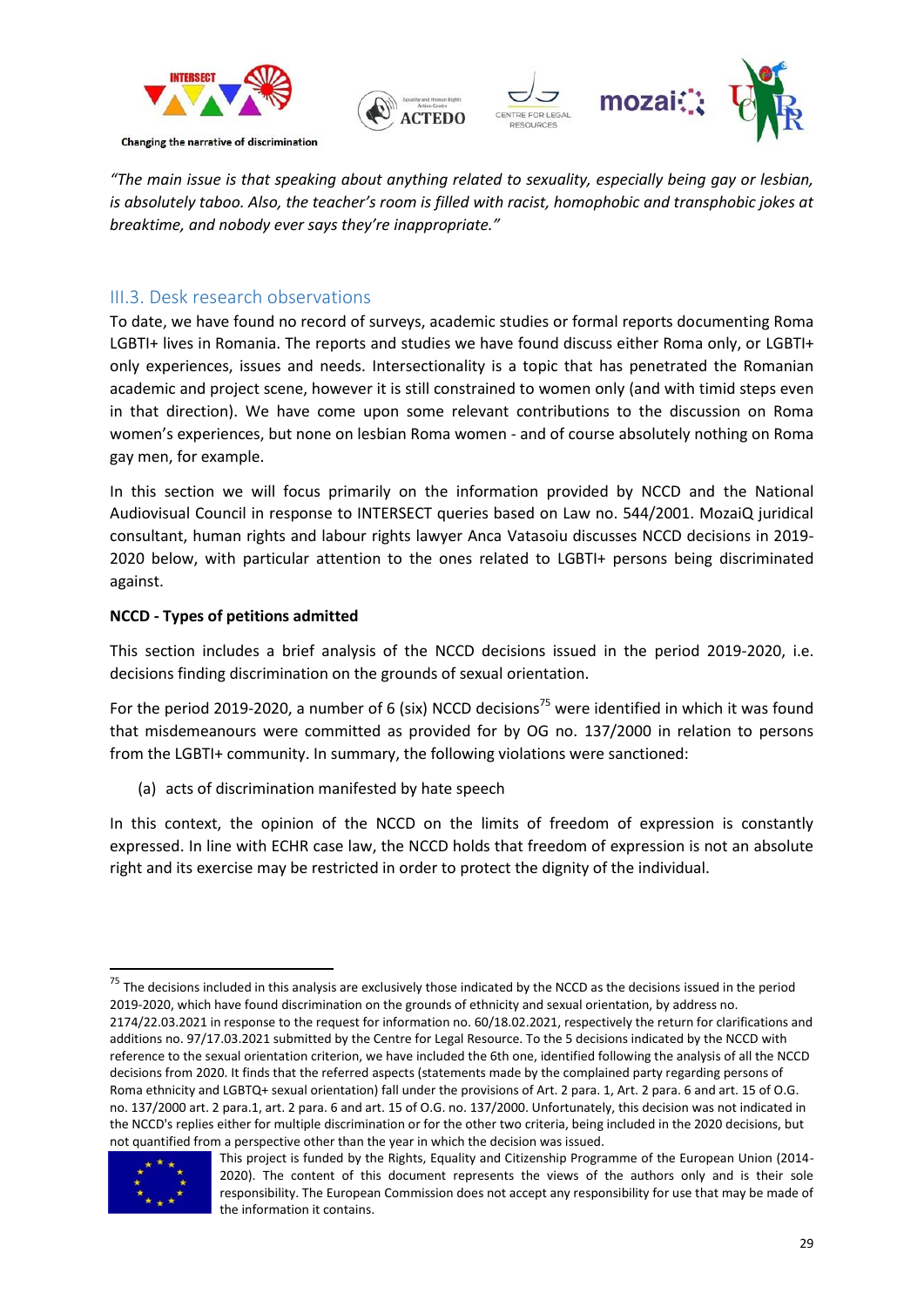![](_page_29_Picture_0.jpeg)

The practice of the NCCD is confirmed in the sense that names which are in themselves offensive and have a negative connotation, consciously used with the aim of demeaning/humiliating, constitute language with discriminatory effects on the Roma and LGBTI+ communities.

The scope of the notion of "public space" is also analysed, in the sense that the NCCD establishes that the e-mail of an educational institution does not belong to the private sphere, as it is a mailbox that the school uses in the conduct and organisation of administrative and teaching activities to which a large number of teachers have access. Thus, homophobic and xenophobic remarks were directly perceived by other people, while at the same time it is unacceptable for a teacher to express his own preconceptions about a group of people in a way that went beyond the private sphere and entered the public sphere.

(b) acts of direct discrimination manifested by the refusal of a supermarket to grant a gay couple the right to participate in a promotional campaign

This recognises the right of a person or group of persons to have non-discriminatory access to certain facilities of a commercial nature, even if they are not expressly provided for in the legislation. The NCCD also takes the view that the offender is penalising a restrictive interpretation of the concept of couple, defining it as a couple of the opposite sex. The opinion is important in the context that civil law does not expressly recognise civil partnership between persons of the same sex.

- (c) the manifestation of differential, discriminatory treatment in the sense of preventing an event from taking place on the basis of the sexual orientation of some of the participants
- (d) restricting access to a public place and the right to dignity on the basis of sexual orientation.

### **Sanctions**

The sanctions were divided: warning - in 3 (three) of the cases - and the fines applied in the other 3 (three) cases are at the lower limit of the margins provided for by OG no. 137/2000 (e.g. 1000, respectively 2000 RON). The choice of the penalties imposed indicates a relatively high degree of tolerance on the part of the NCCD towards the acts of discrimination found and sanctioned. Thus, although the NCCD identifies acts of discrimination against LGBTI+ persons and violations of the provisions of OG 137/2000, sanctioning them only with a warning significantly dilutes the effects of the NCCD's decisions on the following levels:

- i) at the level of the sanctioned persons in the absence of a pecuniary impact on the offender's assets, the offender will not feel the effects of the sanction in a concrete way, with the consequence that neither the punitive nor the preventive role will be fulfilled, as there is no concrete lever through which the offender can be induced not to repeat the sanctioned behaviour
- ii) at the individual social level the role of preventing other people from committing antisocial acts is not achieved by referring to the example of the offender sanctioned; by applying sanctions that are too lenient it is not possible to discourage the offending behaviour of other members of society

![](_page_29_Picture_11.jpeg)

This project is funded by the Rights, Equality and Citizenship Programme of the European Union (2014- 2020). The content of this document represents the views of the authors only and is their sole responsibility. The European Commission does not accept any responsibility for use that may be made of the information it contains.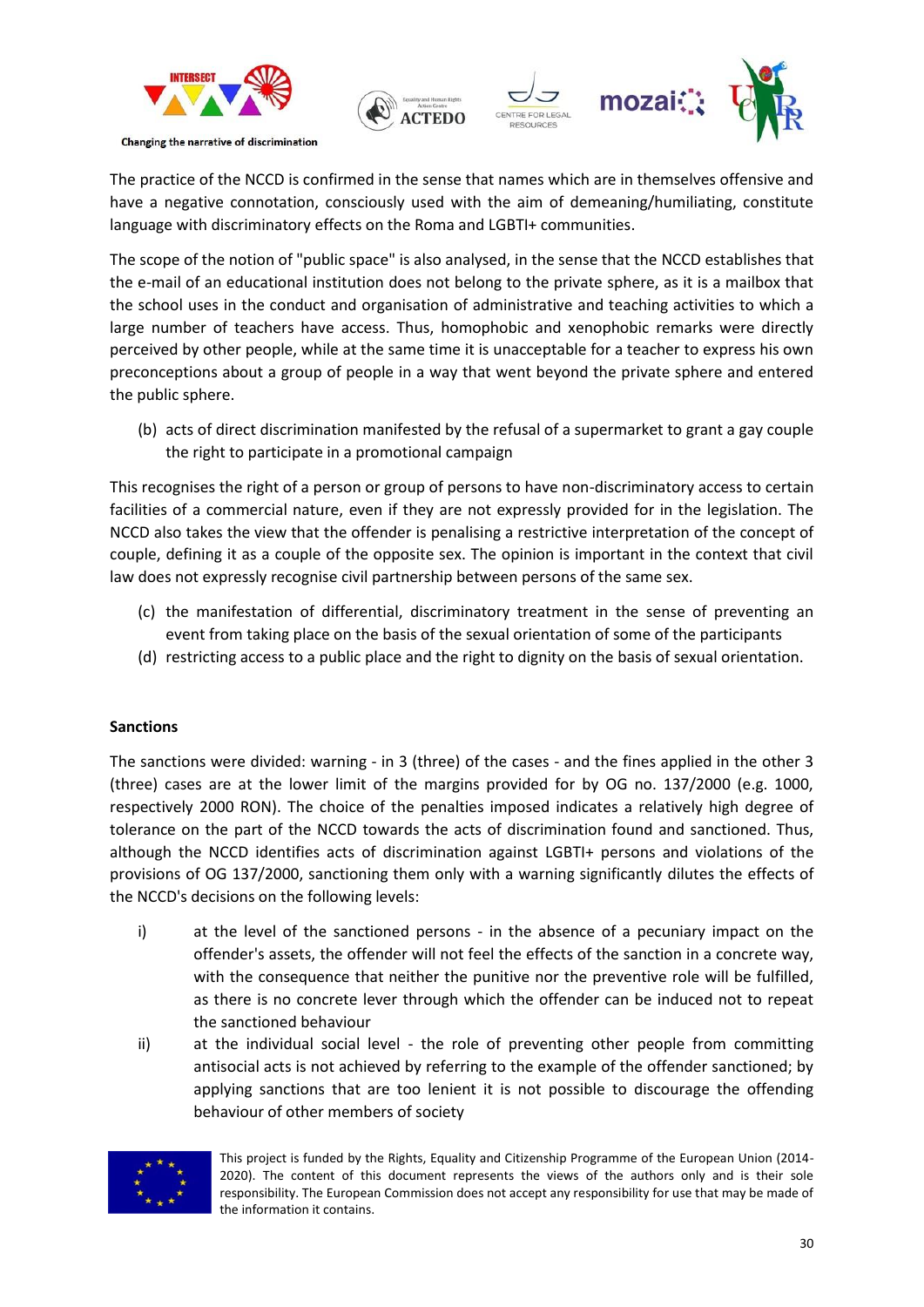![](_page_30_Picture_0.jpeg)

![](_page_30_Picture_1.jpeg)

iii) at the macro social level - there is a failure to truly protect the social values envisaged by OG no. 137/2000, as the vital importance of respecting fundamental rights such as freedom of expression, human dignity, privacy, etc. is not being properly conveyed. A state of insecurity and fear is also maintained within the LGBTI+ community, which may consider that the protection offered by the legislation is strictly theoretical, as the competent state authorities do not really assume their role to protect the social values and fundamental rights of all citizens.

### **Recommendations for the NCCD**

A template-type way of analysing and reasoning the decisions has been identified, with a mechanical retention of the factual situation and a non-particularised application of principles and standard solutions of the ECHR, respectively of the applicable legal texts.

In this context, it would be advisable to develop the reasoning of the decision, by reference to the particular elements of each individual case, the evidence and the views expressed by the parties.

It is also advisable to apply more severe sanctions (i.e. individualised fines towards the maximum limit provided by law) in order to ensure the fulfilment of the punitive and preventive functions specific to traffic offences and, ultimately, to discourage discriminatory behaviour and to shape society to respect the fundamental rights of members of the LGBTI+ community.

### **National Audiovisual Council**

As mentioned in the previous chapter, during the period 2019-2020, **the National Audiovisual Council** imposed 18 sanctions for violations of the provisions of the audiovisual legislation on incitement to hatred, discrimination, xenophobia and defamation. Of these, we identified **5 decisions of the NAC where media actors were sanctioned for broadcasting content that incited hatred, discrimination and/or defamation of Roma, but there are no decisions, for the period analysed, on similar content targeting LGBTI+ persons<sup>76</sup> .**

**Other public institutions** and their positions on the issue of intersectionality as a necessary approach to combating discrimination against Roma and/or LGBTI+ people in Romania

Requests for information on initiatives, programmes or actions they are carrying out, in the light of the mandates of each institution, with regard to non-discrimination of Roma LGBTI+ persons or with reference to multiple discrimination or intersectional discrimination (based on ethnicity, sexual orientation and/or gender identity) were sent to **the Ministry of Interior** (MIA), **the Ministry of National Education** (MNE), **the Ministry of Justice** (MJ), **the Ministry of Health** (MH) and **the National Agency for Roma** (NAR).

Unsurprisingly, none of the institutions concerned have anything specific on Roma LGBTI+ people or intersectional discrimination.

<sup>&</sup>lt;sup>76</sup> ACTEDO position paper and recommendations to combat hate speech against Roma and LGBT+ people in Romania; authors Iulia Pascu, Ioana Tușă, Alexandra Columban, available at [http://actedo.org/discursul-urii-2019-2020-document](http://actedo.org/discursul-urii-2019-2020-document-pozitie/)[pozitie/](http://actedo.org/discursul-urii-2019-2020-document-pozitie/), pag. 13.

![](_page_30_Picture_13.jpeg)

This project is funded by the Rights, Equality and Citizenship Programme of the European Union (2014- 2020). The content of this document represents the views of the authors only and is their sole responsibility. The European Commission does not accept any responsibility for use that may be made of the information it contains.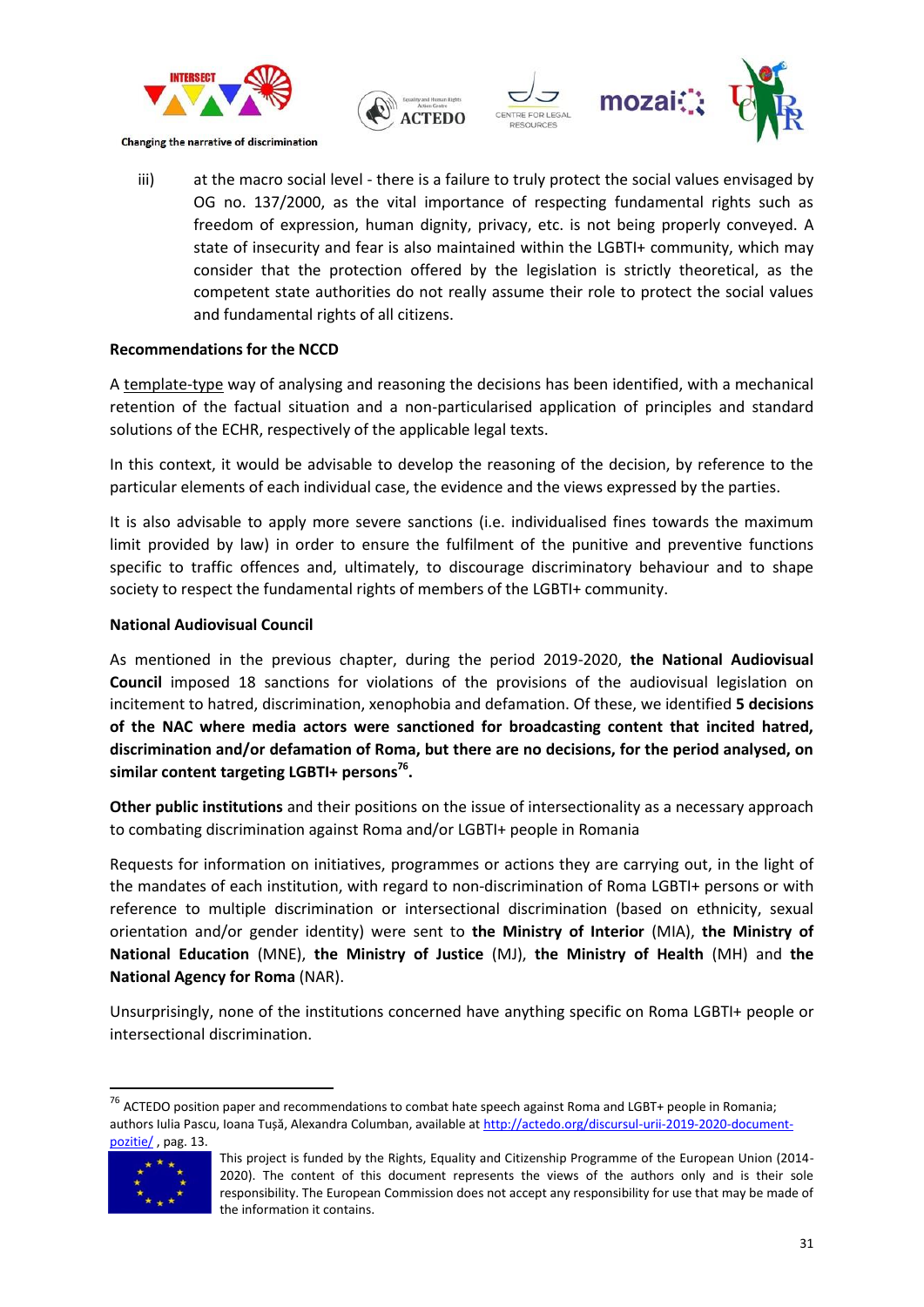![](_page_31_Picture_0.jpeg)

![](_page_31_Picture_1.jpeg)

The response of the Ministry of Education<sup>77</sup> does not provide any new information, except to confirm that it has no inclination to protect children belonging to the most vulnerable groups and no understanding of the phenomenon of discrimination and its consequences, by stating that "it does not centralize data on the ethnicity of pupils or membership of the LGBTI+ community, on the contrary, in order to combat discrimination of any kind, *Ministerial Order no. 6.134/2016 on the prohibition of school segregation in pre-university educational establishments*, which currently constitutes the legal framework that groups and prevents, in a more comprehensive manner, the phenomena of school segregation $78$ ".

 $MIA^{79}$  (as mentioned in the above chapter where an analysis was also made in parallel with the documentation of cases of violence against Roma) lists a series of training activities on various topics, specifying that the training of police officers includes, both in the general and specialized training component, content on dealing with cases of racist and homo/transphobic violence. It also includes the fact that the Institute for Public Order Studies will resume, from 2021-2022, the training course on "Preventing and combating all forms of discrimination", which covers various aspects, including introductory notions related to LGBT.

The Ministry of Justice<sup>80</sup> lists several training projects for judges, regarding the Roma community, carried out by the Superior Council of Magistracy (one activity in the project "Training and capacity building in the judiciary" has drawn our attention negatively, namely "a guide on the enforcement of criminal decisions will be produced, taking into account the particularities of the Roma population") and several other projects implemented by the National Administration of Penitentiaries which would also target Roma people - but we would like to point out that the name of some of them or their presentation raises questions about their non-discriminatory content (e.g. project "Improving correctional services in Romania by implementing the principle of normality").

The Ministry of Health reaffirms the Romanian state's commitment to non-discrimination in accessing the right to health and mentions an ongoing call for projects entitled "Improving access to health services especially for vulnerable groups, including Roma<sup>181</sup>

The NRA assumes a recent awareness of the topic of multiple and intersectional discrimination (ethnicity/sexual orientation/gender identity), even though it does not have specific programmes for LGBTI+ Roma, and mentions **the National Roma Inclusion Strategy** for 2021-2027<sup>82</sup>. With the latest text available in draft as of November 2020 $^{83}$ , the Strategy has a mention relevant to the issues addressed in this study, regarding combating anti-Roma attitudes and strengthening anti-

1731122/24.06.2021, following the request of the CLR with exit no. 188/11.06.2021.

<sup>&</sup>lt;sup>82</sup> According to the reply of the NRA No. 1051 of 08.07.2021 to CLR request No. 187/ 11.06.2021 83 Available at - [http://sgglegis.gov.ro/legislativ/docs/2020/11/152nftks6zbd3vpw8\\_jr.pdf](http://sgglegis.gov.ro/legislativ/docs/2020/11/152nftks6zbd3vpw8_jr.pdf)

![](_page_31_Picture_14.jpeg)

 $\overline{\phantom{a}}$ 

 $^{77}$  MNE response to CLR request no. registration 91/BCC/14.06.2021.

<sup>&</sup>lt;sup>78</sup> For more information on discrimination against Roma and LGBTQ+ students, see the Centre for Legal Resources study available in Romanian language only a[t https://www.crj.ro/wp-content/uploads/2020/02/Studiu-nediscriminarea-in](https://www.crj.ro/wp-content/uploads/2020/02/Studiu-nediscriminarea-in-educatie_final2020-2.pdf)[educatie\\_final2020-2.pdf](https://www.crj.ro/wp-content/uploads/2020/02/Studiu-nediscriminarea-in-educatie_final2020-2.pdf), 2020; a summary of this study in English language is available a[t https://www.crj.ro/wp](https://www.crj.ro/wp-content/uploads/2020/02/Study-on-non-discrimination-English-summary-2020.pdf)[content/uploads/2020/02/Study-on-non-discrimination-English-summary-2020.pdf](https://www.crj.ro/wp-content/uploads/2020/02/Study-on-non-discrimination-English-summary-2020.pdf)

According to the reply of the Ministry of Internal Affairs - Information and Public Relations Directorate no.

 $80$  According to the reply of the Ministry of Justice no. 58287 of 24.06.2021 to the request of the CLR no.190/ 11.06.2021

<sup>81</sup> According to the reply of the Ministry of Health No. 580 of 29.06.2021 to CLR request No. 191/ 11.06.2021

This project is funded by the Rights, Equality and Citizenship Programme of the European Union (2014- 2020). The content of this document represents the views of the authors only and is their sole responsibility. The European Commission does not accept any responsibility for use that may be made of the information it contains.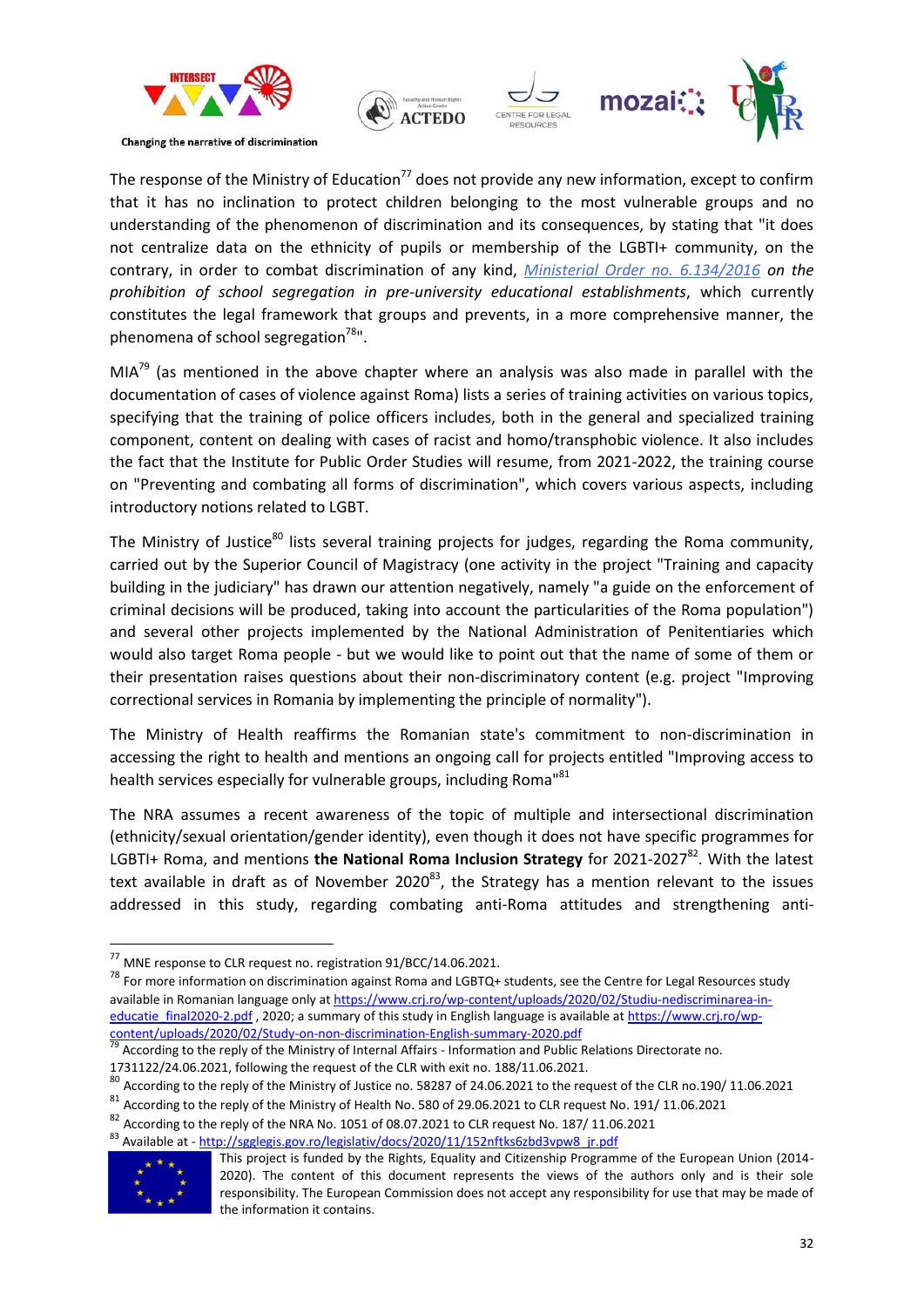![](_page_32_Picture_0.jpeg)

discrimination legislation, namely "Strengthening legislation to effectively address multiple/intersectional discrimination in the legal practice of the NCCD and increasing the dissuasiveness of sanctions applied in cases of multiple discrimination". In the plan of measures related to the strategy<sup>84</sup>, two measures are foreseen: 2.5. Incorporation of the provisions of antidiscrimination legislation in the internal documents of public and private employers, the elements of racial, multiple, intersectional discrimination; 2.6. Creation of a tool for the dissemination of positive practices of public and private employers in the field of combating racial, multiple, intersectional discrimination".

The NRA recalls the European Union Council Recommendation of  $12<sup>th</sup>$  March 2021 on equality, inclusion and participation of Roma<sup>85</sup> which states:

"When targeting the Roma population, it is important to recognise the specific needs or vulnerabilities of particular groups (11), including Roma women, Roma youth, Roma children**, Roma LGBTQ people**, Roma older people, Roma with disabilities, Roma who are third-country nationals or stateless persons and EU mobile Roma. This Recommendation therefore takes into account the importance of addressing multiple discrimination<sup>86</sup>. It proposes measures to ensure better protection and inclusion of Roma children, who are particularly vulnerable to discrimination and segregation".

### As well as

1

"2. Member States should step up their efforts to adopt and implement measures to promote equality and to effectively prevent and combat discrimination, antiracist attitudes and social and economic exclusion and their root causes. These efforts should include measures such as: c)measures to combat multiple and structural discrimination<sup>87</sup> against Roma and in particular Roma women, Roma youth, Roma children and Roma LGBTQ persons, Roma older people, Roma with disabilities, stateless Roma and EU mobile Roma."

### **Strategies at European level**

At the end of 2020, the European Union adopted its own **Equality Strategy for LGBTIQ people 2020- 2025<sup>88</sup>**, proposing that Member States reduce discrimination and guarantee the safety and

equality: Late pear commission (2000)<br><sup>87</sup> Defined in the Recommendation, in footnote no. 18: "Systemic or structural discrimination is understood to be evident in inequalities resulting from legislation, policy and practice, not by intention, but as a result of a range of institutional factors involved in the development, implementation and review of legislation, policy and practice. Roma and Traveller Inclusion: Towards a new EU Framework, Learning from the work of equality bodies, Equinet Perspective, June 2020". 88 Available a[t https://www.mozaiqlgbt.ro/intersect/](https://www.mozaiqlgbt.ro/intersect/)

![](_page_32_Picture_12.jpeg)

This project is funded by the Rights, Equality and Citizenship Programme of the European Union (2014- 2020). The content of this document represents the views of the authors only and is their sole responsibility. The European Commission does not accept any responsibility for use that may be made of the information it contains.

<sup>&</sup>lt;sup>84</sup> Specific measures: Combating discrimination, hate speech and anti-hate speech-generating attitudes available at [http://sgglegis.gov.ro/legislativ/docs/2020/11/82xq\\_g4p0s1dhzrtn65y.pdf](http://sgglegis.gov.ro/legislativ/docs/2020/11/82xq_g4p0s1dhzrtn65y.pdf)<br>85 Aveilable - William Corp.

<sup>85</sup> Available a[t https://eur-lex.europa.eu/legal-content/RO/TXT/PDF/?uri=CELEX:32021H0319\(01\)&from=RO](https://eur-lex.europa.eu/legal-content/RO/TXT/PDF/?uri=CELEX:32021H0319(01)&from=RO)

<sup>86</sup> In footnote no. 12, the Recommendation defines multiple discrimination: "The term 'multiple discrimination' is used as a general term for all cases of discrimination based on more than one ground of discrimination and manifesting itself in two possible ways. This can take the form of 'cumulative discrimination', where discrimination is based on several grounds of discrimination acting separately, and 'intersectional discrimination', where two or more grounds of discrimination act and interact with each other in such a way that they are inseparable or inextricable. Combating multiple discrimination. Practices, policies and legislation. European Commission Report (2007). Multiple Discrimination in EU Law: Opportunities for Legal Responses to Intersectional Gender Discrimination. European Network of Legal Experts in the Field of Gender Equality. European Commission (2009)".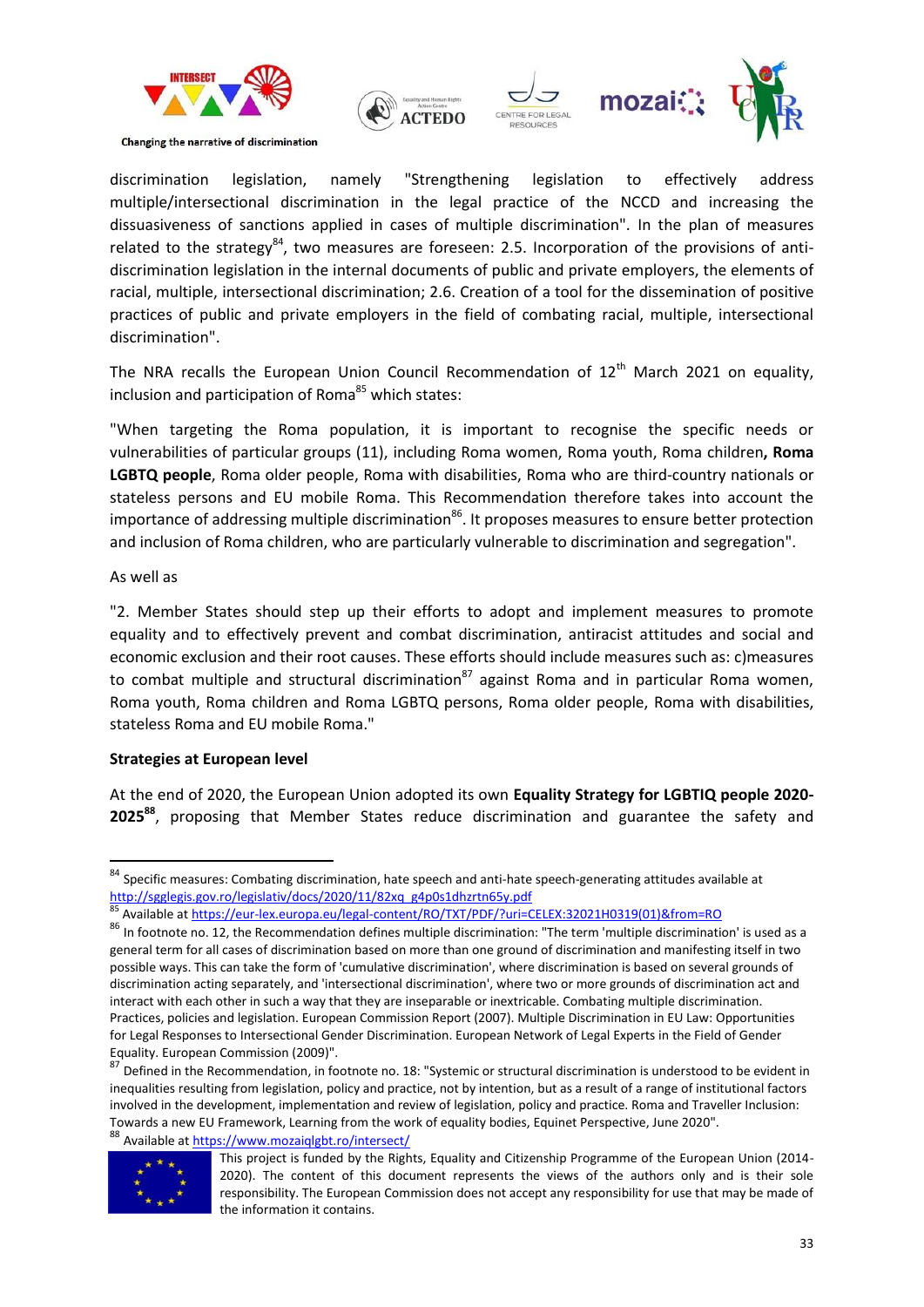![](_page_33_Picture_0.jpeg)

![](_page_33_Picture_1.jpeg)

fundamental rights of LGBTQ people throughout the EU by adopting legislative measures at European level and encouraging them to develop and implement the action plans mentioned in the strategy at national level. The strategy proposes an intersectional vision in analysing the realities of the LGBTIQ community in key areas such as health, education, and places emphasis including at the funding level, encouraging the funding of projects with an intersectional approach.<sup>89</sup> The Romanian government has not publicly announced the launch of such a public consultation with the social partners. This is the first time that, at EU level, a broad dialogue between European and international institutions, Member States, civil society organisations and the social partners on the issue of sexual minorities, which also takes into account intersectionality issues, has been politically and legislatively recognised and proposed.

Also at EU level, a new **EU Strategic Framework for Roma equality, inclusion and participation 2020- 2030**, proposed by the European Commission in October 2020 (COM(2020) 620 final)<sup>90</sup>, was adopted in March 2021. It provides a series of recommendations for Member States to incorporate Roma social inclusion into national policies. It also urges Member States to reflect on the existing diversity among Roma through **an intersectional approach<sup>91</sup>**, taking into account how different aspects of identity can combine to accentuate discrimination.

### <span id="page-33-0"></span>III.4. Conclusions and recommendations

The community consultations and Roma LGBTI+ needs assessment at the onset of INTERSECT project drew over 100 Roma LGBTI+ young people. Their interest in learning about campaign design and community involvement was very high. The main issues participants shared at these community consultations and other community social events by and for the Roma LGBTI+ community, are the following:

- Stigma and internalized stigma for being both Roma and LGBTI+
- Discrimination and aggressions in school, in the streeet and in their own families for being Roma and/or LGBTI+.
- Poor access to education, health services, protections, housing and employment, due to structural racism, homophobia and transphobia.
- Isolation, marginalization, social and economic precarity.
- Mental health problems such as depression or anxiety.
- Lack of frameworks and safe spaces for LGBTI+ persons, especially Roma LGBTI+, to enjoy safety and community, and seek personal and professional development.

[01aa75ed71a1.0001.02/DOC\\_1&format=PDF](https://eur-lex.europa.eu/resource.html?uri=cellar:9a007e7e-08ad-11eb-a511-01aa75ed71a1.0001.02/DOC_1&format=PDF)

<sup>&</sup>quot;It takes an intersectional approach, sensitive to the combination of ethnicity with other aspects of identity and the ways in which such intersections contribute to unique experiences of discrimination" (pg. 2)

![](_page_33_Picture_15.jpeg)

1

<sup>&</sup>lt;sup>89</sup> The European Commission uses, in the document, a definition of intersectionality given by the European Institute for Gender Equality as an "analytical tool for studying, understanding and responding to the ways in which sex and gender intersect with other personal characteristics/identities and how these intersections contribute to unique experiences of discrimination". Read more <https://eur-lex.europa.eu/legal-content/EN/TXT/PDF/?uri=CELEX:52020DC0698&from=EN> <sup>90</sup> EU Strategic Framework for Roma Equality, Inclusion and Participation 2020-2030, {SWD(2020) 530 final}, available at [https://eur-lex.europa.eu/resource.html?uri=cellar:9a007e7e-08ad-11eb-a511-](https://eur-lex.europa.eu/resource.html?uri=cellar:9a007e7e-08ad-11eb-a511-01aa75ed71a1.0001.02/DOC_1&format=PDF)

This project is funded by the Rights, Equality and Citizenship Programme of the European Union (2014- 2020). The content of this document represents the views of the authors only and is their sole responsibility. The European Commission does not accept any responsibility for use that may be made of the information it contains.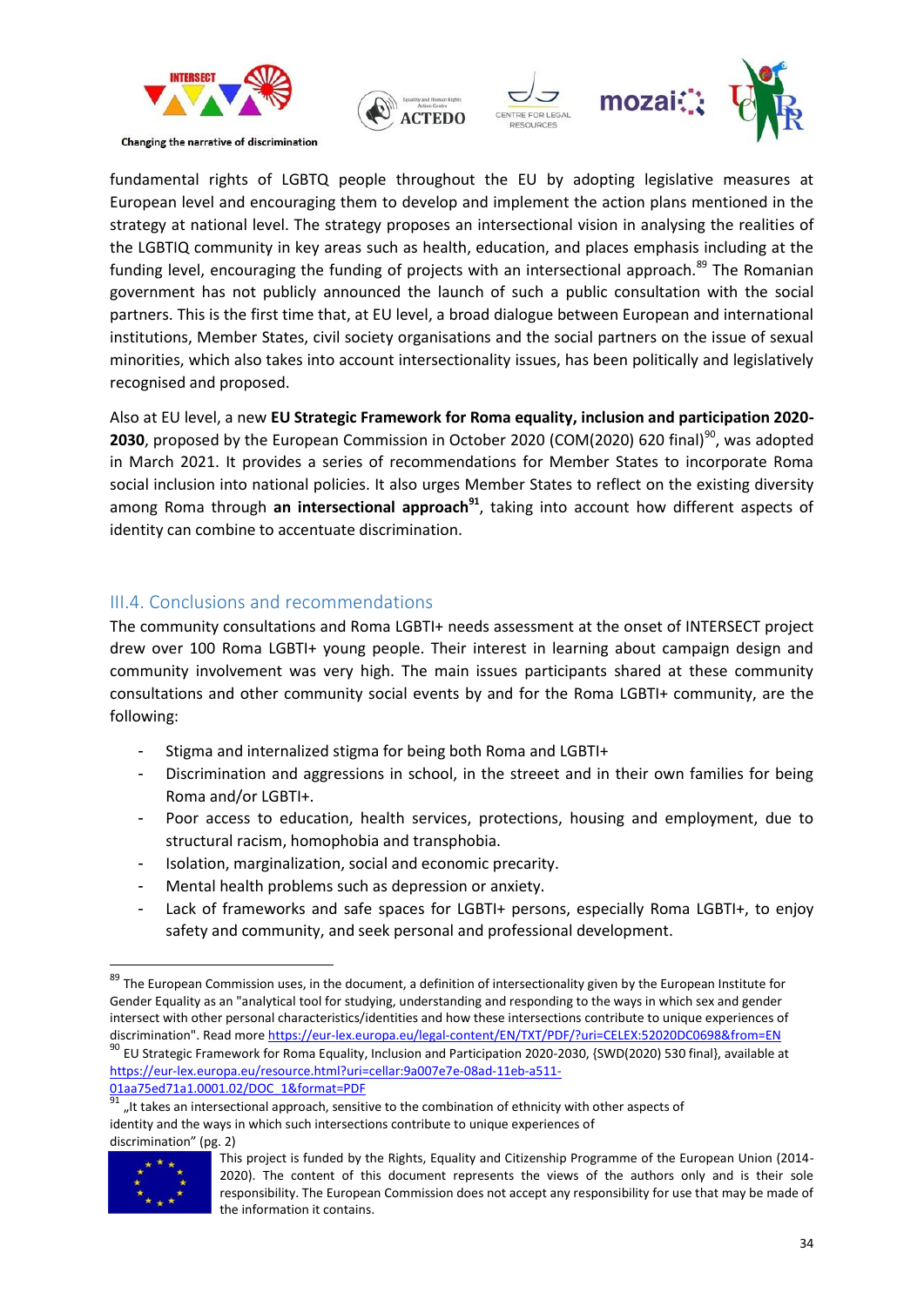![](_page_34_Picture_0.jpeg)

![](_page_34_Picture_1.jpeg)

- Police abuse and brutalities, especially to Roma, transgender, and Roma transgender members of our community
- Lack of professional knowledge and skills, often doubled by transphobia, in the case of medical and legal professionals who should assist transgender persons with their medical and legal transition.

Roma LGBTI+ persons need to be acknowledged and respected. Community and social events, trainings, mentorship and all the other activities organized as part of INTERSECT project attracted numerous Roma LGBTI+ participants who were excited to have a safe space to discuss, learn and connect with a support community. The social, economic and health precarity and marginalization affecting Roma LGBTI+ persons can only be alleviated through an intersectional approach by all actors involved: the legislators. state authorities, public services, nongovernmental organizations, the media etc.

This study, documenting LGBTI+ and Roma needs and experiences of discrimination in Romania, will conclude with some recommendations:

 $\triangleright$  It is imperative to implement compulsory training for all professionals in education, health, law and public order enforcement, public servants (here we would include elected politicians too), legal professionals towards zero tolerance to any form of racism, homophobia and transphobia. Key concepts, history and culture, specific needs and vulnerabilities must be considered when working with a Roma and/or LGBTI+ student, patient, victim/perpetrator, client etc.

This can only be accomplished through systemic integration of this information and the inception of the skills needed by the respective professionals to provide adequate services. The Romanian authorities must comply with their obligation to provide equal care and respect for all its citizens. Outsourcing to NGO's can be a solution, but the responsibility must be with the state, not the nonprofit sector<sup>92</sup>.

- $\triangleright$  Roma LGBTI+ Romanians must be actively supported to enjoy safety and respect in public places. In this sense, we note that multinational companies are starting to create incompany spaces and activities celebrating queer identities, and also to actively support LGBTI+ inclusion on the labour market (IKEA Romania, IBM Romania and other large companies with Romanian branches have actively supported the LGBTI+ community in recent years). Inclusion needs to be actively done, not just verbally promoted, in schools, hospitals, public institutions, theatres, public venues in general. Public television, radio and the press must make space in their grids for LGBTI+ voices, just like with any other minority in Romania. Roma and LGBTI+ festivals, holidays, arts, sport and science must be supported by the local, regional and national authorities.
- $\triangleright$  All actors must cooperate to ensure that LGBTI+ and Roma LGBTI+ Romanians have equal access to education, health services, social protections, employment and housing. This could be achieved by the state and private donors working cooperatively, allocating funding and

 $^{92}$  As long as an endocrinologist, for example, leaves medical school without any notion of HRT or gender affirming surgery, the Romanian state cannot claim to have fulfilled its obligations as a co-signatory of the European Convention for the Protection of Human Rights and Fundamental Freedoms, the Istanbul Convention etc.

![](_page_34_Picture_11.jpeg)

This project is funded by the Rights, Equality and Citizenship Programme of the European Union (2014- 2020). The content of this document represents the views of the authors only and is their sole responsibility. The European Commission does not accept any responsibility for use that may be made of the information it contains.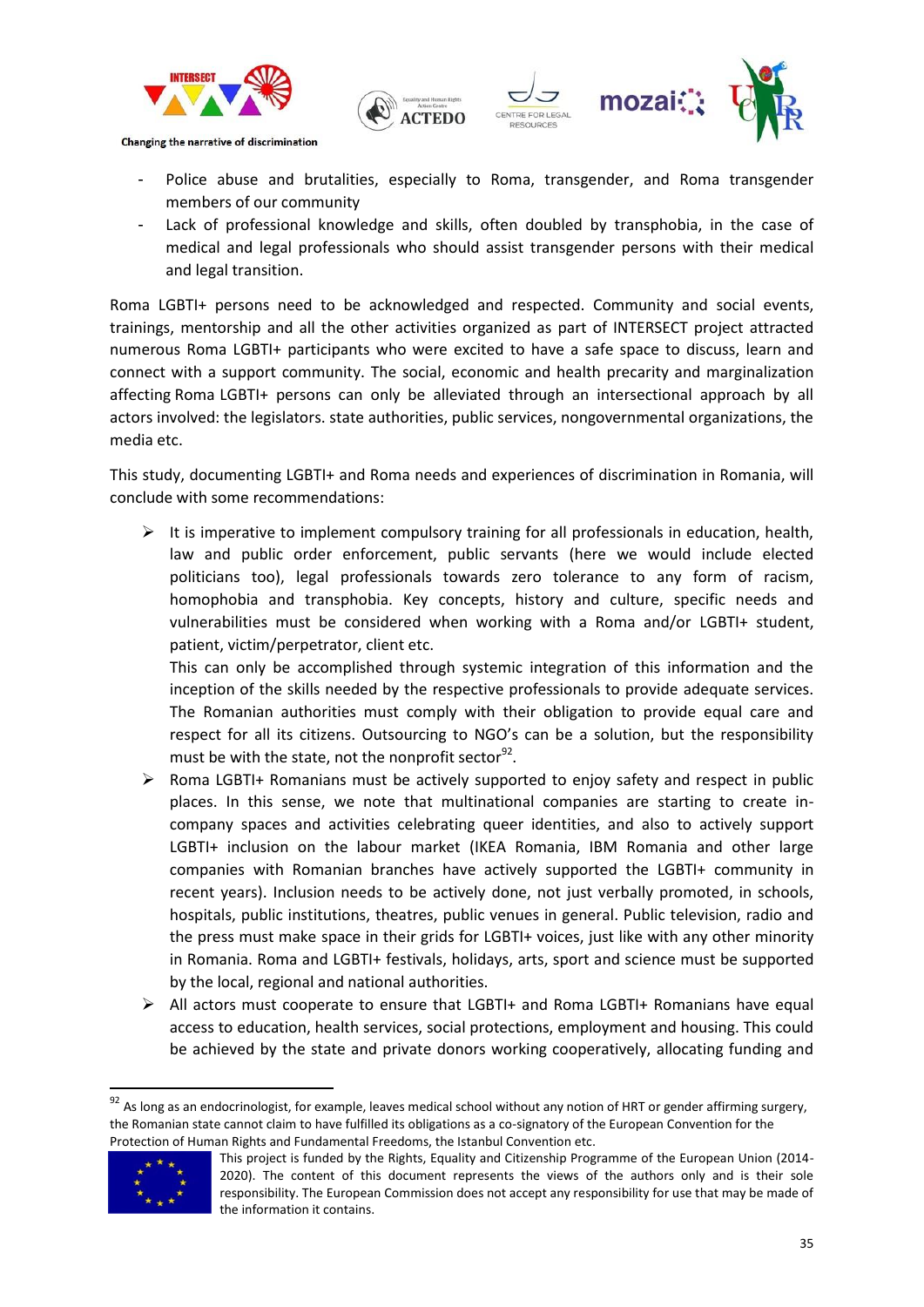![](_page_35_Picture_0.jpeg)

![](_page_35_Picture_1.jpeg)

making the application processes accessible and transparent, as well as supporting funded initiatives to succeed (rather than police them and overwhelm bureaucratically). Like in the case of systemic training for awareness and zero tolerance to racism, homophobia and transphobia, the state must design these activities with consulting and active involvement of Roma and LGBTI+ organizations committed to an intersectional approach and a track record of expertise in implementing it.

![](_page_35_Picture_3.jpeg)

This project is funded by the Rights, Equality and Citizenship Programme of the European Union (2014- 2020). The content of this document represents the views of the authors only and is their sole responsibility. The European Commission does not accept any responsibility for use that may be made of the information it contains.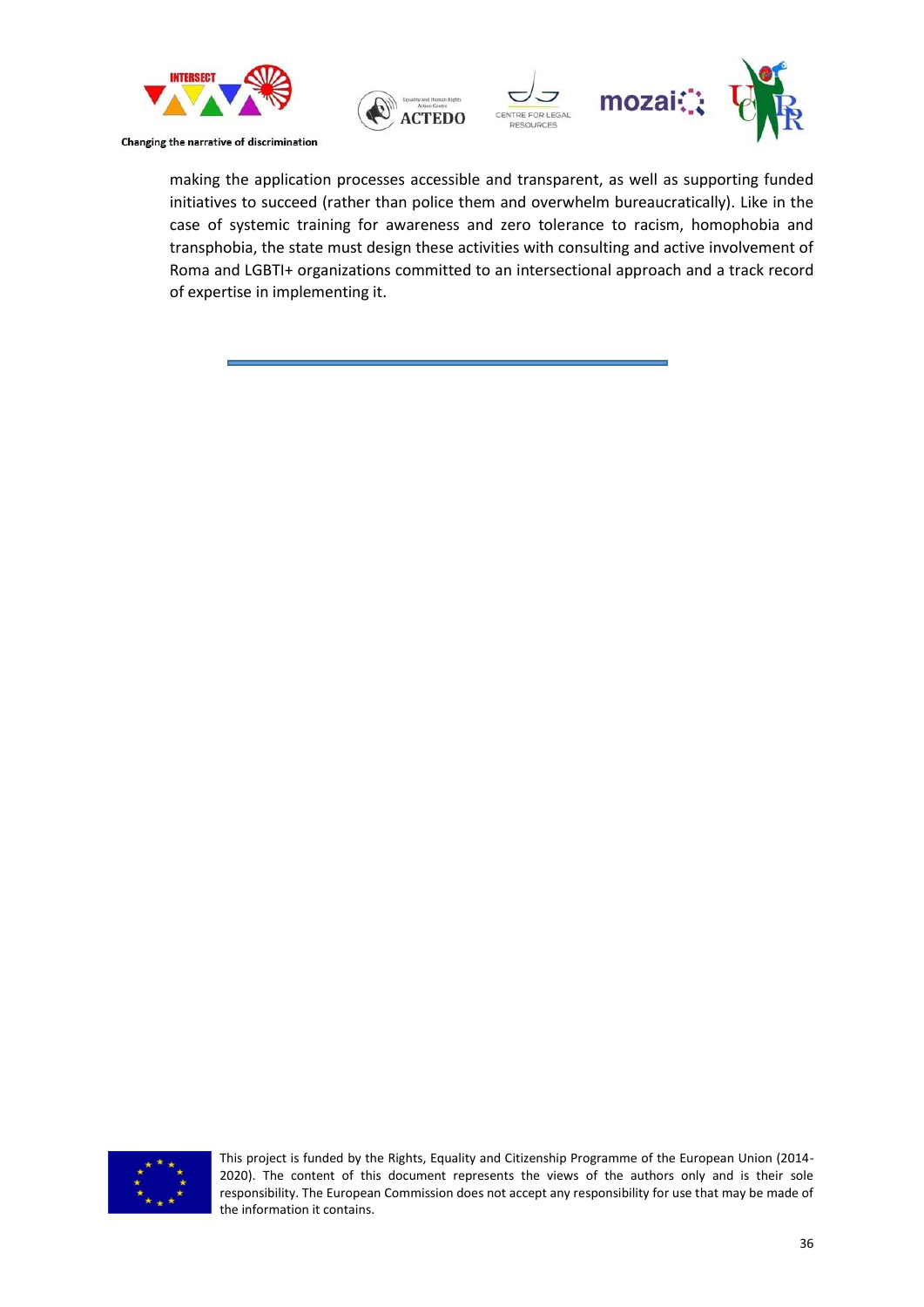![](_page_36_Picture_0.jpeg)

![](_page_36_Picture_1.jpeg)

# <span id="page-36-0"></span>Chapter IV. Access to justice for Roma (and) LGBTI+ people

As presented in the previous chapters, our research revealed **high rates of hate speech in the public space**, perpetuated by public persons, opinion makers, politicians and authorities, as well as multiple barriers in access to justice for Roma, a problem also highlighted by civil society reports<sup>93</sup> and by Romania's numerous convictions at the ECHR (64 in 2020 alone, which places our country in 12th place in terms of number of convictions)<sup>94</sup>. In what follows we present additional data supporting these hypotheses, as they emerge from our qualitative and quantitative research<sup>95</sup>.

The increased vulnerability of Roma and LGBTI+ people to discrimination and even hate crimes also raises additional barriers in their access to justice: reporting of these acts is low, secondary victimisation in relation to judicial authorities is frequent, legal remedies insufficient or inadequate.

The Roma face many problems, some of which are legal or legally solvable: forced evictions, discrimination in access to education and health services, forced evictions, etc. In addition, LGBTI+ people have not achieved equal rights in some areas of life. Iustina Ionescu, ACCEPT's lawyer, reviews the main legal issues of LGBTI+ people, as they emerge from her more than 20 years of experience in litigating cases concerning these minorities, but also from the experience of ACCEPT's beneficiaries:

*"LGBTQ people face many problems, such as discrimination in the workplace, lack of any form of legal protection for same-sex families, lack of parental rights for families who have and care for children together or have birth certificates recognised abroad that they cannot match in Romania, and hate speech, harassment and violence from the police. In addition, transgender people face difficulties in legal gender recognition, sometimes the impossibility to find a job because the documents do not correspond to their gender identity, discrimination in access to both general and specific health services needed for transition."*

**Often, in the case of LGBTI+ Roma, these problems and rights violations or denial of rights are cumulative.**

According to the online survey, discrimination against Roma and LGBTI+ people is common: **86.8% of people who are either Roma or LGBTI+ have been discriminated against at least once in their lives**. Roma LGBTI+ people interviewed anonymously for this project describe numerous experiences of

<sup>95</sup> From the survey, the decisions of the National Council for Combating Discrimination (NCCD) and the National Audiovisual Council (NAC) from 2019-2020, the life stories of some of the Roma LGBTQ+ people shared in the project and from the interviews with specialists conducted by ACTEDO for this study.

![](_page_36_Picture_13.jpeg)

 $\overline{\phantom{a}}$ 

<sup>93</sup> Here we recall the 2019 CLR Report, *Targeting, assessing and informing victims of crime: Romania*, available at [https://www.crj.ro/wp-content/uploads/2020/01/VICToRIIA\\_National-Report-Romania.pdf](https://www.crj.ro/wp-content/uploads/2020/01/VICToRIIA_National-Report-Romania.pdf) ; 2019 ACTEDO Report, *Victims of Crime Implementation Analysis of Rights*, available at [http://actedo.org/wp-](http://actedo.org/wp-content/uploads/2019/08/VOCIARE_National_Report_Romania_final-report.pdf)

[content/uploads/2019/08/VOCIARE\\_National\\_Report\\_Romania\\_final-report.pdf;](http://actedo.org/wp-content/uploads/2019/08/VOCIARE_National_Report_Romania_final-report.pdf) The 2015 position paper of CLR, ACTEDO and Save the Children, *Pro bono advocacy - an indicator of the functioning of the profession in a real democracy*, available in Romanian only at [http://actedo.org/wp-content/uploads/2015/12/AVOCATURA-PRO-BONO\\_fin.pdf](http://actedo.org/wp-content/uploads/2015/12/AVOCATURA-PRO-BONO_fin.pdf) (accessed 14th May 2021).

<sup>94</sup> VeDem Just, *ECHR Report: Romania's 64 convictions last year,* 02.02.2021, available at: <https://vedemjust.ro/cedo2020/> (accessed 14<sup>th</sup> May 2021).

This project is funded by the Rights, Equality and Citizenship Programme of the European Union (2014- 2020). The content of this document represents the views of the authors only and is their sole responsibility. The European Commission does not accept any responsibility for use that may be made of the information it contains.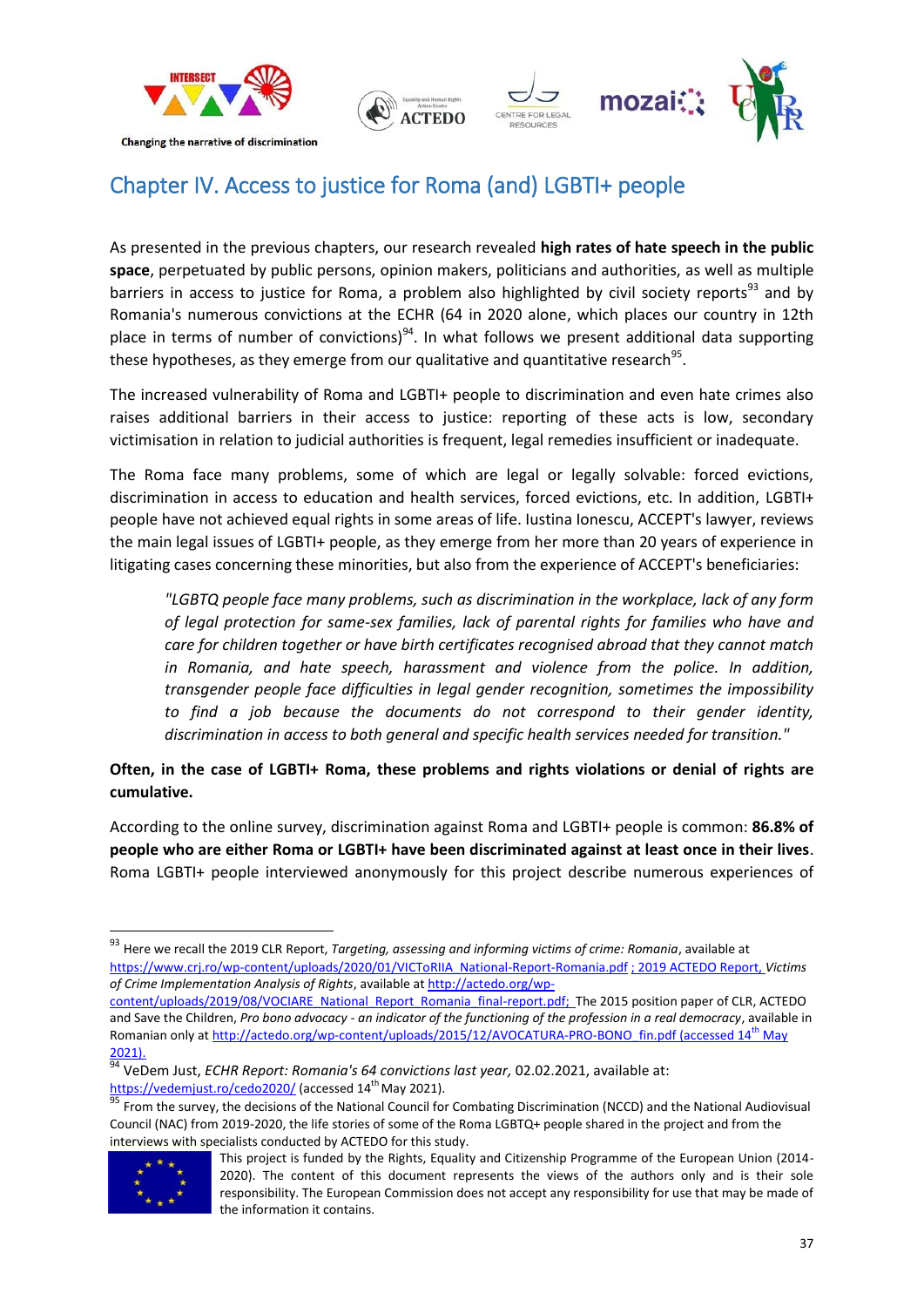![](_page_37_Picture_0.jpeg)

![](_page_37_Picture_1.jpeg)

discrimination - from school to work, in interactions with the police, but especially from ordinary people, who are also seen in the survey as the main perpetrators of discrimination.

George<sup>96</sup>, a gay Roma man, for example, talks about the increased vulnerability of transgender Roma women:

*" Some of our female friends, many of those being Roma trans women, have experienced police brutality. They've been beaten, and are victims of hatespeech. Most often, as a result of the discrimination and exclusion they face, trans women are pushed towards sex work or something in this area. And because of that, they usually become victims. If they are also Roma, then this involves the racist and intersectionality aspects, poverty... I know about these kinds of situations and have heard many stories over the course of time."*

**Interactions with the police** are often described by those involved in the project as either traumatic or as experiences that do not lead to resolution. For example, Dora, a non-binary Hungarian Roma person, shared the following:

*"The problem that I am most often confronted with and that concerns me the most is how I am treated by the Romanian police. On many occasions I've been stopped on the street and was told t that I looked suspicious, without being given a reason – I suppose it is because of my skin colour. [...] Once I filed a complaint because a neighbour physically assaulted me and a friend of mine, but nothing came of it. I guess they "lost" my complaint. In fact, I filed a lot of complaints in my life, but nothing has been resolved. I am used to fighting, but when the police are discouraging you constantly, there's little to be done. [...]There have also been cases of the police confiscating belongings of Roma people because they claim you must prove you bought them. Once, a Roma kid from the orphanage had a scooter and a policeman stopped him on the street to ask him where he got it from. He explained to him a social worker at the orphanage bought it for him, but the policeman refused to let him go and make him call the lady, who confirmed that the scooter was in fact the kid's. The social worker asked the policeman "do you really think that everybody who is Romani steals?". These are just some terrible things..."*

Dora adds how she was once wrongly fined for calling the police because she had been kidnapped and verbally assaulted in a taxi for refusing to pay the surcharge demanded by the driver.

**Many incidents of discrimination or aggression motivated by hate and prejudice are not reported to the authorities.** According to the survey, only 14.5% of respondents had done so, and none of the cases had gone to court, and the NCCD had been referred by only 5 of the respondents subjected to discrimination. Also, only 3 people had gone to the police.

Even if the survey data are not statistically representative given the limited sample and the (self)selection of respondents, the data seem to indicate a **widespread under-reporting of discrimination**, and thus the inability of victims to seek justice. Ralu Baciu, Vice-President of PRIDE Romania, confirms this:

<sup>&</sup>lt;sup>96</sup> The identity of the LGBTQ+ Roma interviewed in the project is protected, so pseudonyms have been used for them.

![](_page_37_Picture_11.jpeg)

This project is funded by the Rights, Equality and Citizenship Programme of the European Union (2014- 2020). The content of this document represents the views of the authors only and is their sole responsibility. The European Commission does not accept any responsibility for use that may be made of the information it contains.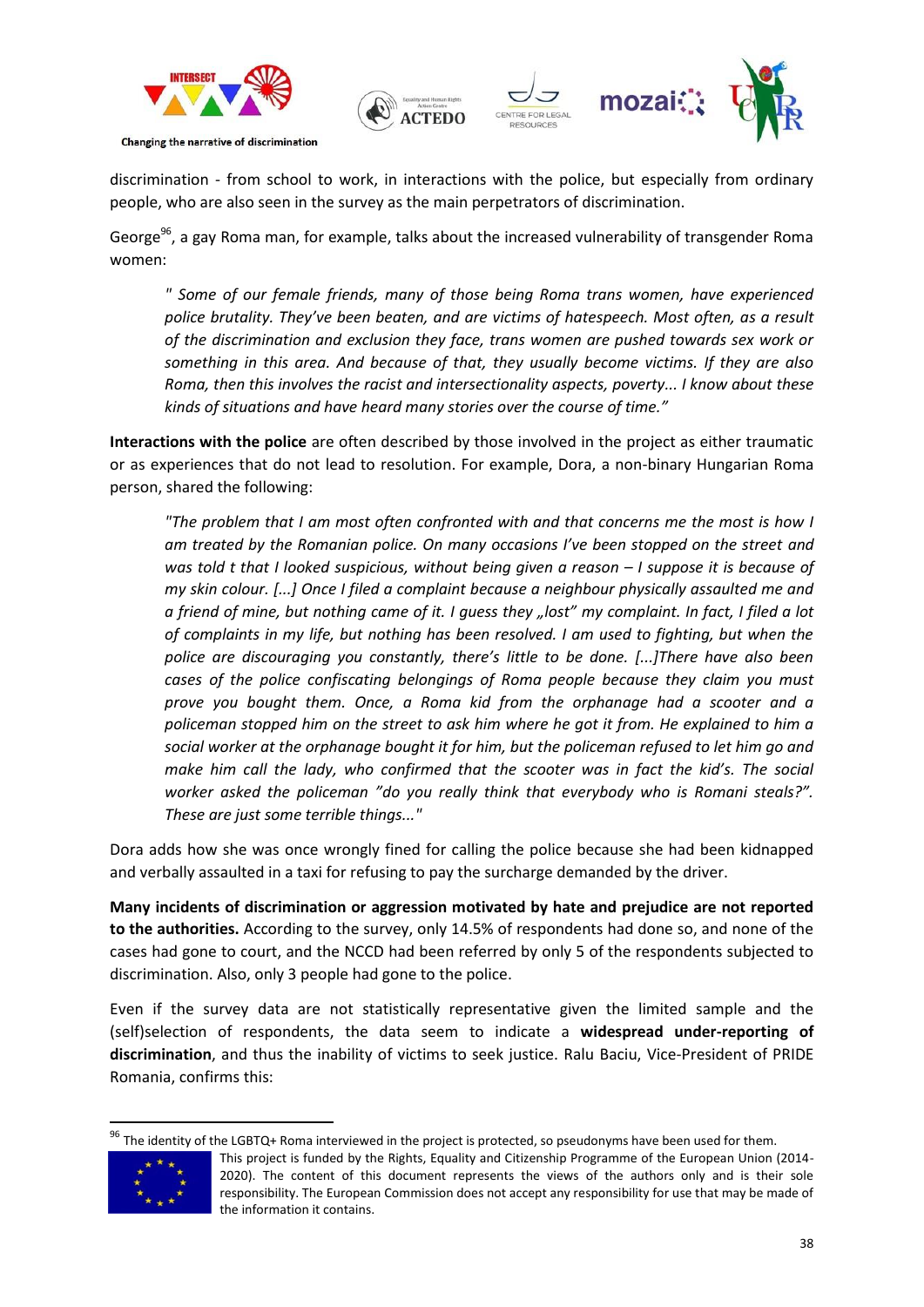![](_page_38_Picture_0.jpeg)

![](_page_38_Picture_1.jpeg)

*"In Romania we have a culture of non-reporting. The thinking is 'shut up and move on'. But there is a very big fear of going to the police and, unfortunately, it's a well-founded fear. Often the police don't take victims seriously. That goes for domestic violence as well. The same goes for LGBT people. Society in general and the authorities don't understand our [LGBTI+ people's] problems and needs."*

The experience of Anca Vătășoiu, a lawyer specialising in labour law, is similar, as she frequently encounters great reluctance on the part of her clients to report various injustices suffered at work:

*"Although legislation requires employers to have policies and complaint mechanisms in place to report any discrimination and harassment, in practice we have identified two main problems. Firstly, people do not have the courage to report cases of harassment or discrimination and put up with it or, even worse, simply resign from their job. Secondly, there are many cases where, although internal complaints are made, they are either blatantly ignored or dealt with superficially and often dismissed as unfounded. It also happens that the person accused of harassment or discrimination is made responsible for dealing with the complaint about their own behaviour, which only makes matters worse. So people do not have the courage to take steps to complain about abusive behaviour, even though they have legal mechanisms at their disposal, both within the employing organisation and in relation to the state authorities and the courts. Their reluctance is often also due to their modest financial situation, which does not allow them to hire a lawyer, and their fear of victimisation and reprisals."*

Therefore, under-reporting may be due to fear of repercussions or retribution, fear of coming into contact with or misunderstanding of the justice system, or lack of confidence that the problem will be resolved. In fact, according to the survey, of the cases of discrimination that were reported to the authorities or persons in charge, most have not been resolved. Lack of information and knowledge of one's rights can be a significant barrier in access to justice: a third of respondents to the survey say they do not know their rights sufficiently or at all. There is also widespread alienation and mistrust: **almost 40% of all survey respondents would not trust anyone if they were discriminated against.**

Another problem documented by many studies and also raised by LGBTI+ participants in the project is **secondary victimisation during court proceedings**. Lawyer Anca Vătășoiu points to the possibility that magistrates' personal prejudices can negatively influence the act of justice:

*"If the subject of discrimination against Roma people has been debated for a long time, the LGBTI+ issue is relatively new in Romania. I think that at a social level we are still trying to understand what it is all about, so my reservation at the level of judges is that they need to understand the phenomenon from a human perspective and acquire a sufficient level of acceptance of LGBTI+ people. Otherwise, their personal preconceptions might prevent them from pronouncing legally correct solutions. For example, if a judge has homophobic beliefs, it is very likely that he or she will force the legal arguments so as to rule against the LGBTI+ person."*

But what is helpful for victimised people is support from organisations, which results in resolving discriminatory situations that would otherwise have been doomed to failure. For example, Dora says:

![](_page_38_Picture_9.jpeg)

This project is funded by the Rights, Equality and Citizenship Programme of the European Union (2014- 2020). The content of this document represents the views of the authors only and is their sole responsibility. The European Commission does not accept any responsibility for use that may be made of the information it contains.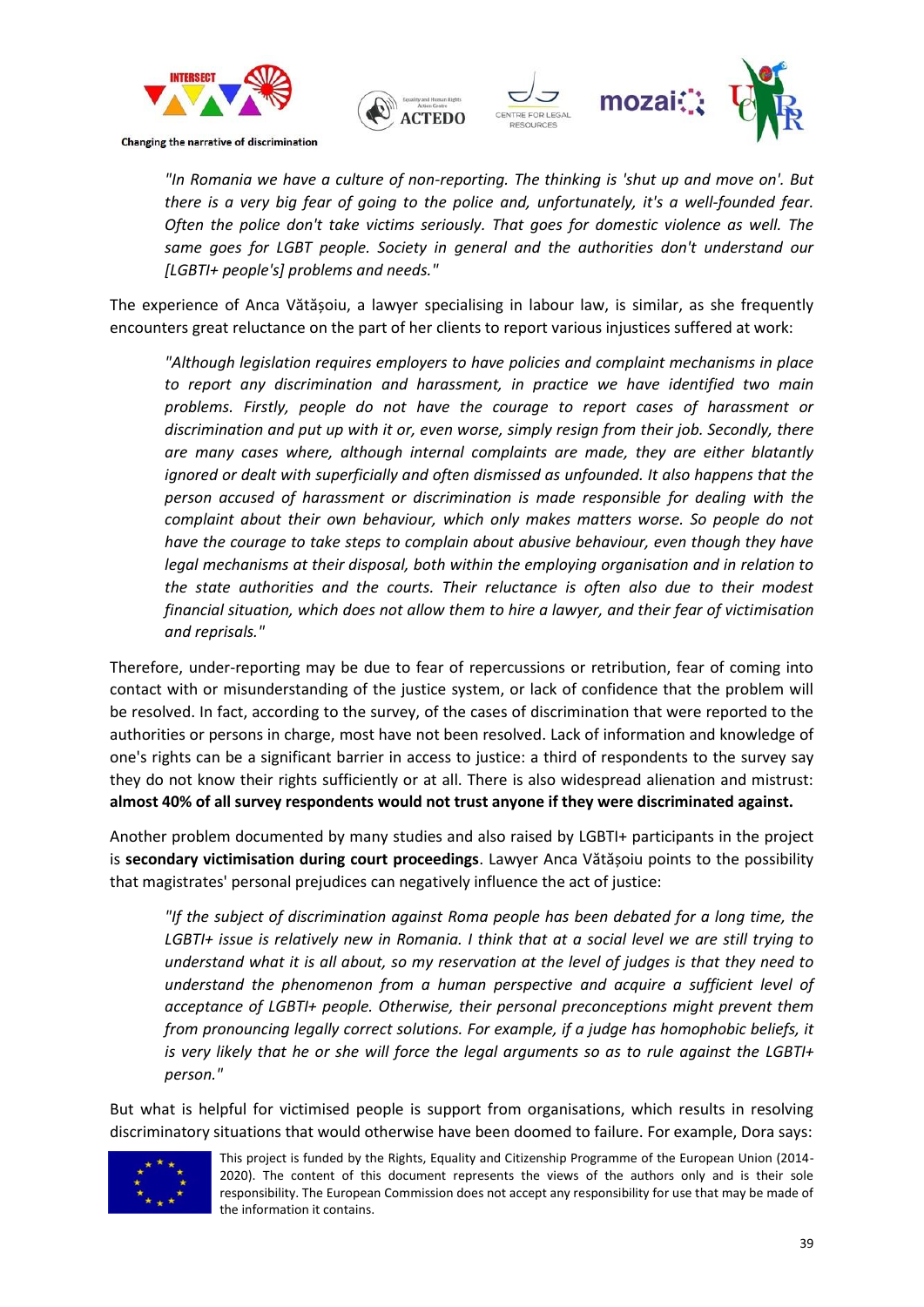![](_page_39_Picture_0.jpeg)

![](_page_39_Picture_1.jpeg)

*"Just recently I found support in these actions, through NGOs like CLR and MozaiQ, for*  example, because a while ago I didn't have any support. I couldn't afford a lawyer; I didn't *know the laws or my rights. I am glad that I could challenge, with the help of CLR, the fine I received after the incident with the taxi driver, but the trial hasn't concluded yet."*

NGOs, for their part, often lack the capacity to initiate and advocate for legal action, either because they do not have lawyers or legal experts on their team, do not have the funds to contract their services, or do not have the necessary legal knowledge. Ralu Baciu from PRIDE Romania confirms this:

*"So far we have not made any complaints to the NCCD, because it is a difficult process both for the beneficiaries and for us. We want to empower ourselves first."*

Under-reporting of discrimination and possibly difficulties in resolving these cases legally may also be due to barriers to proving these facts. A lawyer interviewed for this study, who wished to remain anonymous, said:

*"It is very difficult to prove discrimination in court: except in disputes where there are written documents, which are rare, discrimination happens verbally or through actions and attitudes. So unless you have a witness to back up your claims, it's very hard to prove discrimination. Then there is also a reluctance to come forward as a witness, for several reasons: many people see it as time wasted or are afraid to speak out in court or don't see a benefit. [...] What I have noticed is that if there is another ground, other than discrimination, it is retained. Not out of bad faith necessarily, but because it's very hard to prove discrimination, but I can't generalize."*

The lawyer also talked about how difficult it is in Romania to specialize in the field of discrimination, which can also be reflected in the quality of legal assistance received by people who experience discrimination:

*"In Romania, as a lawyer it is almost impossible to specialise in discrimination. First of all because you can't support yourself, because the beneficiaries usually have limited financial resources. Of course you can work pro bono, but you can't survive on that alone. If you work with NGOs that mediate these cases, it's better, but even they are few and far between, and access to these NGOs for discriminated people, especially Roma, is limited."*

However, there is a positive development in terms of LGBTI+ rights in Romania, even if it is slow. Lawyer Iustina Ionescu points to relevant case law:

*"I would say that overall the situation has improved since 2000: I would point here to several cases represented by ACCEPT - the Coman-Hamilton case<sup>97</sup> and the CJEU ruling, the fact that we have rulings by the ordinary courts finding discrimination, the NCCD rulings. There is also* 

<sup>97</sup> They are a gay couple, one of whom is Romanian and the other American, married in Belgium. The CCR and the Court of Justice of the European Union ruled in 2020 that the Romanian state must recognise the right of residence in Romania for married same-sex couples. More details at[: https://www.digi24.ro/stiri/actualitate/social/cazul-coman-hamilton-ccr-un](https://www.digi24.ro/stiri/actualitate/social/cazul-coman-hamilton-ccr-un-cuplu-format-din-persoane-de-acelasi-sex-intra-in-sfera-notiunii-de-viata-de-familie-1004118)[cuplu-format-din-persoane-de-acelasi-sex-intra-in-sfera-notiunii-de-viata-de-familie-1004118](https://www.digi24.ro/stiri/actualitate/social/cazul-coman-hamilton-ccr-un-cuplu-format-din-persoane-de-acelasi-sex-intra-in-sfera-notiunii-de-viata-de-familie-1004118) (accessed on 25 May 2021).

![](_page_39_Picture_12.jpeg)

This project is funded by the Rights, Equality and Citizenship Programme of the European Union (2014- 2020). The content of this document represents the views of the authors only and is their sole responsibility. The European Commission does not accept any responsibility for use that may be made of the information it contains.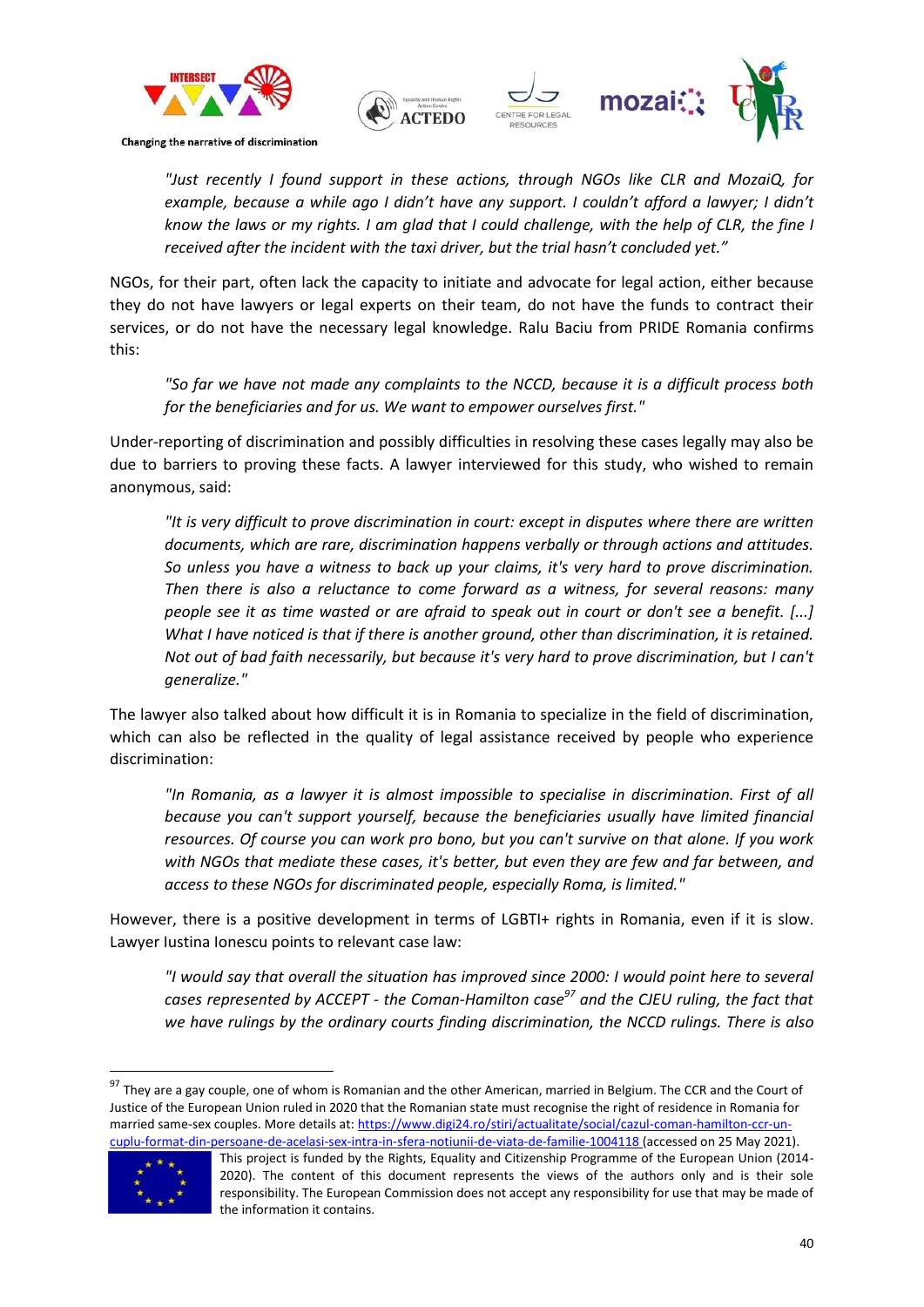![](_page_40_Picture_0.jpeg)

![](_page_40_Picture_1.jpeg)

*the ECtHR ruling in M.C. and A.C. v. Romania<sup>98</sup> and more recently in X and Y v. Romania<sup>99</sup> . Also, another very good ruling is the CCR ruling on gender identity - it is very well argued and valuable for our work. The case of Buhuceanu and Ciubotaru and 20 other couples seeking legal recognition of their families and equal rights is now before the ECHR.<sup>100</sup>"*

At the same time, progress is slow both in tackling hate crime and the retention criteria that increase the vulnerability of some minorities to discrimination, and in winning rights. Iustina Ionescu says:

*"On the other hand, we have so far no indictments on hate crimes based on sexual orientation/gender identity, although there are complaints. Unfortunately, all the complaints assisted by ACCEPT end without any favourable outcome, the investigations are ineffective*  [...] But at the legislative level we see gaps and lack of initiative and support from the *government regarding civil partnership, rejected as unnecessary. And the last project, the one initiated by the NCCD, although initially enjoying cross-party support, with almost 40 parliamentarians, did not meet the necessary support at the vote."*

### **Intolerance and hate speech against Roma and LGBTI+ people**

Intolerance towards Roma and LGBTI+ people remains high in Romania<sup>101</sup>. For example, in 2018, 54% of Romanians said they would not want a gay neighbour and 48% would not want a Roma neighbour.<sup>102</sup> Vasile Hotea-Fernezan, a journalist with TVR Cluj, puts Romanians' intolerance down to fear of otherness:

*"I think hate speech comes from the training of the Romanian and how he assumes or rejects certain values. Intolerance comes from fear of strangers. As Sartre said: 'hell is the others'. Several studies show that those who have problems with homosexuals also have problems with Roma, Hungarians and so on. And by speaking badly of others, you feel superior, you validate your experiences."*

Izabella, a lesbian Roma woman interviewed for the project, says:

<sup>102</sup> B. Voicu, *Atlas of Social Values: Romania at 100*, February 2021[: http://www.romanianvalues.ro/in-the-news/AVS-final](http://www.romanianvalues.ro/in-the-news/AVS-final) (accessed 21 May 2021). The comprehensive study of social values in Romania is forthcoming.

![](_page_40_Picture_14.jpeg)

1

 $^{98}$  The case of M.C. and A.C. v. Romania concerns the failure of the authorities to take into account the homophobic motivation of a violent attack on participants at the Pride march in Bucharest and the decision not to prosecute. The ACCEPT Association represented the two applicants at the ECHR, and the Court ruled that there had indeed been a violation of Articles 3 and 14 of the European Convention on Human Rights. Read the Judgment of 12 April 2016 in M.C. and A.C. v. Romania, final on 12/07/2016, here: [https://hudoc.echr.coe.int/eng#{%22itemid%22:\[%22001-161982%22\]}](https://hudoc.echr.coe.int/eng#{%22itemid%22:[%22001-161982%22]}) (accessed 20 May 2021).

<sup>99</sup> The case, decided in January 2021, concerns forcing transgender people to undergo gender reassignment surgery. The ECHR ruled that this violates privacy and personal autonomy (Article 8 of the Convention), by lacking a clear and predictable procedure for the legal recognition of gender identity. More information at: [https://www.juridice.ro/713141/cedo](https://www.juridice.ro/713141/cedo-hotararea-in-cauza-x-si-y-impotriva-romaniei-lipsa-unei-proceduri-clare-si-previzibile-pentru-recunoasterea-juridica-a-identitatii-de-gen-prof-univ-dr-iulia-motoc-membru-in-completul-de-ju.html)[hotararea-in-cauza-x-si-y-impotriva-romaniei-lipsa-unei-proceduri-clare-si-previzibile-pentru-recunoasterea-juridica-a](https://www.juridice.ro/713141/cedo-hotararea-in-cauza-x-si-y-impotriva-romaniei-lipsa-unei-proceduri-clare-si-previzibile-pentru-recunoasterea-juridica-a-identitatii-de-gen-prof-univ-dr-iulia-motoc-membru-in-completul-de-ju.html)[identitatii-de-gen-prof-univ-dr-iulia-motoc-membru-in-completul-de-ju.html](https://www.juridice.ro/713141/cedo-hotararea-in-cauza-x-si-y-impotriva-romaniei-lipsa-unei-proceduri-clare-si-previzibile-pentru-recunoasterea-juridica-a-identitatii-de-gen-prof-univ-dr-iulia-motoc-membru-in-completul-de-ju.html) (accessed 20 May 2021).

<sup>100</sup> More information at[: https://www.libertatea.ro/stiri/romania-audiata-de-cedo-pentru-ca-nu-recunoaste-cuplurile-de](https://www.libertatea.ro/stiri/romania-audiata-de-cedo-pentru-ca-nu-recunoaste-cuplurile-de-acelasi-sex-2868421)[acelasi-sex-2868421](https://www.libertatea.ro/stiri/romania-audiata-de-cedo-pentru-ca-nu-recunoaste-cuplurile-de-acelasi-sex-2868421) (accessed 20 May 2021).

<sup>101</sup> Although there have been some improvements in recent years, as documented by the World Values Survey and the European Values Survey

This project is funded by the Rights, Equality and Citizenship Programme of the European Union (2014- 2020). The content of this document represents the views of the authors only and is their sole responsibility. The European Commission does not accept any responsibility for use that may be made of the information it contains.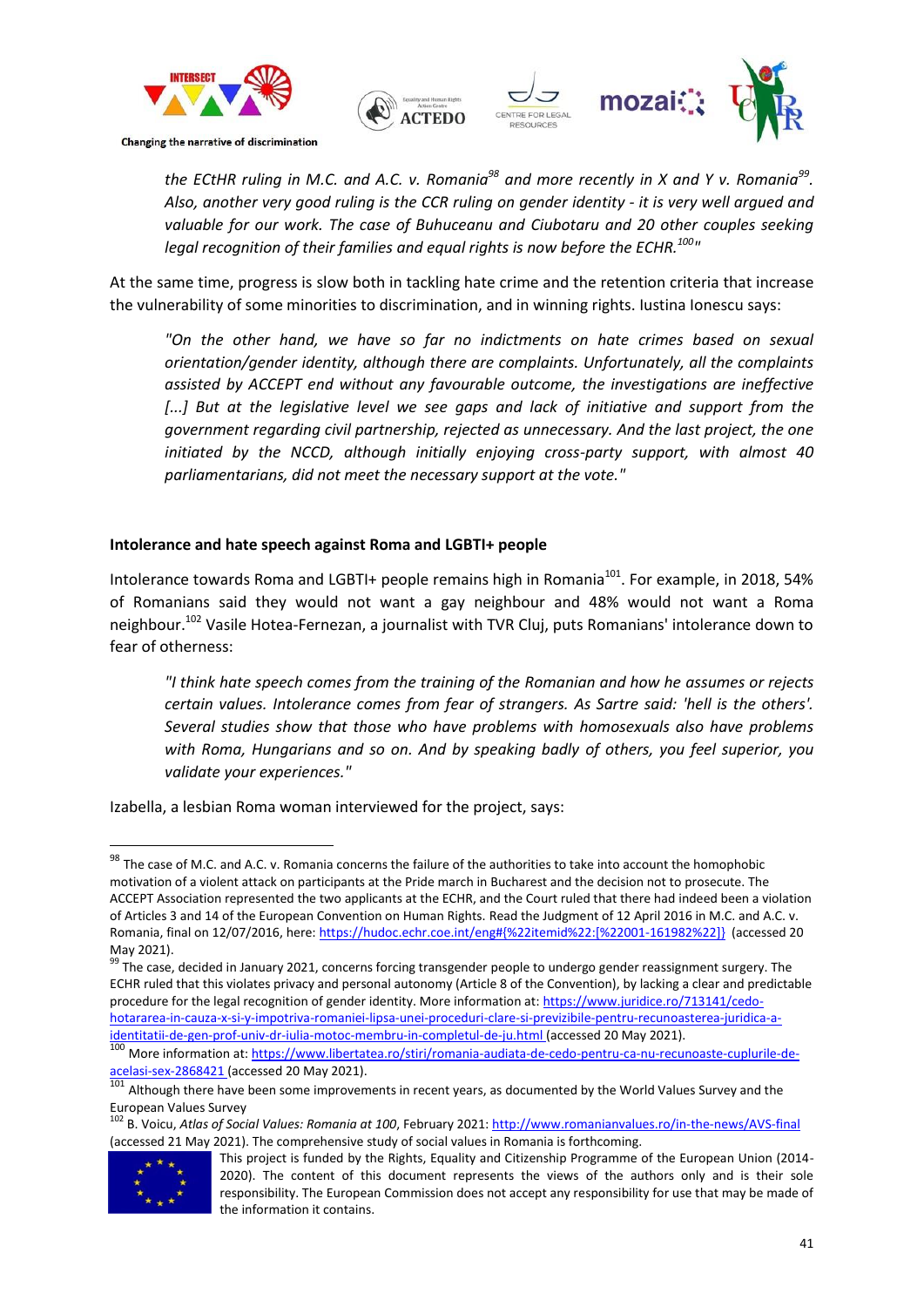![](_page_41_Picture_0.jpeg)

![](_page_41_Picture_1.jpeg)

*"Roma persons are being demonized within the public space. Almost everything that`s going wrong is because of Roma persons. With these current protests I see more often all kinds of memes of Roma people and ironies such as 'Open the theatres', as if Roma persons don`t go to the theatre or like there are no Roma actors or all the cultured people are white, straight and so on. And the LGBT people are harassed [...]"*

Incitement to hatred against Roma and LGBTI+ people in the public space, often by well-known personalities in Romania (politicians, members of local and central government, journalists, etc.) therefore remains a problem, and the COVID-19 pandemic seems to have accentuated these tendencies, especially with regard to Roma, who have sometimes been used as scapegoats for the health crisis.<sup>103</sup>

Ralu Baciu from PRIDE Romania identifies as the main instigators of hatred and intolerance according to the results of the survey - the ordinary people, politicians and government officials, the representatives of the Together Platform (former Coalition for Family) and the Church and cults. The media and the press is often not only a channel of hate speech, but even its author, as journalist Vasile Hotea-Ferneza argues:

*"There is often implicit racist discourse in the media, but it is latent. Generally there is critical talk about people on welfare, who are unemployed and ethnicity is suggested. [...] Most of the people in Pata Rât work, many in sanitation, they send their children to school as best they can, it was much more difficult after the eviction and they feel they were abandoned. They told me that they had no identity card, they were only wanted by the authorities around elections... When Cluj was nominated as European Capital of Culture, the people who came to investigate the situation were also in Pata Rât and this was one of the reasons why the city was not chosen. And I agree, you can't neglect this part of Cluj. [...] For example, with the LGBTI+ community I started to make materials as a reaction to the media reaction towards them. I felt that journalists have no understanding towards this community: at an event once, when some members of the community pleaded for equal rights, a journalist answered them with quotes from the Bible and told them to treat themselves for what he claimed was a disease."*

Of course, there are also positive counter-examples of ethical, responsible and inclusive journalism, and Vasile Hotea-Fernezan refers to journalistic material that debunks the myth that many Romanian citizens, mostly Roma, live on welfare and do not work. It is about the show Garantata 100% with

<sup>103</sup> The organisations implementing the INTERSECT project, together with Romani CRISS, sent in May 2020 a letter to the Presidency, the Government, the NCCD and the NAC to point out this worrying phenomenon. The letter, entitled Roma minority: scapegoat in the time of the pandemic, can be found here[: http://actedo.org/wp](http://actedo.org/wp-content/uploads/2020/05/Scrisoare-de-pozitie_12mai.pdf)[content/uploads/2020/05/Scrisoare-de-pozitie\\_12mai.pdf](http://actedo.org/wp-content/uploads/2020/05/Scrisoare-de-pozitie_12mai.pdf) (accessed 20 May 2021).

More information in Chapter II.

![](_page_41_Picture_9.jpeg)

This project is funded by the Rights, Equality and Citizenship Programme of the European Union (2014- 2020). The content of this document represents the views of the authors only and is their sole responsibility. The European Commission does not accept any responsibility for use that may be made of the information it contains.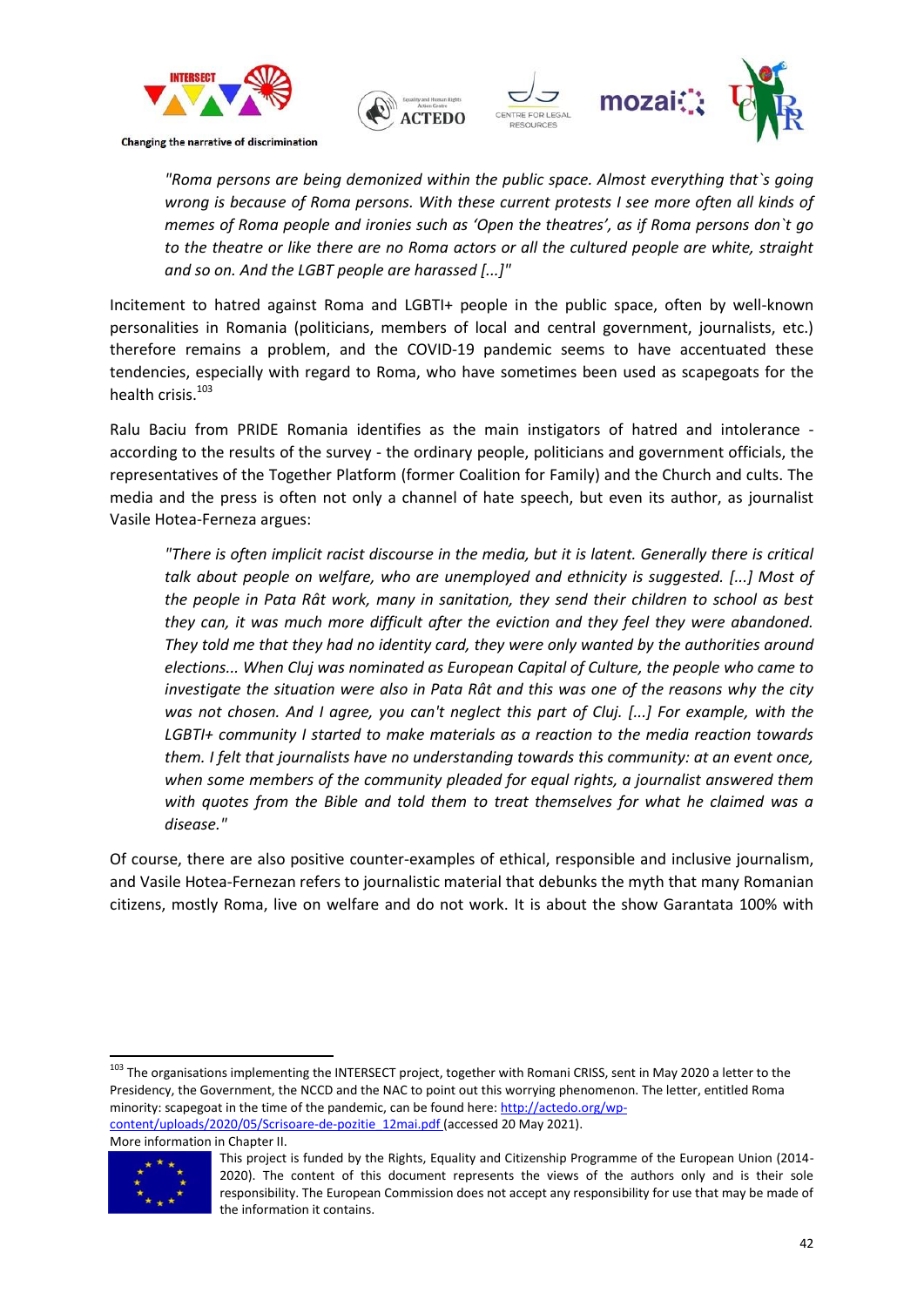![](_page_42_Picture_0.jpeg)

Cătălin Stefănescu, which had as guests Elena Stancu and Cosmin Bumbut $^{104}$  and about the Dela0.ro investigation, "Romania for nothing" does not exist $^{105}$ .

Although there have been numerous instances of discrimination and hate speech in 2019 and 2020, NCCD has initiated the investigation on its own a few times in situations concerning Roma and never in discrimination against LGBTI+ people, which we find worrying. This may be due to the limited resources of the institution, which may also be a cause of the slowness in resolving cases, a fact identified by two of the lawyers interviewed for the study. Anca Vătășoiu states, for example, that:

*"Unfortunately, we have a problem with the speed with which the NCCD resolves petitions: two years to resolve a harassment complaint is a long time. The main cause is most likely a*  lack of staff, coupled with an exponential increase in the number of files. The increase in the *number of petitions to the NCCD may, from one perspective, be a positive signal in terms of awareness and effective use of legal levers for reporting and remedying deviations from discrimination and harassment legislation. On the other hand, the very long delays experienced by the NCCD may substantially dilute the effect of some decisions confirming acts of harassment and discrimination."*

The lawyer who wished to remain anonymous stressed the same point, also raising the issue of the quality of the reasoning of decisions:

*"It seems absurd to me that it takes a year to give reasons for a decision and yet the reasons are poor... Plus there were many other criteria on discrimination that they didn't take into account, which is strange, especially as a specialised body on discrimination. Maybe they don't have the legal means and resources to do more or they don't have enough staff. I don't know how they work internally, but from the outside you can see they are slow and the reasoning behind their decisions leaves something to be desired."*

**The work of the National Audiovisual Council** in the area of sanctioning discrimination and hate speech is much less than that of the NCCD. In the period 2019-2020, there were only 5 decisions sanctioning TV channels for broadcasting content that incited discrimination against Roma, but no decisions regarding LGBTI+ people. These decisions concerned content that denigrated Roma, in the context of the emergency measures during the COVID-19 pandemic, and which reinforced prejudices that Roma are mainly responsible for the spread of COVID-19.

**We consider this number of decisions and sanctions to be insignificant compared to the channels and TV and radio stations that actively contribute to inciting hatred and intolerance towards these minorities.** According to journalist Vasile Hotea-Fernezan, the main causes of the National Audiovisual Council 's inefficiency in this area are the politicisation of the institution and the extremely low fines:

<sup>105</sup> Read here Dela0's 2018 report, *Figures tell a different story: 'Romania for nothing' does not exist*, by Diana Oncioiu: <https://beta.dela0.ro/cifrele-spun-o-alta-poveste-romania-degeaba-nu-exista/> (accessed 21 May 2021).

![](_page_42_Picture_10.jpeg)

1

<sup>&</sup>lt;sup>104</sup> You can watch the full broadcast, from 18<sup>th</sup> April 2021, here: [https://www.youtube.com/watch?v=KA1uFWYCj-](https://www.youtube.com/watch?v=KA1uFWYCj-c&ab_channel=TVR) $\frac{\text{c&ab}$  channel=TVR (accessed 21 May 2021).

This project is funded by the Rights, Equality and Citizenship Programme of the European Union (2014- 2020). The content of this document represents the views of the authors only and is their sole responsibility. The European Commission does not accept any responsibility for use that may be made of the information it contains.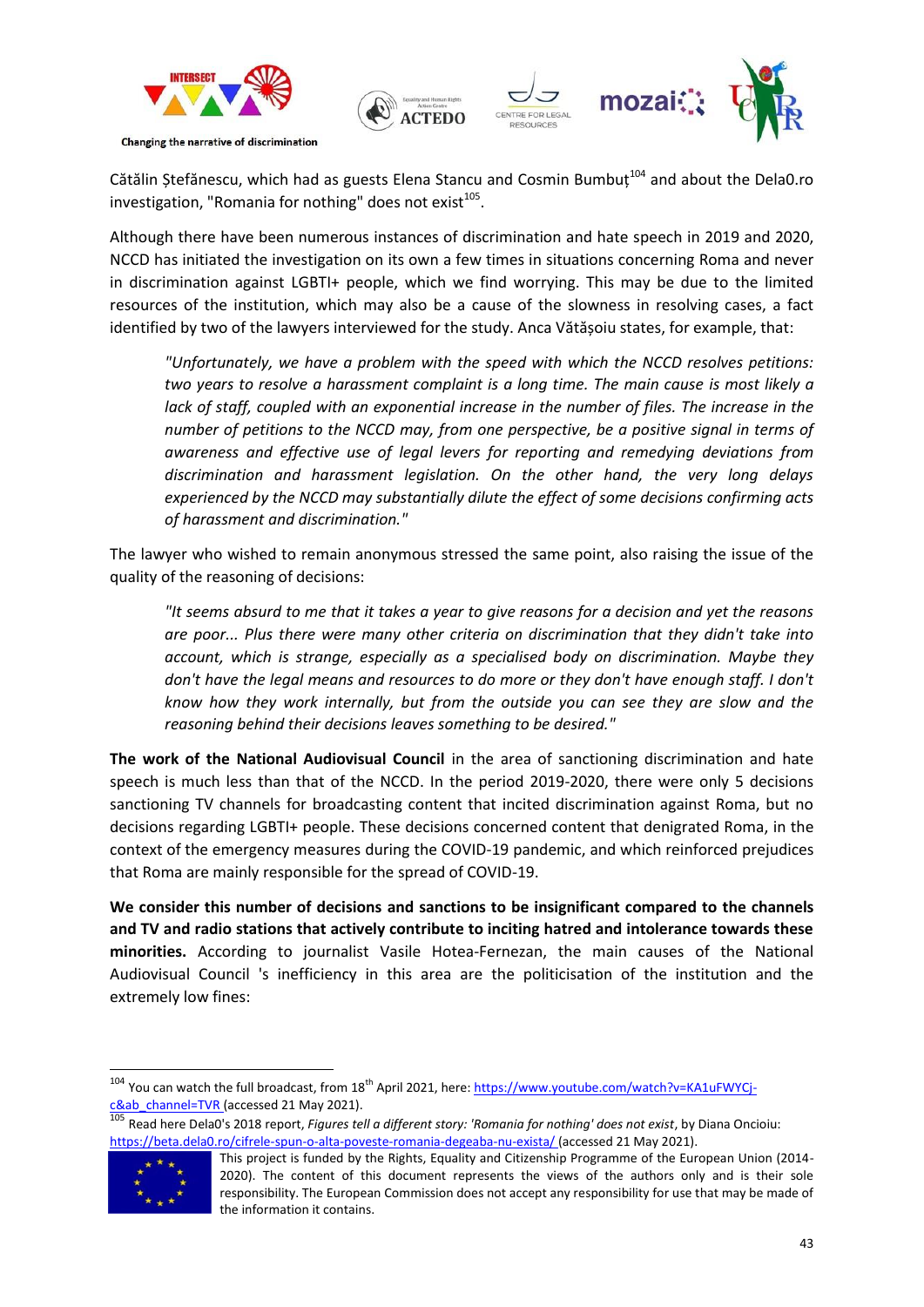![](_page_43_Picture_0.jpeg)

![](_page_43_Picture_1.jpeg)

*"The law on the NAC is good, but unfortunately it is not respected. We can't regulate from below, but I think the NAC should be made up of professionals and should be depoliticised, because now sometimes they don't do their job because they are politically protected. Then, it should work on complaints from anyone, because now you don't get a reply or you get a late reply and the fines are so small that they don't care, because it's 1% of the revenue. So without larger fines it won't work, because that's what hurts them."*

Valentin Jucan, member of the NAC, confirms the robustness of the legislation in this area and that the main problem is enforcement. In his telephone intervention on the video podcast "Judecata de Acum" of 21<sup>st</sup> May 2021<sup>106</sup>, of the Media Investigation Centre and Dela0.ro, he reveals that some TV channels - such as Antena 1 for the tabloid show "Acces Direct" - build their show's budget taking into account the possible fine from the NAC. In other words, they assume the discriminatory and hateful or violence normalising nature of the material they broadcast, guided only by financial profit. In such situations, we believe that the fines should be proportional to the profits made by these channels, but also that additional measures are needed to limit this phenomenon.

What emerges implicitly from the analysis of Roma (and/or) LGBTI+ access to justice and hate speech is **the need for training - initial and ongoing - of judicial authorities**, police, prosecutors and judges, **as well as journalists** and media personnel in anti-discrimination.

We also consider it necessary to highlight the intersectional aspect of discrimination of those belonging to at least two minorities or groups vulnerable to discrimination and marginalisation, such as LGBTI+ Roma.

Consideration may also be given to the option of clarifying anti-discrimination legislation, in particular OG no. 137/2000, to include intersectional discrimination as distinct from multiple discrimination, to the extent that the legislator deems it appropriate.

In conclusion, we would like to point out aspects related to **the evolution of Romanians' attitudes towards Roma and LGBTI+ people**. As regards ethnic minorities, Romanians' perception remains predominantly negative, as presented in Chapter II. However, the perception of sexual minorities has evolved positively. According to a survey published by the ACCEPT Association in April 2021, 75% of Romanians believe it is important to treat all people with respect, including LGBTI+ people, and 68% of Romanians agree that all families should be protected by law in Romania, including same-sex families.<sup>107</sup> Lawyer Iustina Ionescu says that compared to the 2000s:

*"By and large, in the media LGBTI+ people are presented more objectively and friendly, with less prejudice than before, and public opinion has improved a lot in a short time, we are talking about a positive development in society."*

Our research, both from interviews and project activities with Roma (and/or) LGBTI+ people and from interviews with specialists, indicated a development, albeit extremely slow, in terms of

<https://www.acceptromania.ro/blog/category/comunicat/> (accessed 24 May 2021).

![](_page_43_Picture_12.jpeg)

<sup>&</sup>lt;sup>106</sup> The whole podcast can be watched at <https://www.facebook.com/watch/?v=520440475806323> (accessed 22 May 2021).  $107$  Romanian values and perceptions of family and marriage, April 2021. Available at:

This project is funded by the Rights, Equality and Citizenship Programme of the European Union (2014- 2020). The content of this document represents the views of the authors only and is their sole responsibility. The European Commission does not accept any responsibility for use that may be made of the information it contains.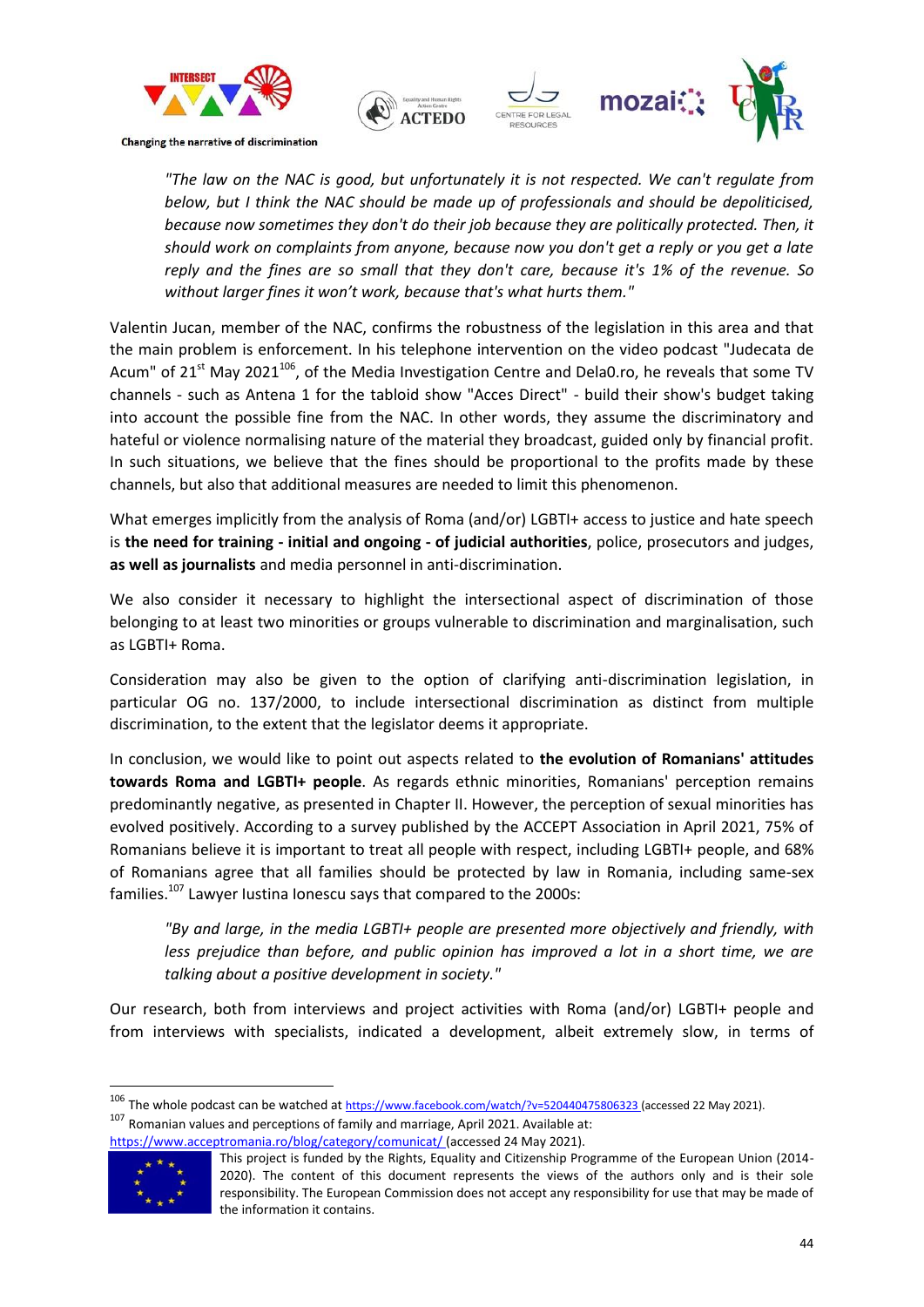![](_page_44_Picture_0.jpeg)

reporting and activating legal levers in cases of violations of the fundamental rights of Roma and LGBTI+ people. Lawyer Anca Vătășoiu states that:

*"I think we are in a transitional period - we have a developed legal framework, we can sanction various types of discrimination, but I think we are only now at the stage where vulnerable people are starting to become aware of this protection, to understand that legal levers are not just on paper, that there is an authority they can turn to in order to sanction abusive behaviour."*

Last but not least, we believe that public opinion can be educated towards non-discrimination through exposure to activism and cultural productions, which are becoming more and more present in the Romanian space. Journalist Vasile Hotea-Fernezan makes this point:

*"The public is a bison, it's an amorphous herd that you direct where you want, you feed it what you want [poor quality material - n.n.] and then you wonder why it doesn't want something else. I'm hopeful that things can improve, though, because through culture and personal stories you reach more people. The Roma feminist theatre Giuvlipen brings a lot of good stories and, for example, I think the film Aferim did more good and helped people understand history much better than if we had simply told people not to discriminate. We more easily empathise and react to particular examples. [...] Public radio and television should take an active role in shaping and addressing issues of this nature."*

![](_page_44_Picture_5.jpeg)

This project is funded by the Rights, Equality and Citizenship Programme of the European Union (2014- 2020). The content of this document represents the views of the authors only and is their sole responsibility. The European Commission does not accept any responsibility for use that may be made of the information it contains.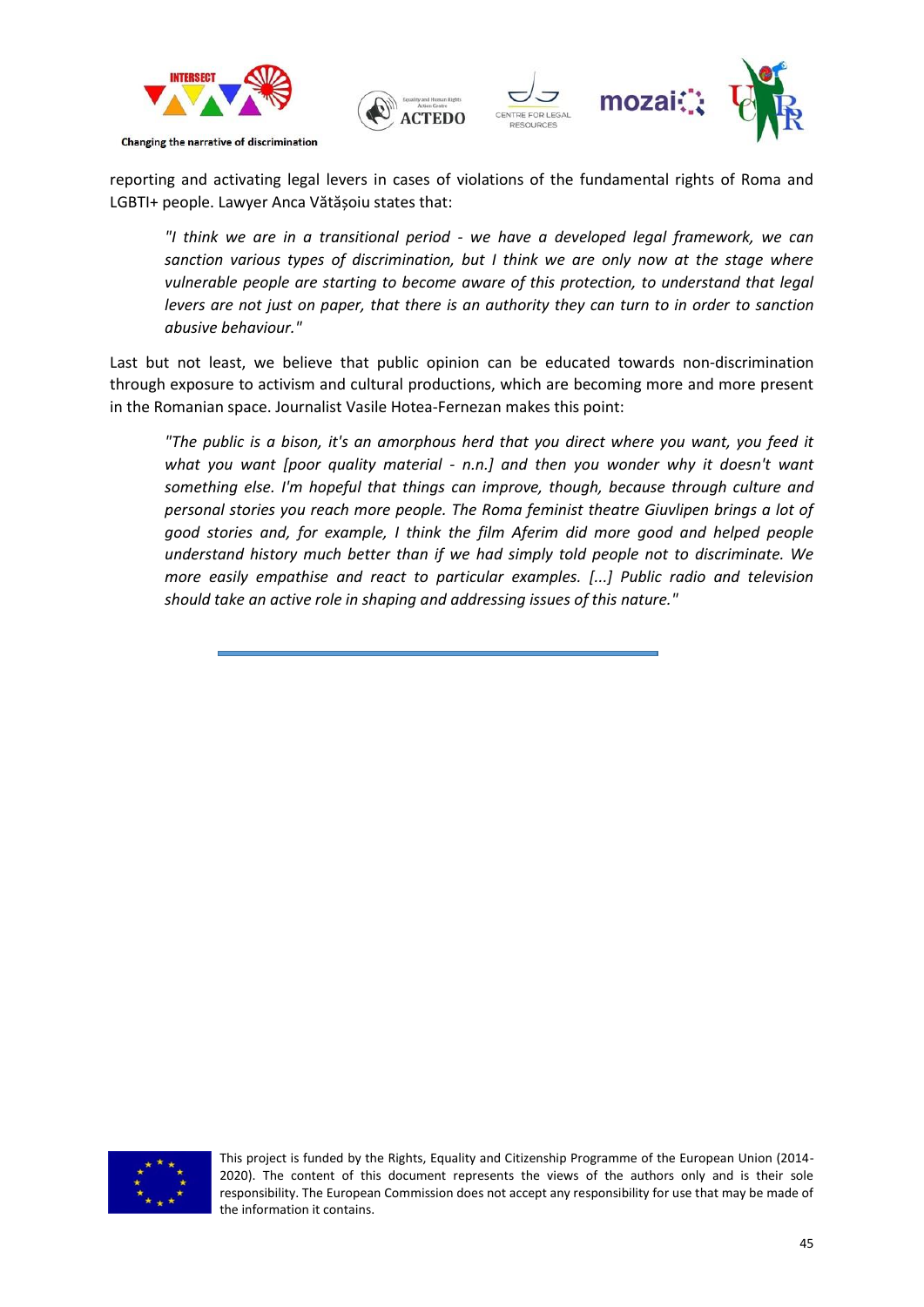![](_page_45_Picture_0.jpeg)

### <span id="page-45-0"></span>Self-esteem and groups vulnerable to discrimination<sup>108</sup>

*This section was included because self-esteem and the need for well-being were often mentioned throughout the project by Roma (and) LGBTI+ participants, and it is closely related to the right to non-discrimination.*

Life opportunities for stigmatised individuals are reduced because of the difficulties they encounter.<sup>109</sup> A low position in society and reduce life opportunities for stigmatised people are confirmed consequences by authors Link Bruce and Jo Phelan, the same authors who connect a low position in wider society with forms of inequality<sup>110</sup>. Erving Goffman confirms, in his theories, that stigma can be passed from generation to generation, in cases where we talk about 'tribal stigmatisation of race, nation and religion<sup> $111$ </sup>. This type of situation describes the Roma youth as well.

Other authors define stigma as being 'a characteristic or attribute that passes onto a social identity which, in a social context, is devalued<sup> $112$ </sup> or as a 'sign that ties a person to unwanted characteristics<sup> $113$ </sup>. The definition of stigma also includes elements of labelling, stereotyping, segregation, loss of position and discrimination.<sup>114</sup>

The impact of stigma on mental health is continuous, particularly regarding low self-esteem and severe depression<sup>115</sup>. Another consequence of stigmatisation is identified by Goffman and is ambivalence, expressed through excluding an individual from the group, but at the same time denying their belonging to a stigmatised group, transforming 'repulsion in shame and then transforming shame itself into something to be ashamed of  $116$ .

As identified in the INTERSECT project<sup>117</sup>, the internalisation of stigma is even stronger among LGBTI+ Roma, and consequently their self-esteem may be more affected. Participants in the INTERSECT meetings discussed this repeatedly with reference to their own communities and society as a whole

<sup>115</sup> Williams, R.D. and Williams-Morris, R., 2000. Racism and Mental Health: The African American experience

<sup>&</sup>lt;sup>117</sup> In the framework of the INTERSECT project implemented by CLR, five workshops were organized with students from five cities (Brasov, Bucharest, Cluj-Napoca, Iasi and Timisoara) on the intersectionality of ethnicity (Roma), sexual orientation, gender identity and non-discrimination. Read more here [https://www.crj.ro/wp-content/uploads/2020/12/Comunicat-de](https://www.crj.ro/wp-content/uploads/2020/12/Comunicat-de-presa_workshopuri-07.12.20.pdf)[presa\\_workshopuri-07.12.20.pdf](https://www.crj.ro/wp-content/uploads/2020/12/Comunicat-de-presa_workshopuri-07.12.20.pdf)

![](_page_45_Picture_17.jpeg)

1

<sup>&</sup>lt;sup>108</sup> Extract from the policy paper - Discrimination, self-esteem, and Romania's educational system: suggestions for interventions regarding LGBTQ Roma youth and Roma youth, available a[t https://www.crj.ro/wp](https://www.crj.ro/wp-content/uploads/2021/09/Policy-education_EN.pdf)[content/uploads/2021/09/Policy-education\\_EN.pdf](https://www.crj.ro/wp-content/uploads/2021/09/Policy-education_EN.pdf)

<sup>&</sup>lt;sup>109</sup> Goffman, E., 1963. Stigma: Notes on the management of spoiled identity, social theory

<sup>110</sup> Link, B.G. and Phelan, J.C., 2001. Conceptualizing stigma. Annual review of Sociology, 27(1), pp.363-385

<sup>&</sup>lt;sup>111</sup> Goffman, E., 1963. 1991. Stigma: Notes on the management of spoiled identity, social theory.

<sup>112</sup> Crocker, J., Major, B., Steele, C., 1998. Social stigma. In Handbook of Social Psychology, ed. S. Fiske, D. Gilbert, G. Lindzey, vol.2, pp.504-53. Boston, MA: McGraw-Hill.

<sup>113</sup> Jones, E.E., 1984. Social stigma: The psychology of marked relationships. WH Freeman.

<sup>114</sup> Link, B.G and Phelan, J.C., 2001. Conceptualizing stigma. Annual review of Sociology, 27(1), pp.363-385

<sup>116</sup> Goffman, E., 1963. 1991. Stigma: Notes on the management of spoiled identity, social theory

This project is funded by the Rights, Equality and Citizenship Programme of the European Union (2014- 2020). The content of this document represents the views of the authors only and is their sole responsibility. The European Commission does not accept any responsibility for use that may be made of the information it contains.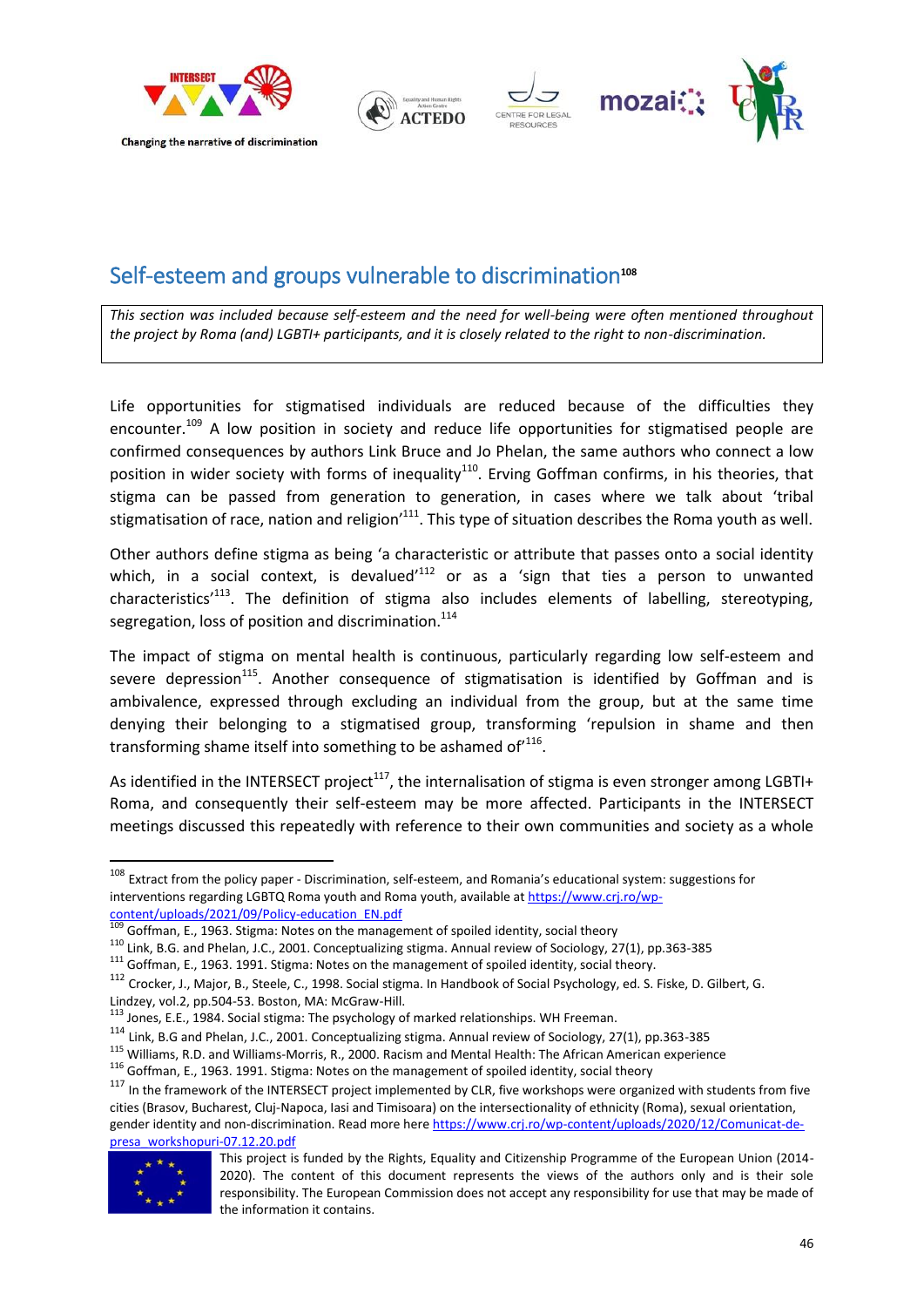![](_page_46_Picture_0.jpeg)

![](_page_46_Picture_1.jpeg)

and identified the need to be able to develop a good self-esteem that would enable them to assert their own identity. They also noted that there is a lack of visibility of Roma LGBTI+ people both outside and within their communities. Another need identified is for accurate communication about Roma LGBTI+, emphasising the need to strengthen pride in belonging to the Roma/Roma LGBTI+ minority, with participants talking about an "inability to be yourself, to assert your own identity being restricted by society". Many of the participants were happy with the opportunity of the INTERSECT project to address the intersectionality between ethnicity and belonging to the LGBTI+ community, and were keen to get involved in further activities and considered such discussions much needed.<sup>118</sup>

Link and Jo introduce, for the first time, power relations when defining stigma, explaining that **'power is needed in order to stigmatise'**. They show that, although for many categories/ groups of people there are labels associated with negative traits, those who belong to a category that can access social, economic, or political power (politicians, lawyers, Wall Street investors, white people), they 'will not end up being a stigmatised group'.<sup>119</sup>

**We understand then that change must occur, first and foremost, within the group that is in power, while the stigmatised ones need support to develop their self-esteem and be empowered in society.**

In the last few years, a number of Roma human rights activists have increasingly addressed the topic of LGBTI+ within Roma communities, and LGBTI+ activists approaching anti-Roma racism. The need for information about minorities and about discrimination is significant, given the data which shows the increased level of racism, homophobia, and transphobia in Romanian society as a whole. At the same time, public policies must include intersectionality and the prevention and combating intersectional discrimination which affects the LGBTI+ Roma youth to a great extent.

<sup>119</sup> Link, B.G. and Phelan, J.C., 2001. Conceptualizing stigma. Annual review of Sociology, 27(1), pp.363-385.

![](_page_46_Picture_8.jpeg)

<sup>&</sup>lt;sup>118</sup> INTERSECT Timisoara meeting report.

This project is funded by the Rights, Equality and Citizenship Programme of the European Union (2014- 2020). The content of this document represents the views of the authors only and is their sole responsibility. The European Commission does not accept any responsibility for use that may be made of the information it contains.